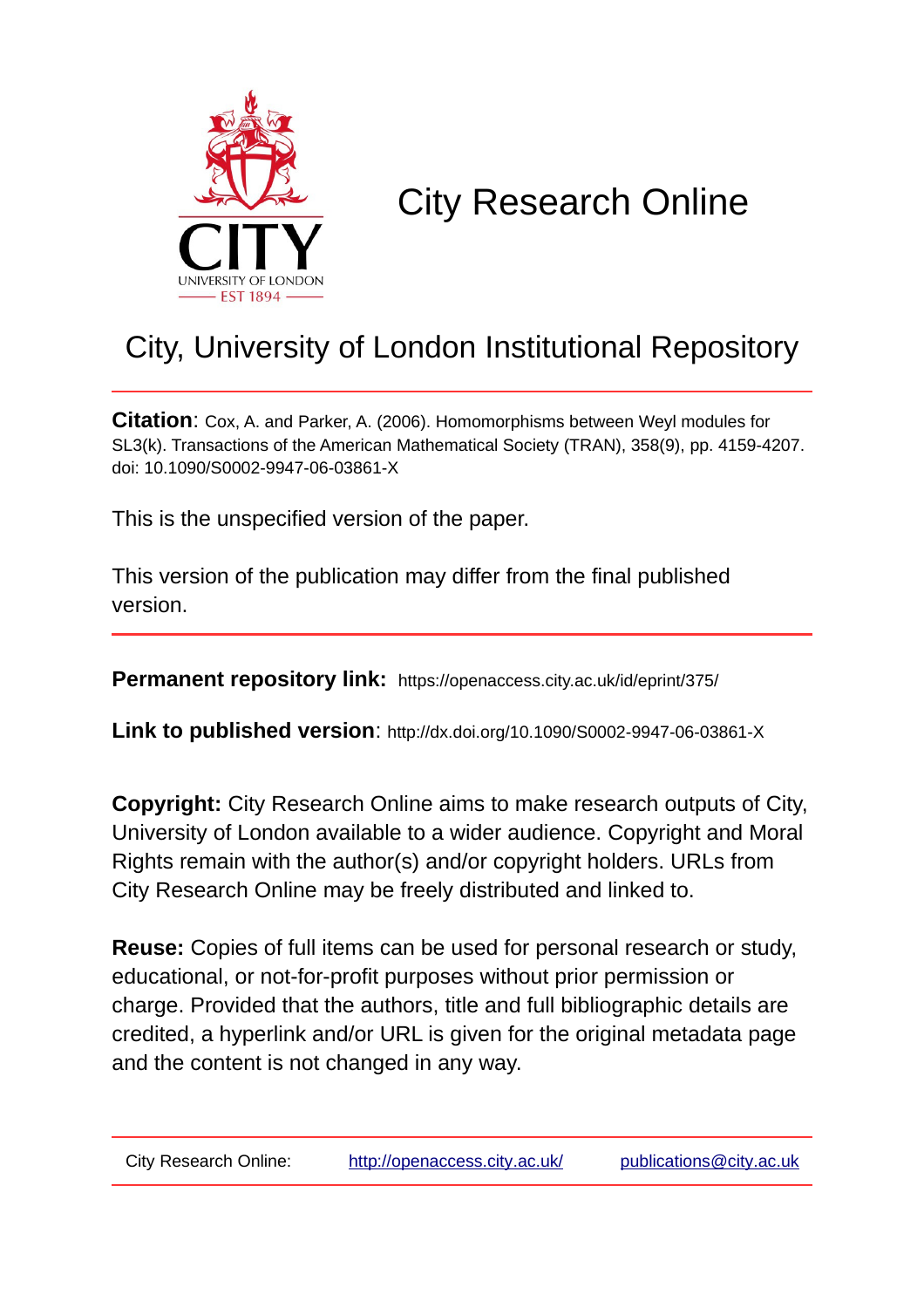#### HOMOMORPHISMS BETWEEN WEYL MODULES FOR  $SL_3(k)$

#### ANTON COX AND ALISON PARKER

ABSTRACT. We classify all homomorphisms between Weyl modules for  $SL_3(k)$  when k is an algebraically closed field of characteristic at least three, and show that the Hom-spaces are all at most one-dimensional. As a corollary we obtain all homomorphisms between Specht modules for the symmetric group when the labelling partitions have at most three parts and the prime is at least three. We conclude by showing how a result of Fayers and Lyle on Hom-spaces for Specht modules is related to earlier work of Donkin for algebraic groups.

#### 1. INTRODUCTION

Let G be a reductive algebraic group over an algebraically closed field of characteristic  $p > 0$ . An important class of modules for such a group are the Weyl modules  $\Delta(\lambda)$ , labelled by dominant weights; these can be constructed (relatively) explicitly, and their heads provide a full set of simple modules for G. (Equivalently one can study the duals of these modules, denoted  $\nabla(\lambda)$  which have the advantage of being induced from one-dimensional modules for a Borel subgroup). In determining the structure of such modules, or indeed their cohomology, the calculation of Homspaces between them is a useful tool.

Relatively little is known in general about such Hom-spaces. In type A, when  $\lambda$  and  $\mu$  are related by a (suitable) single reflection, explicit non-zero homomorphisms from  $\Delta(\lambda)$  to  $\Delta(\mu)$  were constructed (with some restrictions) by Carter and Lusztig [3], and (more generally) by Carter and Payne [4]. The corresponding cases in other types were considered by Franklin [14]. While it is clear that there should be a hierarchy of families of homomorphisms corresponding to different powers of  $p$ , the only case where the above results provide a complete classification is when  $G$  is SL2, where it is relatively easy to determine all Hom-spaces exactly [6].

The only other general results in this area, by Andersen [1] and Koppinen [18], concern homomorphisms between modules labelled by weights which are 'close together'. Typically such results show that certain Hom-spaces are non-zero, or in some cases one-dimensional. For weights which are far apart and not related by a single reflection almost nothing is known.

In this paper we will determine all homomorphisms between Weyl modules for  $SL_3$  when  $p \geq 3$ , and provide a recursive procedure for determining the composition factors arising in the image (or kernel) of such maps in most cases. From these results we will also classify all homomorphisms between Specht modules for the symmetric groups corresponding to three part partitions, when  $p \geq 3$ .

After a section of preliminaries, we review the  $SL_3$  data concerning p-filtrations that we will need from [21]. This describes certain filtrations of induced modules which will allow us to proceed by induction, together with the set of p-good homomorphisms which will be fundamental in our later constructions. We also recall a theorem of Carter and Payne [4] on the existence of certain homomorphisms. These will be the two key sets of data which we need to determine all possible homomorphisms.

With the notation developed up to that point in place, in Section 4 we can give the strategy to be followed in the remainder of the paper, and in particular the translation functor arguments

The first author was partially supported by Nuffield grant scheme NUF-NAL 02.

<sup>2000</sup> Mathematics Subject classification: 20G05 (primary) and 20C30 (secondary).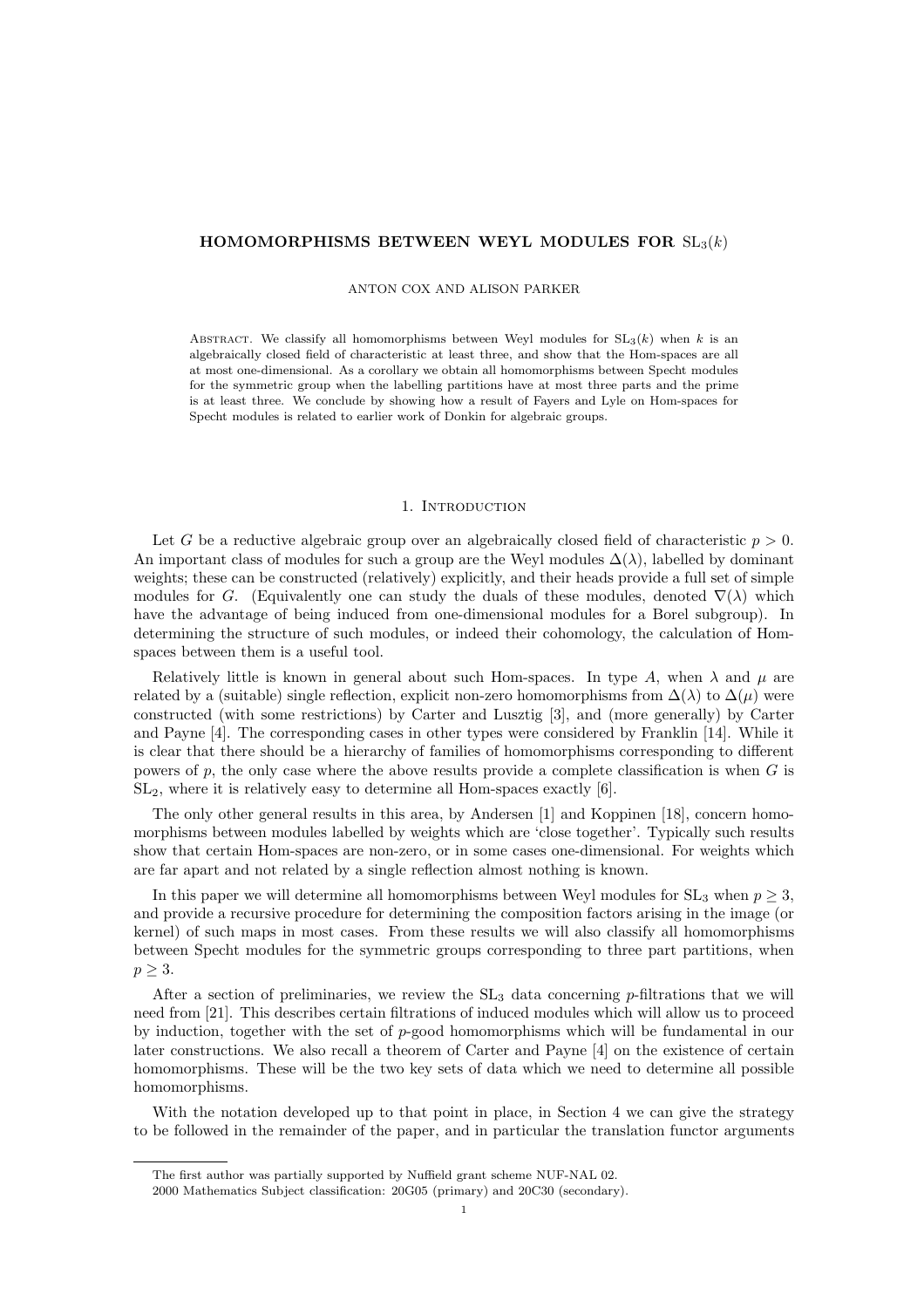that form the basis of our argument. This section also contains a more precise description of the main results that will be obtained.

The rest of the paper takes the form of a single inductive argument on the weight labelling our induced module. In Section 5 we show (Theorem 5.1) that  $\text{Hom}(\nabla(\lambda), \nabla(\mu))$  is at most onedimensional. Unfortunately the proof relies on the fact that for one very specific configuration of weights  $\tau$  and  $\nu$  there are no homomorphisms from  $\nabla(\tau)$  to  $\nabla(\nu)$  (Assumption 5.2). Thus we cannot complete this proof until we have classified all possible homomorphisms from induced modules labelled by smaller weights, and hence it forms the first step in our inductive argument.

We then come to the heart of the paper, Sections 6–9. In Section 6 we analyse the homomorphisms constructed by Carter and Payne in the SL<sup>3</sup> case. We begin by giving (up to a controllable ambiguity in certain non-generic cases) a recursive procedure for describing such homomorphisms (Proposition 6.3), and use this to determine which composites of such maps are non-zero (Corollary 6.4).

We begin in Section 7 to determine precisely which Hom-spaces are non-zero, by starting with those obtained inductively from composites of Carter-Payne maps. This uses translation functor arguments, together with the explicit construction of homomorphisms from the previous section. For weights close to the boundary of the dominant region it is more convenient to use a different argument (Proposition 8.3), based on Doty's description of the structure of symmetric powers [10] as reinterpreted in [5].

As well as the Carter-Payne maps, there is another class of maps obtained by 'twisting', which are easy to describe. Unfortunately not every map comes from Carter-Payne composites or twisting, and hence in Section 9 we must construct the remaining maps by hand (by gluing together maps defined on appropriate parts of the p-filtrations of the two modules), to complete the classification. With this we see that Assumption 5.2 does indeed hold, and the main results in the paper now follow by induction.

In Section 10 we illustrate our main results with some examples for the case  $p = 3$ .

Using a theorem of Carter and Lusztig there is a close relationship between homomorphisms between induced modules for  $SL_3(k)$  and between Specht modules for symmetric groups  $k\Sigma_d$ . In Section 11 we show how our results also give a classification of homomorphisms between Specht modules labelled by partitions with at most three non-zero parts when  $p \geq 3$ . Finally, we recall a result of Donkin relating Ext-groups between induced modules for a reductive group and for its Levi factors, and show how this can be used to derive a tensor product theorem of Fayers and Lyle [13] if  $p$  is not two.

#### 2. Preliminaries

In this section we shall review the basic results required in this paper. Except where otherwise indicated, this material can be found in found in [17, II, Chapters 1–6]. Although we shall state these results for an arbitrary reductive algebraic group G, defined over an algebraically closed field k of characteristic  $p > 0$ , for most of this paper we will only be interested in the case when  $G = SL_3(k)$ .

We fix a maximal torus  $T \subset G$  and hence a weight lattice  $X(T)$ . There is an associated root system R, in which we choose a set of positive roots  $R^+$ . The corresponding set of simple roots will be denoted S. If G is semisimple and simply–connected there is a basis  $\{\varpi_{\alpha} \mid \alpha \in S\}$  of fundamental weights for  $X(T)$ . Let  $s_{\alpha}$  be the reflection on  $E = X(T) \otimes_{\mathbb{Z}} \mathbb{R}$  given by  $s_{\alpha}\lambda = \lambda - \langle \lambda, \alpha \rangle$  where  $\alpha^*$  is the coroot associated to  $\alpha$  in  $X(T)^*$  and  $\langle -, - \rangle$  is the usual bilinear form. The Weyl group W is the group generated by such reflections, while the affine Weyl group  $W_p$  is the semidirect product of W with the group  $p\mathbb{Z}R$  (acting by translation on E).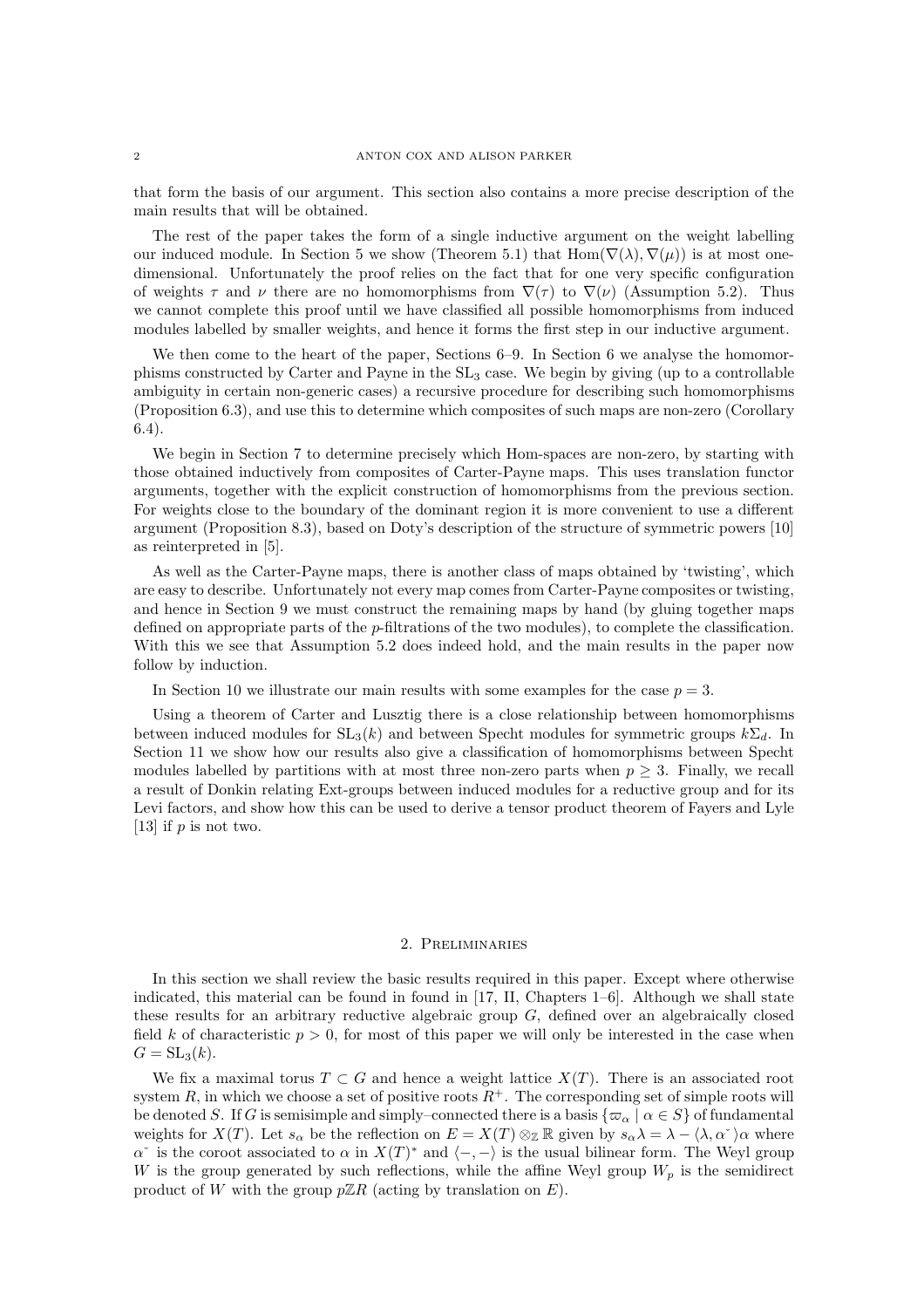Setting  $\rho = \frac{1}{2} \sum_{\alpha \in R^+} \alpha \in E$ , we define the dot action  $w.\lambda = w(\lambda + \rho) - \rho$  of  $W_p$  on  $X(T)$ . Associated to this action is a system of facets; these are all sets of the form

$$
F = \{ \lambda \in E \mid \langle \lambda + \rho, \alpha^* \rangle = n_{\alpha}p \quad \forall \alpha \in R_0^+(F),
$$

$$
(n_{\alpha} - 1)p < \langle \lambda + \rho, \alpha^* \rangle < n_{\alpha}p \quad \forall \alpha \in R_1^+(F) \}
$$

for some integers  $n_{\alpha}$  and a disjoint decomposition  $R^+ = R_0^+(F) \cup R_1^+(F)$ . A facet F is called an alcove if  $R_0^+(F) = \emptyset$  and a wall if  $|R_0^+(F)| = 1$ . We shall always assume that  $p \geq h$  (the maximum of the Coxeter numbers of the connected components of  $G$ ), which ensures that every alcove contains a weight. The closure (respectively upper/lower closure) of a facet  $F$  is the set obtained from  $F$  by replacing both (respectively the right/lefthand) strict inequalities occurring in the defining equations for  $F$  by non-strict inequalities. The closure of any alcove is a fundamental domain for the (dot) action of the affine Weyl group, and we call the alcove containing the origin the fundamental alcove. Occasionally we will need to consider  $p^e$ -facets; these are defined as above but with all occurrences of p replaced by  $p^e$  (and hence are associated to the action of  $W_{p^e}$ ).

We will also need to consider the set of dominant weights

$$
X^+ = \{ \lambda \in X(T) \mid 0 < \langle \lambda + \rho, \alpha^* \rangle \text{ for all } \alpha \in S \}
$$

and its subset of p-restricted weights  $X_1(T)$  defined by imposing the additional constraint that  $\langle \lambda + \rho, \alpha^* \rangle \leq p$  for all  $\alpha \in S$ . Any weight  $\lambda$  can be uniquely written in the form  $\lambda = \lambda' + p\lambda''$  with  $\lambda' \in X_1(T)$ , and any decomposition of a weight in this way will be assumed to be of this form.

Given a Borel  $T \subset B \subset G$  we can define the modules  $\nabla(\lambda) = \text{ind}_{B}^{G} k_{\lambda}$  where  $k_{\lambda}$  is the onedimensional B-module of weight  $\lambda$ . By choosing B appropriately, we may arrange that  $\nabla(\lambda)$  is non–zero precisely when  $\lambda$  is dominant. There is a contravariant duality on G, and the Weyl module  $\Delta(\lambda)$  is the contravariant dual of  $\nabla(\lambda)$ . Both  $\nabla(\lambda)$  and  $\Delta(\lambda)$  has the same character, given by Weyl's character formula. Clearly we have  $\text{Hom}(\Delta(\mu), \Delta(\lambda)) \cong \text{Hom}(\nabla(\lambda), \nabla(\mu))$ , and hence for the remainder of this paper we will consider only induced rather than Weyl modules. (Note that throughout we will abuse notation and write Hom for  $Hom_G$ .)

For each  $\lambda \in X^+$ , the module  $\nabla(\lambda)$  has simple socle  $L(\lambda)$ , and all simple modules arise in this manner. All other composition factors  $L(\mu)$  of  $\nabla(\lambda)$  satisfy  $\mu < \lambda$  in the dominance order determined by  $R^+$ , and the strong linkage principle implies that  $\mu \in W_p$ . Thus Hom $(\nabla(\lambda), \nabla(\mu))$ is non–zero only if  $\mu \leq \lambda$  and  $\mu \in W_n$ . Note that for a given weight  $\lambda$ , the highest weight of any composition factor of  $\nabla(\lambda)$  can be specified by determining the facet in which this highest weight lies. By Steinberg's tensor product Theorem, for any dominant weight  $\lambda$  we have an isomorphism  $L(\lambda) \cong L(\lambda') \otimes L(\lambda'')^{\mathrm{F}}$ , where F is the Frobenius morphism. In the special case  $\lambda = (p-1)\rho$ we have that  $\nabla(\lambda) \cong L(\lambda)$ , and we call this the Steinberg module St. All simple modules are contravariantly self-dual.

Given weights  $\lambda, \mu$  in the closure of some alcove F, there is a unique dominant weight  $\nu$  in W( $\mu - \lambda$ ). We define the translation functor  $T_{\lambda}^{\mu}$  from  $\lambda$  to  $\mu$  on a module V by  $T_{\lambda}^{\mu}V = \text{pr}_{\mu}(L(\nu) \otimes$  $pr_{\lambda} V$ , where  $pr_{\tau} V$  is the largest submodule of V all of whose composition factors have highest weights in  $W_p.\tau$ . We summarise the properties of translation functors that we shall require in the following proposition (proofs can be found in [17, II, Chapter 7]).

**Proposition 2.1.** Let  $\lambda$  and  $\mu$  be in the closure of some facet F. Then

- (i)  $T_{\lambda}^{\mu}$  is an exact functor, and is adjoint to  $T_{\mu}^{\lambda}$ .
- (ii) If  $\lambda$  and  $\mu$  lie in the same facet then  $T^{\mu}_{\lambda}$  is an equivalence of categories from the category of modules V with  $pr_{\lambda} V = V$  to the category of modules V with  $pr_{\mu} V = V$ .
- (iii) If  $\mu$  is in the closure of the facet containing  $\lambda$  then  $T^{\mu}_{\lambda} \nabla(\lambda) \cong \nabla(\mu)$ .
- (iv) More generally,  $T^{\mu}_{\lambda} \nabla(\lambda)$  has a filtration  $0 = T_0 \subset \cdots \subset T_{t-1} \subset T_t = T^{\mu}_{\lambda} \nabla(\lambda)$  such that the factors  $T_i/T_{i-1}$  are all of the form  $\nabla(w_i,\mu)$  where  $w_i \in \text{Stab}_{W_p}(\lambda)$  with  $w_i.\mu \in X^+$ , each such factor occurring exactly once. Further, this filtration may be taken such that  $w_i.\mu < w_j.\mu$  implies that  $i < j$ .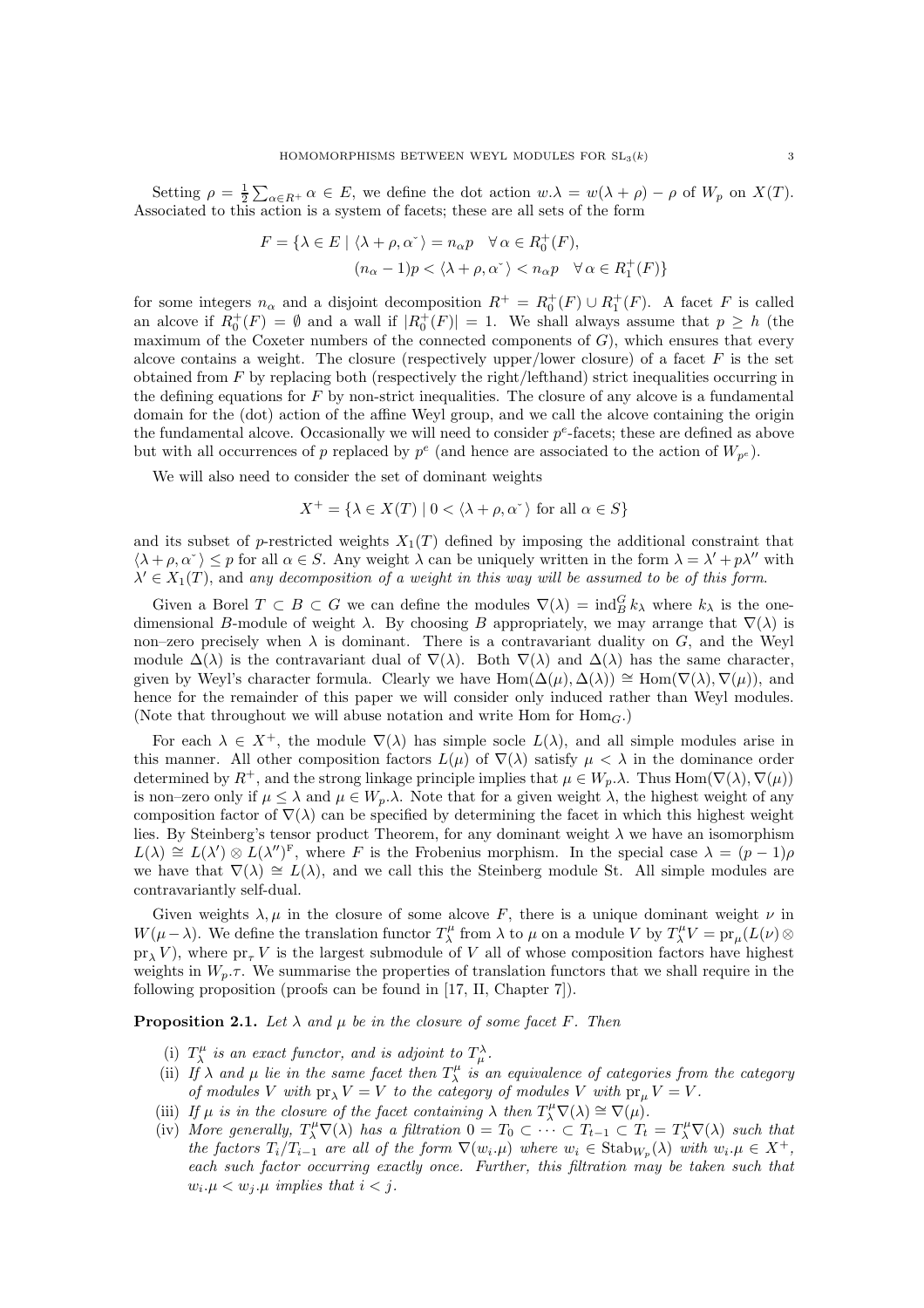We say that a module  $V$  has a good filtration if it has a filtration with all factors of the form  $\nabla(\lambda_i)$  with  $\lambda_i \in X^+$ , and denote by  $(V : \nabla(\mu))$  the number of factors of the form  $\nabla(\mu)$  in such a filtration. (This is independent of our choice of good filtration.) We call any module  $V$ such that both V and its dual have a good filtration a tilting module. By  $[9]$  there is for each dominant weight  $\lambda$  a unique indecomposable tilting module  $T(\lambda)$  with that highest weight, and every indecomposable tilting module arises in this way.

Similarly we say that a module V has a good  $p$ -filtration if it has a filtration all of whose factors of the form  $\nabla_p(\lambda) = \nabla(\lambda_i')^F \otimes L(\lambda_i')$  (recall our standing convention for such a decomposition of λ). In [17, II, Proposition 9.11] Jantzen gives a criterion for  $\nabla(\lambda)$  to have a good *p*-filtration, while for  $p > 2h - 2$  Andersen [2, 3.7 Corollary] has shown that such good p-filtrations always exist. For our purposes it is enough to note [16, 3.13] that  $\nabla(\lambda)$  with  $\lambda \in X^+$ , always has a good p-filtration in the case of  $SL_3(k)$ . As these are the only type of p-filtrations which we will consider, we will usually omit the qualifier 'good'.

For any dominant weight  $\lambda$  we have that  $\nabla (p\lambda + (p-1)\rho) \cong \nabla(\lambda)^F \otimes St$ . Indeed the functor  $V \mapsto V^{\text{F}} \otimes St$  induces [17, II, 10.5(1)] an equivalence of categories from the category of all modules to the category of those modules all of whose composition factors are of the form  $L(\lambda)$ with  $\lambda' = (p-1)\rho$ . More generally, the functor  $V \mapsto V^F \otimes L(\lambda)$  where  $\lambda \in X_1(T)$  induces an isomorphism of submodule lattices [12, Lemma 1.2].

We denote the (scheme theoretic) kernel of the Frobenius morphism by  $G_1$ . The simple modules for this subgroup are precisely the restrictions of the simple  $G$ -modules with  $p$ -restricted highest weights. As  $\text{Hom}_G(U, V) \cong (V \otimes U^*)^G \cong ((V \otimes U^*)^{G_1})^{G/G_1}$ , and  $G \cong G/G_1$  via F, we deduce that

$$
\operatorname{Hom}(\nabla_p(\lambda), \nabla_p(\mu)) \cong \begin{cases} \operatorname{Hom}(\nabla(\lambda''), \nabla(\mu'')) & \text{if } \lambda' = \mu' \\ 0 & \text{otherwise} \end{cases}
$$
 (1)

for all dominant weights  $\lambda$  and  $\mu$ .

Any G-module W which is trivial as a  $G_1$ -module is of the form  $V^F$  for some G-module V, and we define  $W^{(-1)} = V$ . The (usual) dual of  $\nabla(\lambda)$  is a Weyl module, which we denote by  $\Delta(\lambda^*)$ . Finally, if  $U, V, X, Y$  are finite dimensional G-modules then we have

$$
\operatorname{Ext}_{G_1}^i(U \otimes X^F, V \otimes Y^F) \cong \operatorname{Ext}_{G_1}^i(U, V) \otimes (X^*)^F \otimes Y^F \tag{2}
$$

(as a *G*-module) for all  $i \geq 0$ .

## 3.  $SL<sub>3</sub>$  DATA

In this section we will describe explicitly the good p-filtration for  $\nabla(\lambda)$  in the case of  $SL_3(k)$ . The detailed structure of these filtrations was given in [21, Theorem 4.12], and we summarise those results here. Further information about these filtrations also appears in [19, Chapter 2]. We will use this to give an explicit description of p-good homomorphisms (defined below) between induced modules, and recall a general result about homomorphisms due to Carter and Payne which will be needed in what follows.

**Definition 3.1.** A *p-good homomorphism* is a homomorphism  $\phi$  between two modules which both have p-good filtrations, such that the image and kernel of  $\phi$  both have good p-filtrations.

For  $SL_3(k)$  we shall denote the two simple roots by  $\alpha_1$  and  $\alpha_2$ . A weight  $\lambda \in X(T)$  can be identified with a pair of integers  $(a, b)$  via  $\lambda = a\omega_{\alpha_1} + b\omega_{\alpha_2}$ . With this convention we can identify  $X^+$  with the subset  $\mathbb{N}^2$  of  $\mathbb{Z}^2$ . The set of p-restricted weights  $X_1(T)$  contains two alcoves; the fundamental alcove  $C_0$  is the alcove containing the origin. Any alcove which is a translate of the fundamental alcove will be called a *down* alcove, while translates of the remaining  $p$ -restricted alcove will be called up alcoves. We extend our earlier notation and write  $\lambda = p(a'', b'') + (a', b')$ where  $(a',b') \in X_1(T)$ . In order to describe the good p-filtration of  $\nabla(\lambda)$ , it is enough (by the strong linkage principle) to indicate the facets in which the highest weights of the factors in the p-filtration occur. By the translation principle (Proposition 2.1(ii)) the configuration of facets obtained depends only on the facet containing  $\lambda$  and not on the weight itself. Thus we will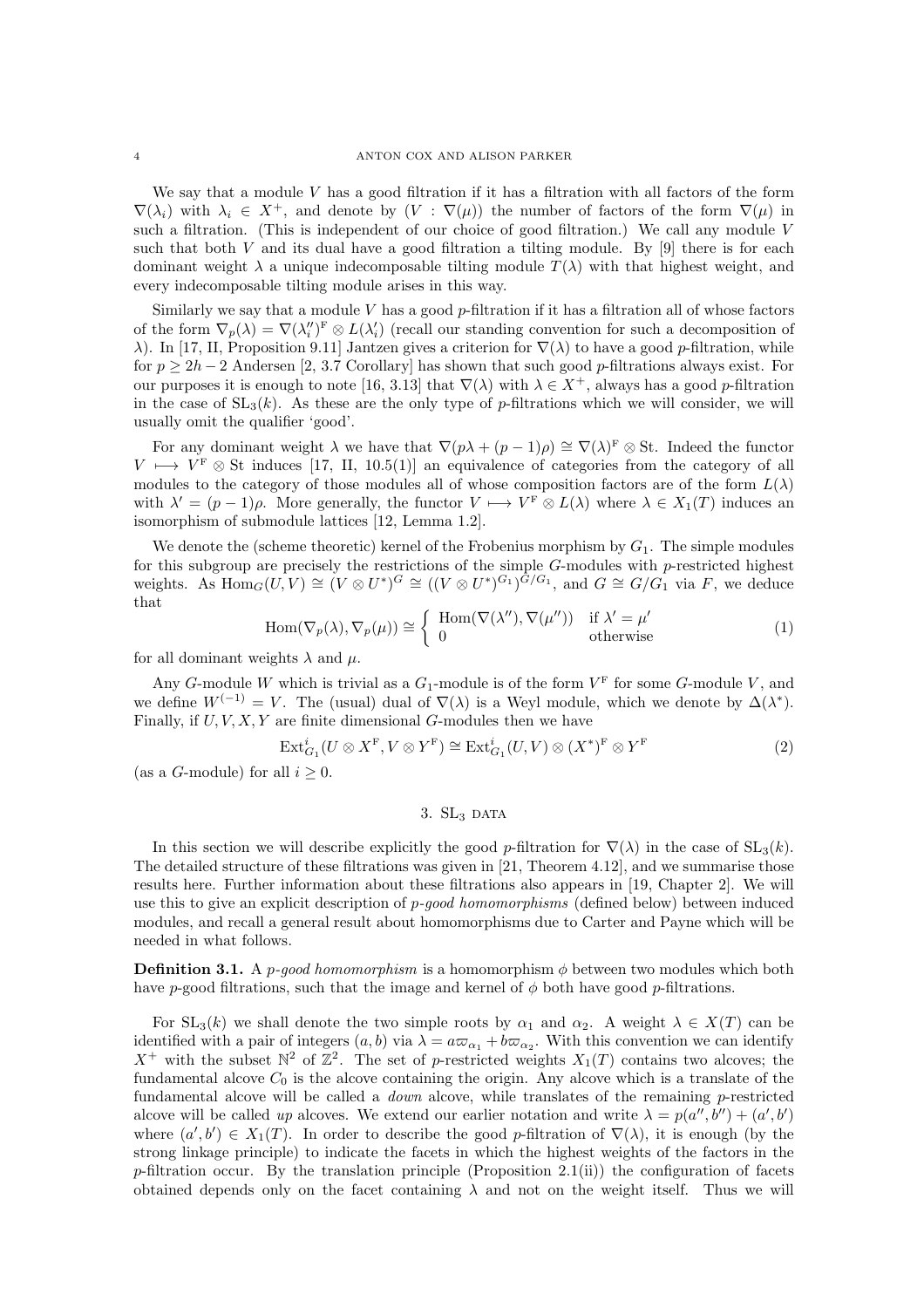represent the factors  $\nabla_p(\lambda_i)$  by numbers corresponding to an appropriate labelling of the facets in each case.

In the diagrams representing good p-filtrations, the factors of a filtration will be represented by labels with lines connecting them. Two factors will be joined if and only if there is a nontrivial extension (in  $\nabla(\lambda)$ ) between them. The diagrams are oriented so that sections that embed in  $\nabla(\lambda)$ occur at the bottom of the diagram. If  $\lambda''_i$  is not dominant for some factor  $\nabla_p(\lambda_i)$  occurring in one of our diagrams then we interpret this factor as the zero module (i.e. we ignore that part of the diagram).

We now list the various cases that can arise, according to [21, Theorem 4.12]. If  $a''$  and  $b'' \ge 1$ and  $(a', b')$  lies in the fundamental alcove then there are nine factors in the p-filtration as indicated in Figure 1a(i), and the structure of this filtration (when  $a''$  and  $b'' \not\equiv 0 \pmod{p}$ ) is given in Figure 1a(ii). If  $a'' \equiv 0 \pmod{p}$  (respectively  $b'' \equiv 0 \pmod{p}$ ) then there is an additional extension of  $\nabla_p(\lambda_5)$  by  $\nabla_p(\lambda_6)$  (respectively of  $\nabla_p(\lambda_3)$  by  $\nabla_p(\lambda_8)$ ). If both a'' and b''  $\equiv 0 \pmod{p}$  then the structure is given in Figure 1a(iii); the other cases are similar.



Figure 1.

If  $(a', b')$  lies in the interior of the other p-restricted alcove then there are also nine factors in the p-filtration, as indicated in Figure 1b(i), and the structure of the filtration again depends on  $a''$  and b''. If both  $a''$  and  $b'' \not\equiv -1 \pmod{p}$  then it is given in Figure 1b(ii) while if  $a'' \equiv -1$ (mod p) (respectively if  $b'' \equiv -1 \pmod{p}$ ) then there is an additional extension of  $\nabla_p(\lambda_5)$  by  $\nabla_p(\lambda_6)$  (respectively of  $\nabla_p(\lambda_7)$  by  $\nabla_p(\lambda_1)$ ). If both  $a''$  and  $b'' \equiv -1 \pmod{p}$  then the structure is illustrated in Figure 1b(iii); the other cases are similar.

There are two remaining alcove cases: where  $\lambda$  lies in a down alcove and either  $a'' = 0$  or  $b'' = 0$ . As these cases are symmetric we only consider the latter. So suppose that  $\lambda = p(a'', 0) + (a', b')$ with  $(a', b') \in C_0$ . Then  $\nabla(\lambda)$  has three factors in the *p*-filtration, as indicated in Figure 2a(i) (where the shaded region represents the boundary of the dominant region), and the structure of the filtration is given in Figure  $2a(ii)$ . When we need to distinguish between the two down alcove cases we shall refer to those as in Figure 1a(i) as internal down alcoves, and those as in Figure 2a(i) (and the symmetric version thereof) as just dominant down alcoves. We shall also refer to the up alcoves immediately above just dominant down alcoves as just dominant, and similarly the walls between two just dominant alcoves. All other walls will be referred to as interior walls. To distinguish further the just dominant down alcove cases we shall refer to that illustrated in Figure  $2a(i)$  as the *right-hand* case, and to the symmetric version (which we number in the symmetric fashion) as the left-hand case.

Next we consider the various wall cases. If  $a' + b' = p - 2$  then  $\lambda$  lies on one of the horizontal walls in our diagrams. There are now four factors in our filtration, as indicated in Figure 2b(i), and the structure of the filtration is given in Figure 2b(ii). The remaining two wall cases are symmetric,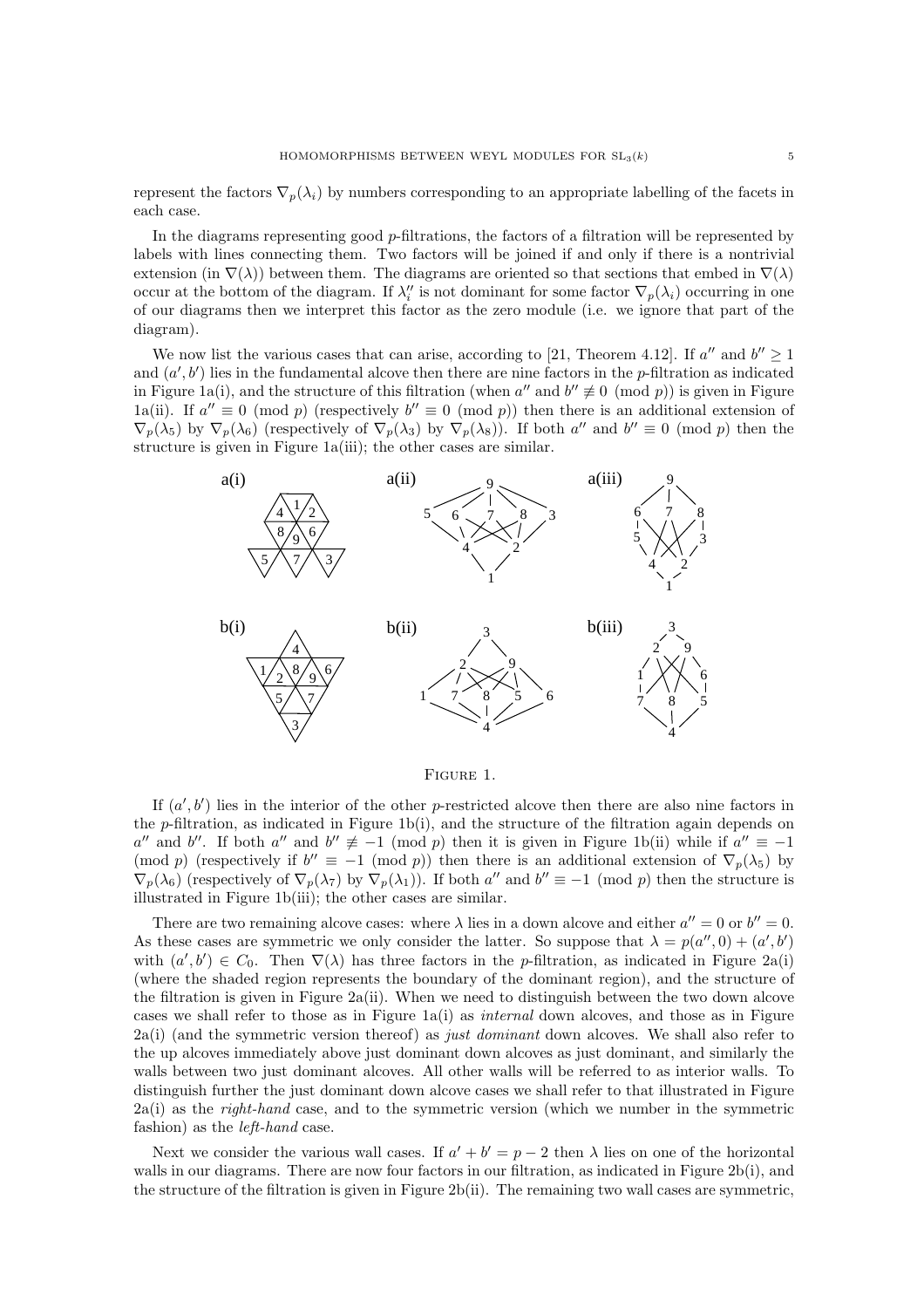

Figure 2.

so we only consider the case where  $\lambda = p(a'', b'') + (p - 1, b')$ . We refer to this case as the *left-hand* diagonal wall. Once again there are four factors in the filtration as indicated in Figure 2c(i). If  $a'' \not\equiv -1 \pmod{p}$  then the structure is as in Figure 2c(ii), otherwise it is as in Figure 2c(iii). For right-hand walls we will use the numbering of the four factors given by reflecting the diagram (so that the top and bottom factors in the filtration are also labelled by 4 and 1 respectively). The only remaining case is when  $\lambda$  lies on a vertex, i.e.  $\lambda' = (p-1)\rho$ . But in this case there is only a single factor in the p-filtration, as noted in the previous section.

In what follows we will frequently make use of

**Lemma 3.2.** Suppose that  $G = SL_3(k)$ . For all  $\lambda \in X^+$  the module  $\nabla_p(\lambda)$  has a simple head.

**Proof:** Jantzen has shown [16, 6.9] that  $\nabla(\mu)$  has simple head for all dominant weights  $\mu$ , provided that  $p > 3$ , and in [21, Proposition 4.11] the restriction on p has been removed. Now the result follows from [12, Lemma 1.2].

Our goal is to determine Hom( $\nabla(\lambda), \nabla(\mu)$ ) for all pairs of dominant weights  $\lambda$  and  $\mu$ . In order to construct homomorphisms we will need the following result of Carter and Payne.

**Theorem 3.3.** Suppose that  $G = SL_n(k)$  and that  $\lambda, \mu \in X^+$  satisfy the following conditions:

- (i)  $\mu < \lambda$ .
- (ii) There exists some integer  $e > 0$  such that:
	- (a)  $\lambda$  and  $\mu$  are mirror images in some p<sup>e</sup>-wall L and
	- (b) L is the unique  $p^e$ -wall between  $\lambda$  and  $\mu$  (possibly containing  $\lambda$  or  $\mu$ ) parallel to L.

Then Hom $(\nabla(\lambda), \nabla(\mu)) \neq 0$ .

### **Proof:** See [4].  $\Box$

When we refer to such a homomorphism from  $\nabla(\lambda)$  to  $\nabla(\mu)$  as reflection about a  $p^e$ -wall, we shall assume that  $e$  is chosen to be minimal with that property. For  $SL_3$  we shall refer to the three cases as reflection to the left  $(L)$ , right  $(R)$ , and below  $(B)$ , depending on the relative positions of  $\lambda$  and  $\mu$ .

Theorem 3.3 allows us to construct homomorphisms between widely separated weights, but provides no information as to their structure. For  $SL_3(k)$  we will be able to provide this extra information using the explicit description of  $p$ -good morphisms given in [21]. Thus we conclude this section by reviewing this data.

In the following lemma we describe all non-zero p-good homomorphisms between induced modules. We will consider each of the cases illustrated in Figures 1 and 2 in turn (the remaining cases are symmetric). In each case we will describe homomorphisms from  $\nabla(\lambda)$  in terms of the labelling of facets given in the figure corresponding to  $\lambda$ . The image of such a homomorphism  $\nabla(\lambda) \to \nabla(\lambda_i)$ will then be isomorphic to the smallest quotient of the p-filtration of  $\nabla(\lambda)$  containing  $\nabla_p(\lambda_i)$ , which can be read off the corresponding diagrams in Figures 1 and 2.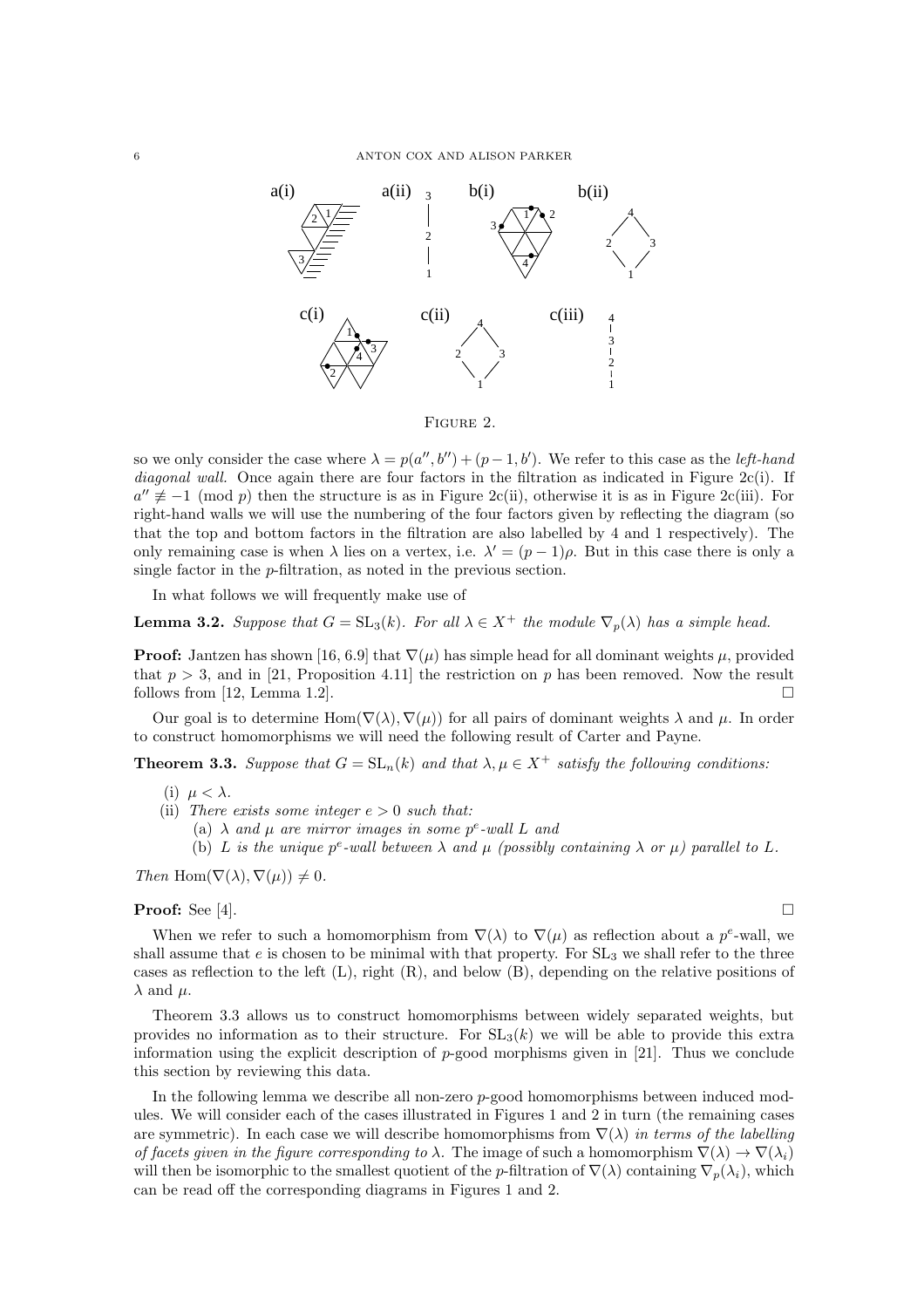**Lemma 3.4.** For a dominant weight  $\lambda$  there exists a non-zero p-good homomorphism  $\nabla(\lambda) \rightarrow$  $\nabla(\lambda_i)$  if and only if  $\lambda_i$  is dominant and the pair  $(\lambda, i)$  occurs in the following table (where we identify  $\lambda$  with the type of facet in which it occurs):

| Fig 1a: internal down alcove         | 1, 2, 4, 6, 8, and 9    |
|--------------------------------------|-------------------------|
| Fig 1b: up alcove                    | 1, 2, 3, 4, 6, 8, and 9 |
| Fig 2a: just dominant down alcove    | 1. 2 and 3              |
| $\overline{Fiq}$ 2b: horizontal wall | 1, 2, 3 and $\lambda$   |
| Fig 2c: interior diagonal wall       | 1. 3 and $\lambda$      |
| Fig 2c: just dominant diagonal wall  | 1 and 2                 |

**Proof:** Argue as in the proof of [21, Lemma 5.1], or [17, II, 9.14 Remark 4].

Note that when all terms in the p-filtration of  $\nabla(\lambda)$  are simple, the above Lemma gives all weights  $\mu$  such that  $\text{Hom}(\nabla(\lambda), \nabla(\mu)) \neq 0$ . All but four of the p-good homomorphisms above can be constructed as composites of Carter-Payne maps. The four exceptions are the map from  $\nabla(\lambda)$ to  $\nabla(\lambda_3)$  in the interior up alcove case, the map from  $\nabla(\lambda)$  to  $\nabla(\lambda_4)$  in the interior horizontal wall case, the map from  $\nabla(\lambda)$  to  $\nabla(\lambda_2)$  in the just dominant diagonal wall case, and the map from  $\nabla(\lambda)$  to  $\nabla(\lambda_3)$  in the just dominant down alcove case. We will call these latter two maps the exceptional p-good maps. (It can happen that these exceptional maps can be constructed as the composite of Carter-Payne maps, as in second example in section 10. This is non-generic behaviour. Generically, the exceptional  $p$ -good maps will not be the composite of Carter-Payne maps.) Note that all of these p-good maps which are generically composites of Carter-Payne maps are the maps with image the  $G_1$ -head of  $\nabla(\lambda)$ .

#### 4. Overall strategy

As the remainder of this paper involves some rather intricate calculations, we devote this section to an overview of the strategy behind the proof. From this point on we will assume that  $G = SL_3(k)$ and that  $p > 2$  (so that all our facets are non-empty).

Given a dominant weight  $\lambda$ , we assume that all homomorphisms from  $\nabla(\tau)$  with  $\tau < \lambda$  have been classified, and that all the corresponding Hom-spaces are one-dimensional. First we claim that dim Hom( $\nabla(\lambda), \nabla(\mu)$ ) is at most one dimensional for all weights  $\mu \in X^+$ . Second we claim that we can find all weights  $\mu < \lambda$  such that  $\text{Hom}(\nabla(\lambda), \nabla(\mu))$  is non-zero. By induction this will calculate all possible Hom-spaces for  $SL_3$  with  $p > 2$ .

The basic idea is to use translation functors. For weights on a vertex, the result is known by induction using (1), or the equivalence of categories discussed just before that equation. Next suppose that  $\lambda$  lies in the closure of a down alcove whose lowest vertex  $\nu$  is dominant. By induction the Hom-spaces for  $\nabla(\nu)$  are known. Let

$$
\Theta_{\nu} = \{ \theta \in X^+ \mid \text{Hom}(\nabla(\nu), \nabla(\theta)) \neq 0 \}.
$$

We 'translate' all the weights in  $\Theta_{\nu}$  to a new set  $\Gamma_{\lambda}$  with

$$
\Gamma_{\lambda} = \{ \gamma \in X^{+} \mid (T^{\lambda}_{\nu} \nabla(\theta) : \nabla(\gamma)) \neq 0 \text{ for some } \theta \in \Theta_{\nu} \}. \tag{3}
$$

Now suppose  $\lambda$  lies in an up alcove, and choose  $\tau$  on the horizontal wall below it. If  $\tau$  lies in the closure of a down alcove with lower vertex  $\nu$ , and  $\nu$  is dominant, then we further translate the weights in  $\Gamma_{\tau}$  to form

$$
\Gamma_{\lambda} = \{ \gamma \in X^{+} \mid (T^{\lambda}_{\tau} \nabla(\theta) : \nabla(\gamma)) \neq 0 \text{ for some } \theta \in \Gamma_{\tau} \}. \tag{4}
$$

In both cases (3) and (4) we now remove all weights in  $\Gamma_{\lambda}$  which are not composition factors of  $\nabla(\lambda)$ . We would like to claim that the resulting set

$$
\Upsilon_{\lambda} = \{ \gamma \in \Gamma_{\lambda} \mid [\nabla(\lambda) : L(\gamma)] \neq 0 \}
$$

is precisely the set of weights  $\eta$  for which Hom $(\nabla(\lambda), \nabla(\eta)) \cong k$ , and that if  $\eta \notin \Upsilon_\lambda$  then  $\text{Hom}(\nabla(\lambda), \nabla(\eta)) \cong 0$ . However, this is not quite the case and will need to be modified.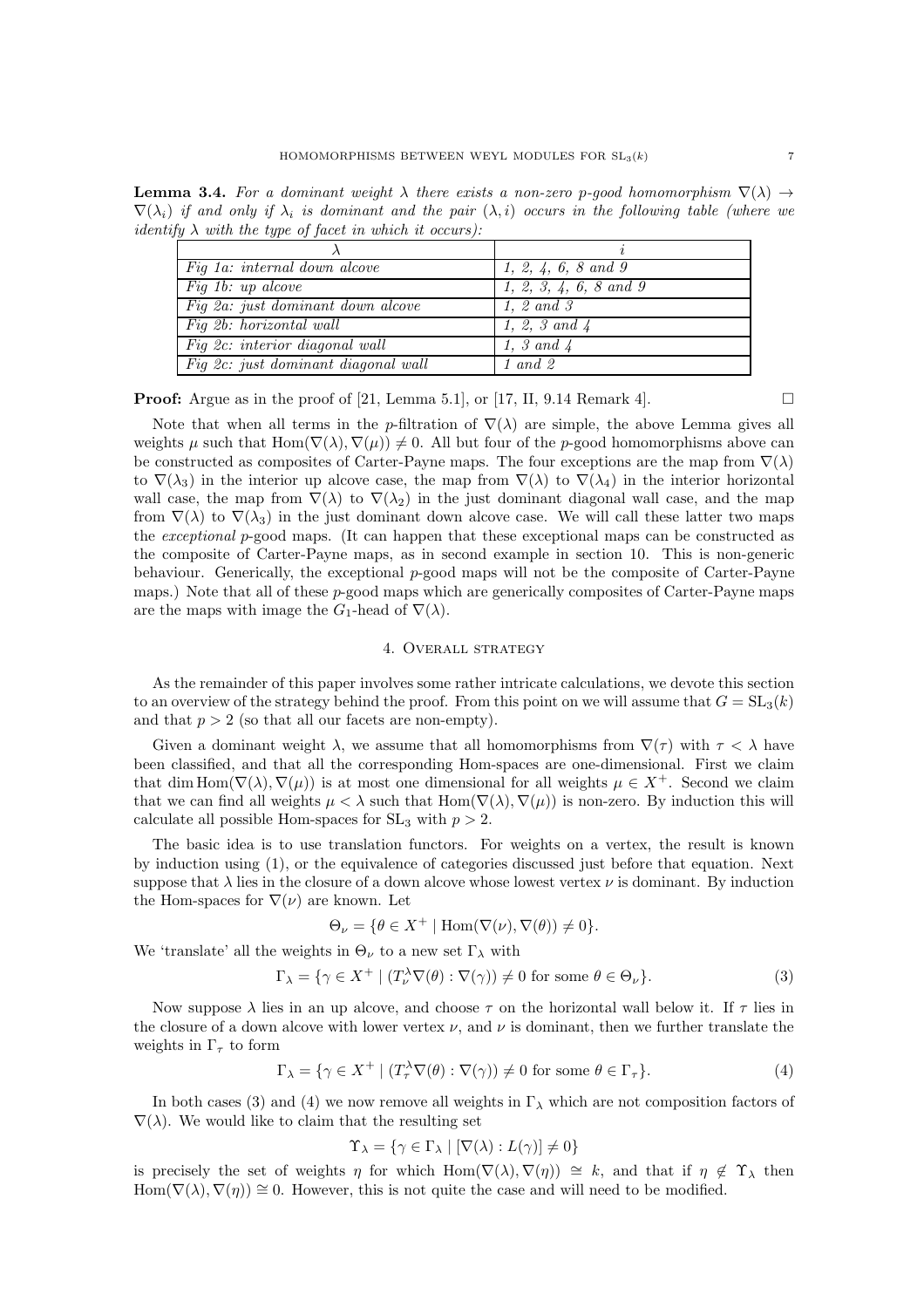In the course of showing that all Hom-spaces are at most one-dimensional (Theorem 5.1) we easily show that  $\Gamma_{\lambda}$  is an upper bound for the set of weights for which non-zero homomorphisms can exist, and it is obvious that this can then be refined to give  $\Upsilon_{\lambda}$  as an upper bound.

We already have one family of homomorphisms: those constructed by Carter and Payne. There is another obvious class of maps, which we will now describe. Suppose that  $\nabla_p(\tau)$  is the top term in a p-filtration of some  $\nabla(\lambda)$ . Given any map from  $\nabla(\tau'')$  to  $\nabla(\mu)$  (which we will know by induction) we obtain a map from  $\nabla_p(\tau)$  to  $\nabla_p(\tau'+p\mu)$ , and hence from  $\nabla(\lambda)$  to  $\nabla(\tau'+p\mu)$  (by killing all other terms in the p-filtration of  $\nabla(\lambda)$ . We will refer to maps arising in this way as twisted maps. (Of course maps can be both twisted maps and a composite of Carter-Payne maps.)

We would like to claim that all homomorphisms are either composites of Carter-Payne maps, or twisted maps. However, this too is not quite correct. To see why, we must consider those dominant  $\lambda$  not covered by the cases above. First suppose that  $\lambda$  lies in the closure of a just dominant down alcove. Although we cannot apply the translation functor approach outlined above, it is in fact possible to determine all homomorphisms directly (Theorem 8.3), using the explicit description of the structure of symmetric powers given by Doty [10]. (For  $\lambda$  in an up alcove above a just dominant down alcove, the determination of homomorphisms is now straightforward by translation arguments.)

We now return to the sets  $\Upsilon_{\lambda}$ . If  $\nu$  and  $\theta$  (as used in the definition of these sets) are related by a composite of Carter-Payne maps then for each weight in  $\Upsilon_{\lambda}$  we can either (i) explicitly construct all possible homomorphisms using composites of Carter-Payne maps or twisted maps, or (ii) show no map exists. The latter case is rare: for 'generic' weights case (ii) never occurs for  $\lambda$  in a down alcove, and only in very special configurations for  $\lambda$  in an up alcove. For the precise statement for down alcoves see Theorem 7.2, and for up alcoves Theorem 7.3.

If  $\nu$  and  $\theta$  are instead related by a twisted map, then in most cases the analogues of Theorems 7.2 and 7.3 are straightforward, as every weight in  $\Upsilon_{\lambda}$  can be obtained by a twisted map. However, when (for example)  $\nu = (p-1)\rho + p\lambda$  with  $\lambda$  close to the boundary of the dominant region, there are additional weights in  $\Upsilon_{\lambda}$  which can be reached neither by composites of Carter-Payne maps nor twisted maps. Unfortunately in these cases maps do exist, and Section 9 of the paper is devoted to the construction of these exceptional maps.

We will show that there are a pair of terms at the top of the p-filtration for  $\nabla(\lambda)$  which individually map to a pair of terms at the bottom of the p-filtration for  $\nabla(\mu)$ . By considering pullbacks and pushouts we will show that this pair of maps can be 'glued together' to give the required exceptional map. This will complete our classification of homomorphisms.

#### 5. Dimensions of Hom-spaces

In this section we begin an inductive procedure that will continue for the rest of the paper. We show that all Hom-spaces between induced modules are at most one-dimensional, provided that there are no homomorphisms between certain special pairs of induced modules labelled by smaller weights. The verification of this hypothesis will follow from the remainder of the paper.

We say that two weights  $\lambda$ ,  $\mu$  are in the same  $\nabla_p$ -class if  $\lambda' = \mu'$  and  $\lambda''$  and  $\mu''$  are in the same G-block. Any weight lies in a unique translate of the set of  $p$ -restricted weights; note that  $\lambda$  and  $\mu$  can only be in the same  $\nabla_p$ -class if they both lie in the same position in the respective translates (and also have the Steinberg weights immediately above each translate lying in the same  $W_{p^2}$ -orbit). Clearly if  $\lambda$  and  $\mu$  are in distinct  $\nabla_p$ -classes, then  $\nabla_p(\lambda)$  and  $\nabla_p(\mu)$  have no common composition factors. We will also say that two modules are in the same  $\nabla_p$ -class if the highest weights of their composition factors are all in the same  $\nabla_p$ -class.

**Theorem 5.1.** For all  $\lambda, \mu \in X^+$  we have

dim Hom $(\nabla(\lambda), \nabla(\mu)) \leq 1$ .

Further, for those  $\lambda$  for which the set  $\Upsilon_{\lambda}$  from Section 4 has been defined we have

 $\text{Hom}(\nabla(\lambda), \nabla(\mu)) = 0$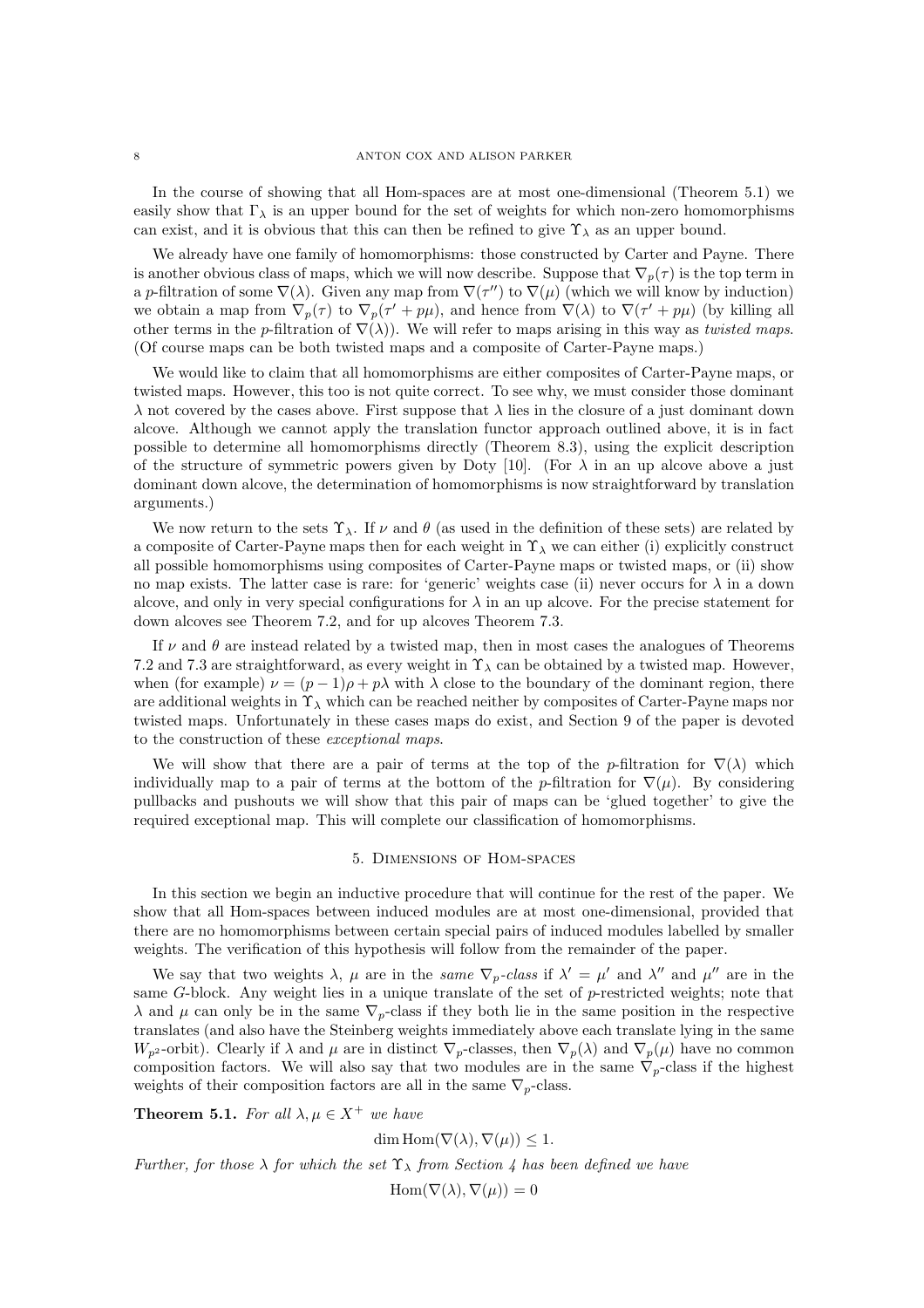for all  $\mu \notin \Upsilon_{\lambda}$ .

**Proof:** We proceed by induction on  $\lambda$ , and may assume that  $\mu \in W.\lambda$  with  $\mu \leq \lambda$ . If  $\lambda$  is in the fundamental alcove then  $\nabla(\lambda)$  is simple and so we are done by [17, II 2.8 Proposition]. Now suppose that  $\lambda$  is in the closure of a just dominant down alcove (i.e there *does not* exist a dominant weight  $\theta$  on the vertex immediately below this). By symmetry, it is enough to consider the case where  $\lambda$  is near to the right hand boundary of the dominant region.

We first consider the two wall cases. By Figure 2b or c we have a short exact sequence

$$
0 \to \nabla_p(\lambda_1) \to \nabla(\lambda) \to \nabla_p(\lambda_a) \to 0 \tag{5}
$$

where  $a = 3$  in case (b) and  $a = 2$  in case (c). (Recall that two of the four possible terms in the p-filtration are zero when  $\lambda$  is just dominant.) Hence there exists a long exact sequence

$$
0 \to \operatorname{Hom}(\nabla_p(\lambda_a), \nabla(\mu)) \to \operatorname{Hom}(\nabla(\lambda), \nabla(\mu)) \to \operatorname{Hom}(\nabla_p(\lambda_1), \nabla(\mu)) \to \cdots.
$$

It will be enough to show that the first and third Hom-spaces  $\text{Hom}(\nabla_p(\lambda_i), \nabla(\mu))$  are each at most one dimensional, as they can never both be non-zero as  $\lambda_1$  and  $\lambda_a$  are in different  $\nabla_p$ -classes.

We begin by showing that the image in either case of any non-zero map  $\phi$  from  $\nabla_p(\lambda_i)$  to  $\nabla(\mu)$ must be a submodule of  $\nabla_p(\mu)$ . Clearly  $\nabla_p(\lambda_i)$  and  $\nabla_p(\mu)$  must be in the same  $\nabla_p$ -class, as the socle of  $\nabla(\mu)$  must be a common composition factor. By Figure 2b or c, the only other term in the p-filtration of  $\nabla_p(\mu)$  in this  $\nabla_p$ -class occurs when  $\mu$  is as in case (b), in which case it is the factor  $\nabla_p(\mu_4)$ . (Recall that to be in the same  $\nabla_p$ -class two weights must lie in the same position in their respective translates of the set of p-restricted weights.) As all composition factors of im  $\phi$ lie in the same  $\nabla_p$ -class, it is enough to show that none of the composition factors in  $\nabla_p(\mu_4)$  occur in this image. However, the extension of  $\nabla_p(\mu_2)$  by  $\nabla_p(\mu_4)$  has a simple socle, as this extension is the image under the map  $\nabla(\mu_1) \to \nabla(\mu_2)$ . Therefore if any composition factor of  $\nabla_p(\mu_4)$  does occur in im  $\phi$  then so must soc  $\nabla_p(\mu_2)$ , which is impossible.

Thus we have shown that im  $\phi \leq \nabla_n(\mu)$ . Now (1), and the induction hypothesis, immediately implies that the desired Hom-spaces are at most one dimensional, and cannot both be non-zero.

Next suppose that  $\lambda$  is in the interior of a just dominant down alcove, (and hence that there exists a weight  $\theta$  on the diagonal wall below  $\lambda$ ). We have a short exact sequence

$$
0 \to \nabla(\nu) \to T^{\lambda}_{\theta} \nabla(\theta) \to \nabla(\lambda) \to 0 \tag{6}
$$

for some  $\nu$ . This gives rise to an exact sequence

$$
0 \to \operatorname{Hom}(\nabla(\lambda), \nabla(\mu)) \to \operatorname{Hom}(T^{\lambda}_{\theta} \nabla(\theta), \nabla(\mu))
$$
\n(7)

and it is enough to show that this final Hom-space is at most one-dimensional. However

$$
\operatorname{Hom}(T_{\theta}^{\lambda}\nabla(\theta),\nabla(\mu))\cong \operatorname{Hom}(\nabla(\theta),T_{\lambda}^{\theta}\nabla(\mu))\cong \operatorname{Hom}(\nabla(\theta),\nabla(\tau))
$$

for some  $\tau$  (by Proposition 2.1(iii)), and we are done by induction.

We next consider the case where  $\lambda$  is in the lower closure of an internal down alcove (so there exists a dominant weight  $\theta$  on the vertex immediately below this). If  $\lambda = \theta$  then  $\nabla(\lambda) \cong \nabla(\lambda'')^F \otimes St$ and block considerations show that to have a non-zero homomorphism we must have  $\nabla(\mu) \cong$  $\nabla(\mu'')^{\mathrm{F}} \otimes \mathrm{St}$ . Now by (1) we have that

$$
\mathrm{Hom}(\nabla(\lambda'')^F\otimes\mathrm{St},\nabla(\mu'')^F\otimes\mathrm{St})\cong\mathrm{Hom}(\nabla(\lambda''),\nabla(\mu''))
$$

and we are done by induction.

Now suppose that  $\lambda$  is in the interior of an internal down alcove. By Proposition 2.1 we have that  $T_{\theta}^{\lambda} \nabla(\theta)$  has six factors of the form  $\nabla(\alpha)$ , and there is a short exact sequence

$$
0 \to X \to T^{\lambda}_{\theta} \nabla(\theta) \to \nabla(\lambda) \to 0
$$

where X has a good filtration. Hence we have an exact sequence as in  $(7)$ , and the argument follows exactly as above. For later use we note that (in this case) if the final Hom-space in (7) is non-zero then  $\mu$  must have been in one of the six alcoves adjacent to  $\tau$ . If  $\lambda$  lies on one of the two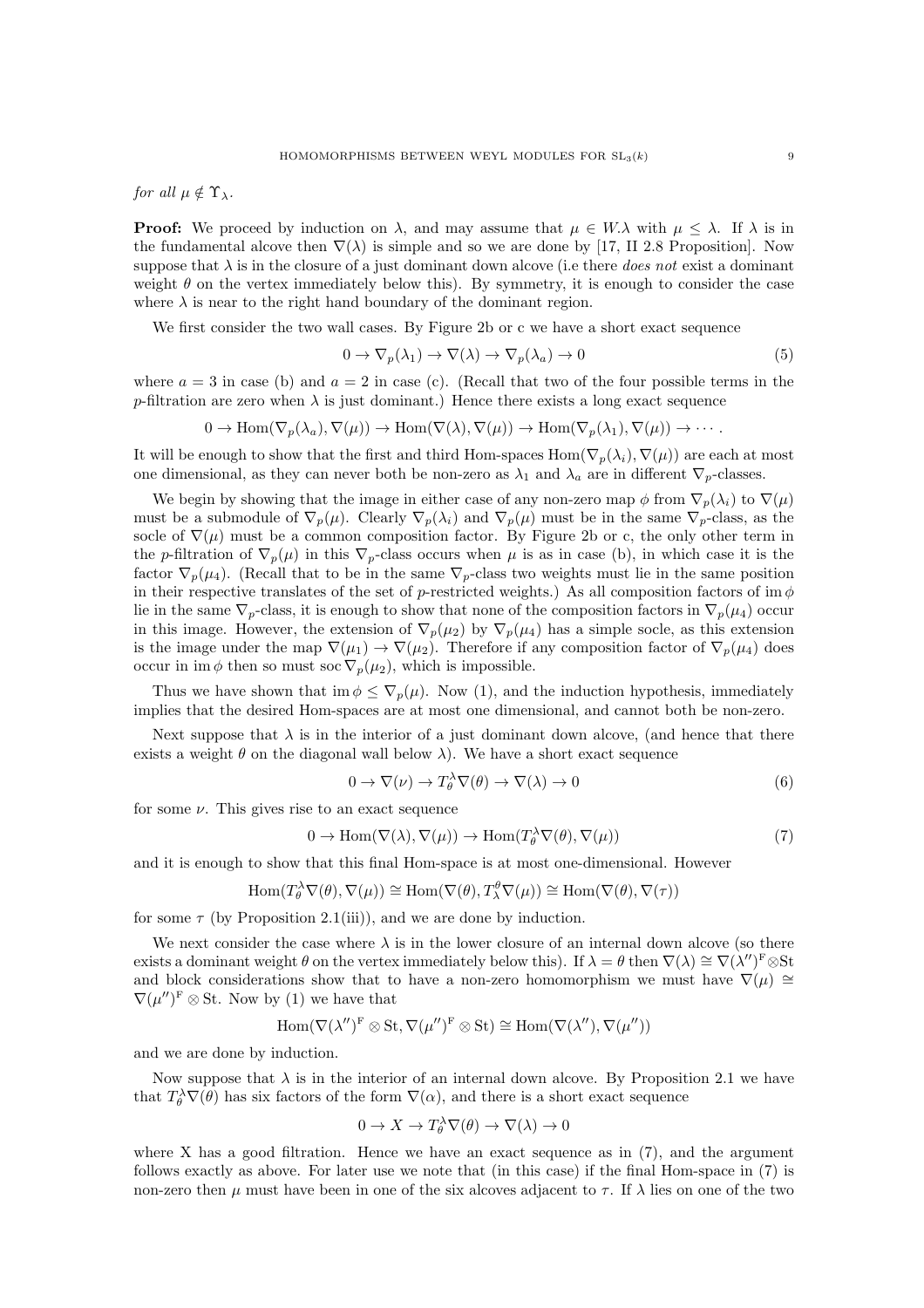walls then the argument is similar, but there are only three weights  $\mu$  which could give rise to the weight  $\tau$ .

When  $\lambda$  is on the wall in the upper closure of an internal down alcove the proof is a little more complicated, so we shall first show how the up alcove case follows from it. Thus we suppose that  $\lambda$  lies in the interior of an up alcove and let  $\theta$  be a weight on the wall immediately below  $\lambda$ . We again have a short exact sequence as in (6), and the argument proceeds as in that case.

Finally we consider the case when  $\lambda$  is on the wall in the upper closure of an internal down alcove. We have a short exact sequence

$$
0 \to M_1 \to \nabla(\lambda) \to M_2 \to 0
$$

where  $M_1$  and  $M_2$  are defined by the sequences

$$
0 \to \nabla_p(\lambda_1) \to M_1 \to \nabla_p(\lambda_2) \to 0 \quad \text{and} \quad 0 \to \nabla_p(\lambda_3) \to M_2 \to \nabla_p(\lambda_4) \to 0.
$$

Arguing as for the sequence (5), we see that dim  $Hom(M_i, \nabla(\mu)) \leq 1$  for  $i = 1, 2$ , and thus from the sequence

$$
0 \to \operatorname{Hom}(M_2, \nabla(\mu)) \to \operatorname{Hom}(\nabla(\lambda), \nabla(\mu)) \to \operatorname{Hom}(M_1, \nabla(\mu))
$$

we see that we are done unless both these Hom-spaces are non-zero.

Thus we may assume that  $Hom(M_i, \nabla(\mu)) \neq 0$  for  $i = 1, 2$ . When  $i = 1$  this implies that  $\mu' = \lambda'_1$ or  $\lambda'_2$ , and for  $i = 2$  that  $\mu' = \lambda'_3$  or  $\lambda'_4$ . Therefore we must have  $\mu' = \lambda'_1 = \lambda'_4$ , and so  $\mu$  lies on a horizontal wall. Let  $\theta$  be a weight lying in the interior of the alcove immediately below  $\lambda$ . We have that

$$
\mathrm{Hom}(\nabla(\lambda),\nabla(\mu))\cong \mathrm{Hom}(T_\theta^\lambda \nabla(\theta),\nabla(\mu))\cong \mathrm{Hom}(\nabla(\theta),T_\lambda^\theta \nabla(\mu))
$$

and an exact sequence

$$
0 \to \operatorname{Hom}(\nabla(\theta), \nabla(\mu_l)) \to \operatorname{Hom}(\nabla(\theta), T_\lambda^{\theta} \nabla(\mu)) \to \operatorname{Hom}(\nabla(\theta), \nabla(\mu_u))
$$

where  $\mu_l$  (respectively  $\mu_u$ ) in W. $\theta$  lies in the lower (respectively upper) alcove adjacent to  $\mu$ . By induction the outer Hom-spaces in this sequence are at most one-dimensional, so it is enough to prove that they cannot both be non-zero.

As  $\theta' = \mu'_l$  (as  $\mu$  is in the same block of  $\lambda$  and they are both on horizontal walls), we will be done if we can show

**Assumption 5.2.** Suppose that  $\gamma \in X^+$  is in an internal down alcove and  $\tau \in X^+$  lies on the horizontal wall above  $\gamma$ . Let  $w \in W_p$  with  $w \neq 1$ . If  $\nu = w.\gamma$  is in a dominant down alcove such that w. $\tau$  lies on the horizontal wall above  $\nu$  then  $\text{Hom}(\nabla(\gamma), \nabla(\nu)) = 0$ .

Assumption 5.2 will follow from the results in Sections 7–9, which will thus complete the proof of Theorem 5.1. (Note that the second part of Theorem 5.1 is clear from the translation arguments we have used.) Consequently, in what follows we may only apply Theorem 5.1 to weights that are strictly smaller than  $\lambda$ .

#### 6. Composites of Carter-Payne maps

In this section we give a recursive description of the homomorphisms constructed by Carter and Payne (for SL3). Using this we can determine inductively which composites of such maps are non-zero.

**Lemma 6.1.** All factors in the p-filtration of  $\nabla(\lambda)$  are in distinct  $\nabla_p$ -classes if and only if we are in one of the following situations:

- (i)  $\lambda$  lies in a down alcove and either the alcove is just dominant or both (a)  $\langle \lambda'' + \rho, \check{\alpha}_i \rangle \not\equiv 1 \pmod{p}$  for  $i = 1, 2$ .
	- (b)  $\langle \lambda'' + \rho, \check{\alpha}_1 + \check{\alpha}_2 \rangle \not\equiv 1 \pmod{p}.$
- (ii)  $\lambda$  lies in an up alcove and either the alcove is just dominant or both (a)  $\langle \lambda'' + \rho, \check{\alpha}_i \rangle \not\equiv 0 \pmod{p}$  for  $i = 1, 2$ .
	- (b)  $\langle \lambda'' + \rho, \check{\alpha}_1 + \check{\alpha}_2 \rangle \not\equiv 1 \pmod{p}.$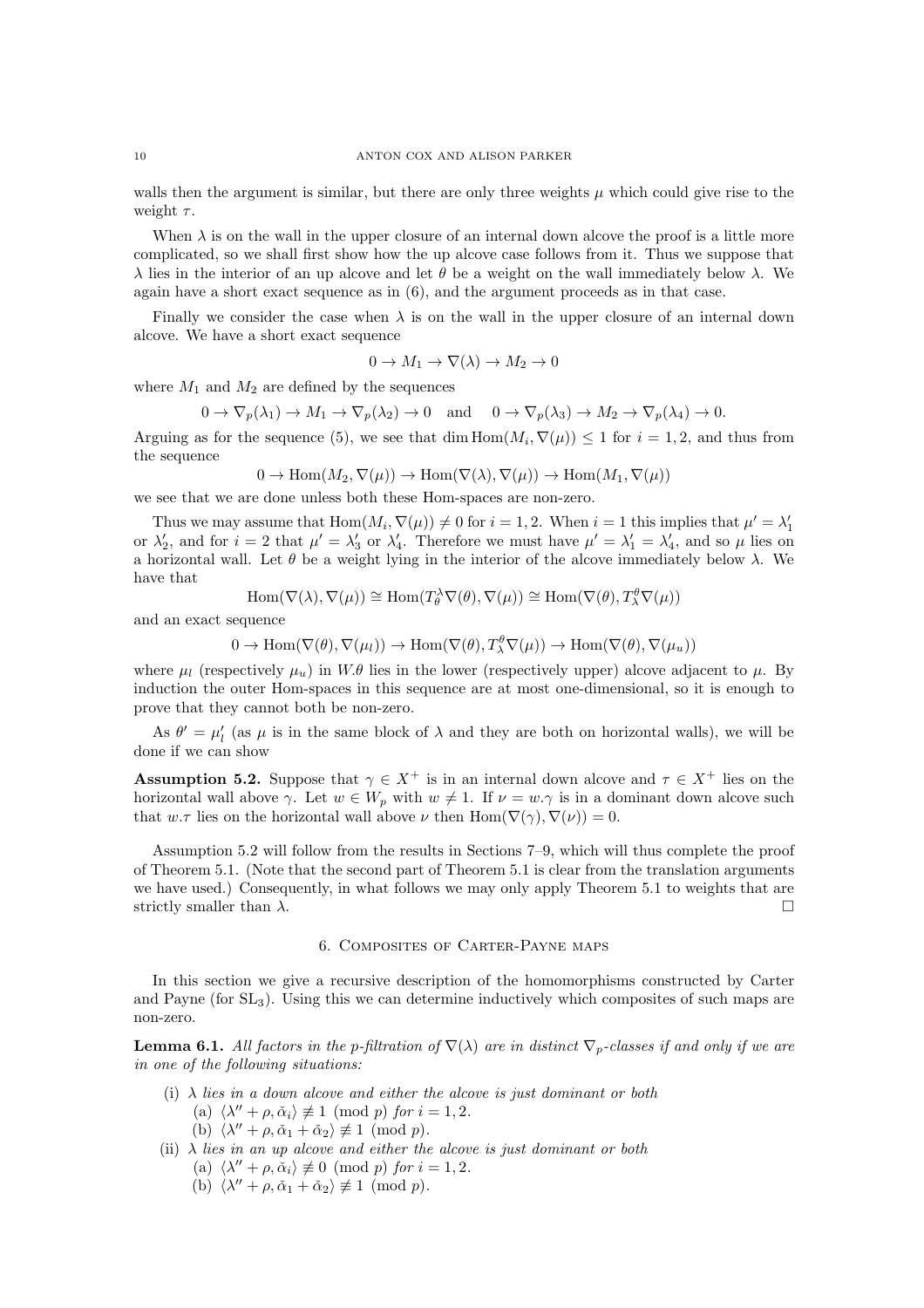- (iii)  $\lambda$  lies on a left-hand diagonal wall and either is just dominant or  $\langle \lambda'' + \rho, \check{\alpha}_1 \rangle \not\equiv 0 \pmod{p}$ .
- (iv)  $\lambda$  lies on a right-hand diagonal wall and either is just dominant or  $\langle \lambda'' + \rho, \check{\alpha}_2 \rangle \not\equiv 0 \pmod{p}$ .
- (v)  $\lambda$  lies on a horizontal wall and either is just dominant or  $\langle \lambda'' + \rho, \check{\alpha}_1 + \check{\alpha}_2 \rangle \not\equiv 1 \pmod{p}$ .
- (vi)  $\lambda$  lies on a vertex.

**Proof:** This is an elementary calculation using the description of p-filtrations given in the previous section if  $p \geq 5$ . If  $p = 3$  a little more care is needed for the up and down alcove case as there are only two p-restricted weights which lie inside alcoves. But looking at the  $\lambda''$  that can occur it is clear that we get the same result as for  $p \geq 5$  as the  $\lambda''$  are mostly too close together to be in the same G-block.  $\Box$ 

We will say that  $\lambda$  is *generic* if it satisfies the conditions of this lemma. We will say that  $\lambda$  is sufficiently generic unless either

- (i)  $\lambda$  lies on a diagonal wall and is not generic, or
- (ii)  $\lambda$  lies in a down alcove with  $\langle \lambda'' + \rho, \check{\alpha}_i \rangle \equiv 1 \pmod{p}$  for  $i = 1$  or 2.

We will say that  $\lambda$  is recursively generic if  $\lambda$  is sufficiently generic and either all terms in the pfiltration of  $\nabla(\lambda)$  are simple, or all such terms are of the form  $\nabla_p(\lambda_i)$  with  $\lambda_i''$  recursively generic.

When  $\lambda$  is non-generic, we will have to consider in detail the structure of extensions between factors in the p-filtration in the same  $\nabla_p$ -class. The basic properties of these extensions are summarised in the following lemma.

**Lemma 6.2.** Suppose that  $\nabla_p(\lambda_i)$  and  $\nabla_p(\lambda_j)$  are two factors in the p-filtration of  $\nabla(\lambda)$  in the same  $\nabla_p$ -class with  $\lambda_i > \lambda_j$  and there is a non-split extension appearing between them in  $\nabla(\lambda)$ . Then

$$
\mathrm{Ext}^1_G(\nabla_p(\lambda_i), \nabla_p(\lambda_j)) \cong k
$$

and the non-split extension is isomorphic to  $(T_{\mu}^{\lambda''_i}\nabla(\mu))^F \otimes L(\lambda'_i)$  (where  $\mu$  lies on the wall between  $\lambda''_i$  and  $\lambda''_j$ ) and has simple socle  $L(\lambda_j)$ . This extension also has simple head provided  $\lambda''_i$  is not just dominant.

**Proof:** By considering the various cases that can arise, it is easy to verify that  $\lambda''_i$  and  $\lambda''_j$  are related by a single left or right reflection. By [21, Lemma 4.2] we have

$$
\mathrm{Ext}^1_G(\nabla_p(\lambda_i), \nabla_p(\lambda_j)) \cong \mathrm{Ext}^1_G(\nabla(\lambda_i''), \nabla(\lambda_j''))
$$

and this latter Ext-group is k using the corresponding  $SL_2(k)$  result [11, Theorem 3.6 and Corollary 4.3].

Now consider the translate  $T_{\mu}^{\lambda''_i} \nabla(\mu)$  where  $\mu$  lies on the wall between  $\lambda''_i$  and  $\lambda''_j$ . Without loss of generality we can pick  $\mu$  so that  $T_{\mu}^{\lambda''_i} = \text{pr}_{\lambda''_i}(-\otimes E)$  or  $T_{\mu}^{\lambda''_i} = \text{pr}_{\lambda''_i}(-\otimes E^*)$  where  $E = \nabla(1,0)$ , the natural representation and depending on whether  $\lambda''_i$  and  $\lambda''_j$  are related by a right hand or left hand reflection, respectively. We want to check that this translate  $T^{\lambda''_i}_{\mu} \nabla(\mu)$  has simple head and socle. Firstly this translate has short exact sequence

$$
0\to \nabla(\lambda_j'')\to T_\mu^{\lambda_i''}\nabla(\mu)\to \nabla(\lambda_i'')\to 0.
$$

So its socle is contained in  $L(\lambda''_i) \oplus L(\lambda''_j)$  and its head is contained in  $hd(\nabla(\lambda''_i)) \oplus hd(\nabla(\lambda''_j))$  where hd denotes the head of a module. Thus it is enough to show that one of each of these respective simple modules cannot be in the socle (or head).

If  $\lambda''_i$  and  $\lambda''_j$  are in adjacent alcoves then  $\mu$  is in the closure of the facet containing  $\lambda''_i$  so then this translate has simple socle  $L(\lambda_j'')$  and simple head by [17, II, 7.19 Proposition (b)].

We now suppose that  $\lambda''_i$  and  $\lambda''_j$  are related by a right hand reflection and lie on walls as shown in Figure 3. The argument for the other cases are similar.

Now

$$
\operatorname{Hom}(L(\lambda_i''), T_{\mu}^{\lambda_i''}\nabla(\mu)) \cong \operatorname{Hom}(L(\lambda_i''), \nabla(\mu) \otimes E) \cong \operatorname{Hom}(L(\lambda_i'') \otimes E^*, \nabla(\mu))
$$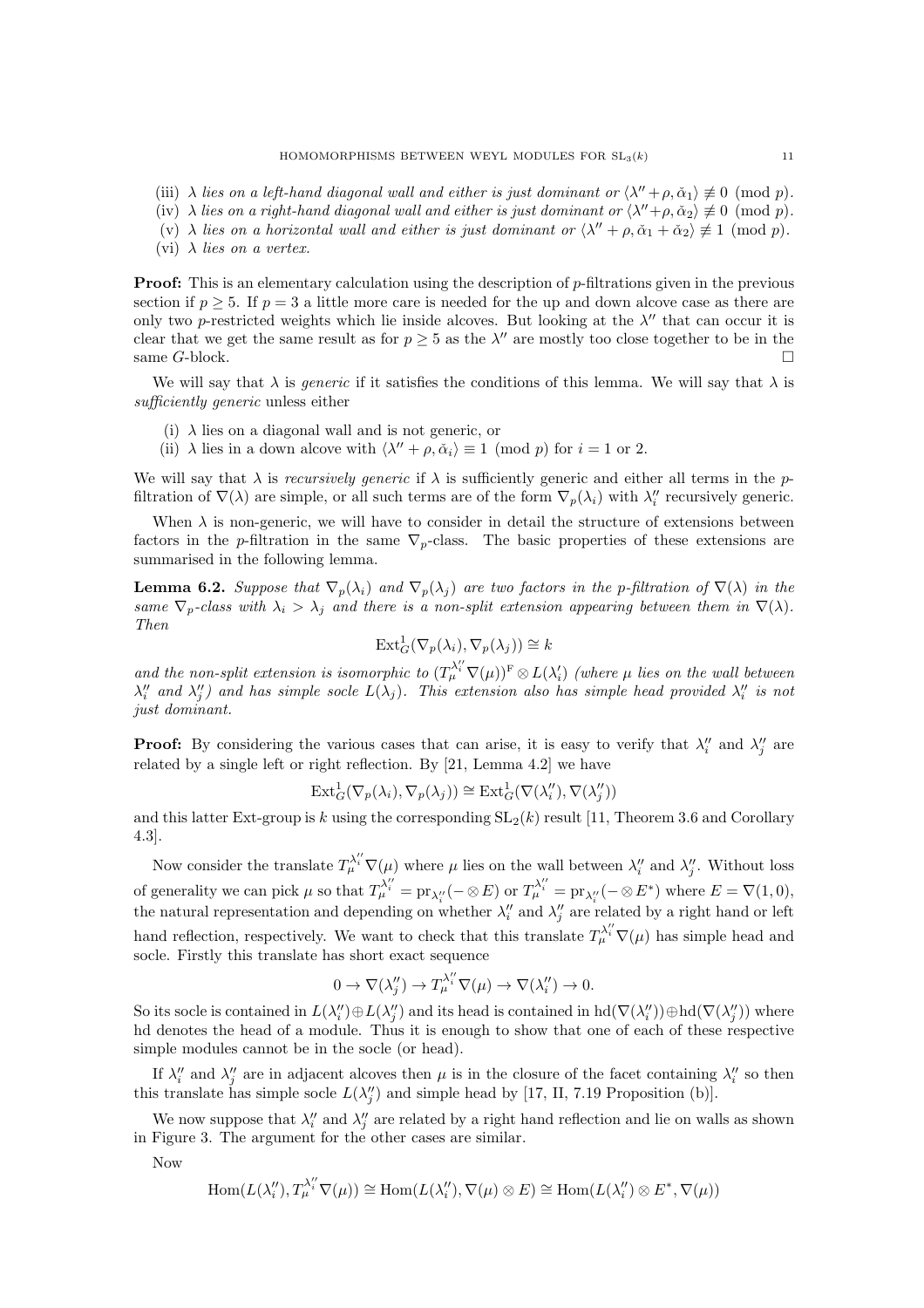

Figure 3.

and  $\lambda''_i = p\lambda'''_i + (0, p-2)$ . So  $L(\lambda''_i) \otimes E^*$  has character  $\text{ch}(L(\lambda'''_i)^F \otimes \nabla(0, p-1)) + \text{ch}(L(\lambda'''_i)^F \otimes$  $\nabla(1, p-3)$  and neither of these factors has  $G_1$ -type the same as that of  $L(\mu)$ , which is  $(p-1, p-2)$ . Thus the last Hom space must be zero and the socle of  $T_{\mu}^{\lambda''_i} \nabla(\mu)$  is simple. This implies that the translate must be indecomposable and hence by uniqueness and [12, Lemma 1.2], our desired extension is isomorphic to  $(T^{\lambda''_i}_{\mu} \nabla(\mu))^{\text{F}} \otimes L(\lambda''_j)$  and has simple socle  $L(\lambda_j)$ .

Similarly for the head (when  $\mu$  is an internal weight) we have

$$
\mathrm{Hom}(T_{\mu}^{\lambda''_i}\nabla(\mu),\mathrm{hd}(\nabla(\lambda''_j)))\cong \mathrm{Hom}(\nabla(\mu)\otimes E,\mathrm{hd}(\nabla(\lambda''_j)))\cong \mathrm{Hom}(\nabla(\mu),\mathrm{hd}(\nabla(\lambda''_j))\otimes E^*)
$$

and  $\mathrm{hd}(\nabla(\lambda_j'')) = L(\eta) = L(p\eta'' + (p-1,0)).$  So  $L(\eta) \otimes E^*$  has character  $\mathrm{ch}(L(\eta'')^F \otimes \nabla(p-1,1))$  +  $ch(L(\eta'')^F \otimes \nabla(p-2,0))$  and neither of these factors has  $G_1$ -type the same as that of  $hd(\nabla((\mu))),$ which is  $(0, p-1)$ . Thus the last Hom space must be zero and the head of  $T_{\mu}^{\lambda''} \nabla(\mu)$  is simple.

If  $\mu$  is a just dominant weight then the head of  $\nabla(\mu)$  has  $G_1$ -type  $(p-2,0)$  so our argument fails. In fact in this case the translate has non-simple head so the condition on  $\lambda''_i$  in the lemma is  $\Box$ necessary.

If  $\lambda$  and  $\mu$  satisfy the conditions of Theorem 3.3 for some  $e > 0$ , with  $\mu$  to the left (respectively to the right, below)  $\lambda$  we denote the corresponding Carter-Payne map  $\phi$  by  $\phi_L^e$  (respectively  $\phi_R^e$ ,  $\phi_B^e$ ). To each of these maps there is a corresponding local (i.e.  $e = 1$ ) map starting at  $\lambda$  (which if  $\lambda$  is on a wall may by the identity map). These local maps are p-good homomorphisms, and we refer to the set of terms in the p-filtration of  $\nabla(\lambda)$  which survive (necessarily completely) under such a map  $\phi$  as the p-factors (of  $\nabla(\lambda)$ ) associated to  $\phi$ , unless both  $\lambda$  lies in an up alcove or on a horizontal wall, and  $\phi = \phi_B^{-1}$ . In these remaining cases we refer only to the *top term* in the p-filtration of  $\nabla(\lambda)$  as such a p-factor.

**Proposition 6.3.** Suppose that  $\lambda$  and  $\mu$  satisfy the conditions of Theorem 3.3 for some  $e > 0$ . In all cases the Carter-Payne map  $\phi$  is non-zero only on the p-factors associated to  $\phi$ , and on such a factor  $\nabla_p(\lambda_i)$  it is induced via twisting from the corresponding Carter-Payne map from  $\nabla(\lambda_i'')$ about an  $(e - 1)$ -wall in all but the following cases:

- (i)  $\lambda$  in a down alcove with  $\lambda_3$  and  $\lambda_8$  in the same  $\nabla_p$ -class,  $\phi = \phi_R$ , and  $i = 3$  or 8.
- (ii)  $\lambda$  in a down alcove with  $\lambda_5$  and  $\lambda_6$  in the same  $\nabla_p$ -class,  $\phi = \phi_L$ , and  $i = 5$  or 6.
- (iii)  $\lambda$  on a LH diagonal wall with  $\lambda_2$  and  $\lambda_3$  in the same  $\nabla_p$ -class,  $\phi = \phi_L$ , and  $i = 2$  or 3.
- (iv)  $\lambda$  on a RH diagonal wall with  $\lambda_2$  and  $\lambda_3$  in the same  $\nabla_p$ -class,  $\phi = \phi_R$ , and  $i = 2$  or 3.

In each of these four cases the map induced on  $\nabla_p(\lambda_i)$  is non-zero, but does not come from the twist of the corresponding Carter-Payne map.

Thus if  $\lambda$  is recursively generic then the composition factors occurring in the image of  $\nabla(\lambda)$ under the Carter-Payne homomorphism  $\phi$  can be described inductively using the local data from the preceding section. In the remaining cases the above description will be sufficient for our purposes, so we will not analyse the exceptional cases further.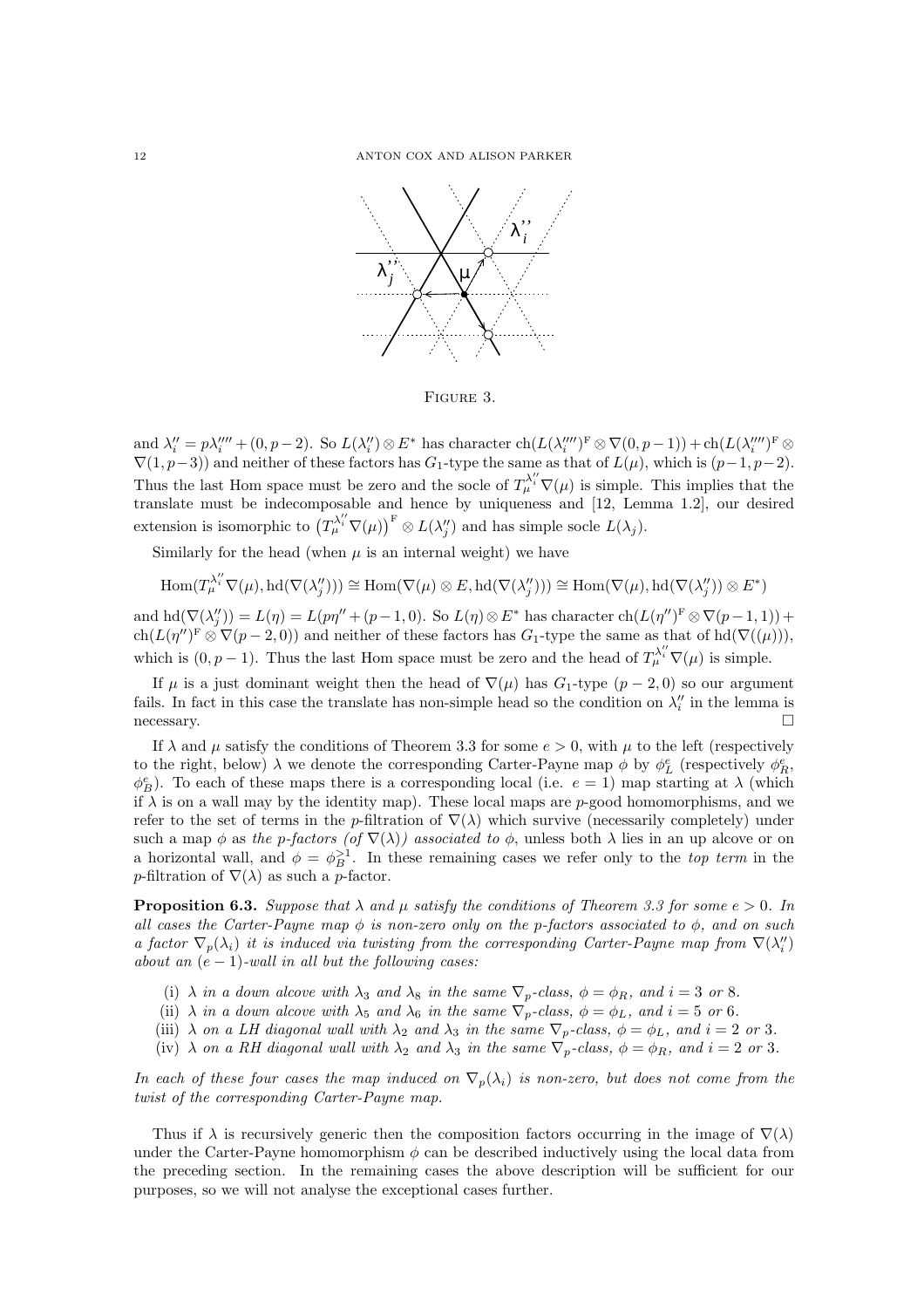**Proof:** We proceed by induction on e. When  $e = 1$  we are done by the results in the preceding section. Now suppose that  $e > 1$ . In what follows we shall assume when presenting lattices in  $\nabla(\mu)$  that  $\mu$  is not too close to the edge of the dominant region. The reader may verify that the modifications necessary in the remaining cases do not affect the form of the answer.

**Case (i): Down alcoves.** We will begin by consider the case when  $\lambda$  is as in Figure 1a(ii). There are three subcases, corresponding to reflections about a wall to the left, right or below the alcove containing  $\lambda$ . We consider a reflection to a weight  $\mu$  to the right of  $\lambda$  (i.e. corresponding when  $e = 1$  to the map  $\nabla(1) \rightarrow \nabla(2)$ ) and denote the corresponding morphism (which will be unique up to scalars once we know the Hom space is one-dimensional) by  $\phi$ . The case of a reflection to the left is similar, while that for a reflection below is even simpler; both are left to the reader.

In the case under consideration  $\mu$  lies in an up alcove, and corresponds to the situation in Figure 1b. We will renumber the alcoves in this latter diagram to be consistent with the numbering for  $\lambda$ . That is, we will renumber the alcoves so that alcoves with the same number in each diagram are in the same  $\nabla_p$ -class. Note that as  $e > 1$  this numbering is different from that in Figure 1. If  $\lambda$  is generic then this is unambiguous, and we will use the same labelling in the non-generic case. The new labelling is illustrated in Figure 4, together with the corresponding lattices. To avoid confusion we will refer to a weight in  $W.\lambda$  in an alcove labelled i in the diagram for  $\lambda$  as  $\lambda_i$  and in the diagram for  $\mu$  as  $\mu[\lambda_i]$ .



Figure 4.

If  $\lambda$  is non-generic then the only terms in the p-filtration which can lie in the same  $\nabla_p$ -class are  $\lambda_1$  and  $\lambda_7$ , or  $\lambda_3$  and  $\lambda_8$ , or  $\lambda_5$  and  $\lambda_6$ . As we are considering the case in Figure 1a(ii),  $\lambda_3$  and  $\lambda_8$ are in distinct  $\nabla_p$ -classes. Also, for any  $\lambda$ , the terms in the p-filtration labelled by  $\lambda_1$ ,  $\lambda_4$  and  $\lambda_5$ must lie in the kernel of  $\phi$  as none of their composition factors lie above the socle of  $\nabla_p(\lambda_2)$  (by figure 1a) and some composition factor of  $\nabla_p(\lambda_2)$  maps to the socle of  $\nabla(\mu)$  (as this is the only factor in the same p-class as the lowest term in the filtration of  $\nabla(\mu)$ .

In a similar fashion we see that the image of  $\phi$  does not involve the terms in the p-filtration of  $\nabla(\mu)$  labelled by  $\mu[\lambda_1], \mu[\lambda_4]$  and  $\mu[\lambda_5]$ , as the image of the head of  $\nabla(\lambda)$  is a composition factor of  $\nabla_p(\lambda_9)$ . Thus the six terms in the filtration of  $\nabla(\lambda)$  that may survive under  $\phi$  are in distinct  $\nabla_p$ -classes.

By the above remarks,  $\phi$  induces a (non-zero) map  $\phi'$  on the quotient of  $\nabla(\lambda)$  by the submodule with a filtration by  $\nabla_p(\lambda_1)$ ,  $\nabla_p(\lambda_4)$  and  $\nabla_p(\lambda_5)$ . We shall denote this quotient module by  $\nabla(\lambda)/[\lambda_1, \lambda_4, \lambda_5]$ , and other quotients similarly. Now consider the restriction of  $\phi'$  to  $\nabla_p(\lambda_2)$ . As this module is the only part of the filtration with any composition factors in common with those of  $\nabla_p(\mu[\lambda_2])$  (which contains the socle of  $\nabla(\mu)$ ) and  $\phi'$  is non-zero, this restriction must also be non-zero. Hence we obtain a non-zero map from  $\nabla_p(\lambda_2)$  to  $\nabla_p(\mu[\lambda_2])$ . By (1) we have

$$
\operatorname{Hom}(\nabla_p(\lambda_2), \nabla_p(\mu[\lambda_2])) \cong \operatorname{Hom}(\nabla(\lambda_2''), \nabla(\mu[\lambda_2]'')).
$$

A simple calculation shows that this latter pair of weights satisfy the conditions of Theorem 3.3 for  $e - 1$ . Using the inductive hypothesis this Hom-space is one-dimensional, and hence any such homomorphism is unique (up to scalars). Therefore, by induction, we can describe the composition factors occurring in the image of such a homomorphism (up to the exceptional ambiguity in Theorem 3.3). As the isomorphism of Hom-spaces is induced by the map  $V \longmapsto V^F \otimes L(\lambda'_2)$ , we can thus describe the composition factors occurring in the image of our restriction of  $\phi'$ .

We next consider the map obtained by following  $\phi$  by the quotient map from  $\nabla(\mu)$  which kills  $\nabla_p(\mu[\lambda_2])$ . As the image under  $\phi$  of  $\nabla_p(\lambda_2)$  is killed by this quotient map, this induces a map  $\phi$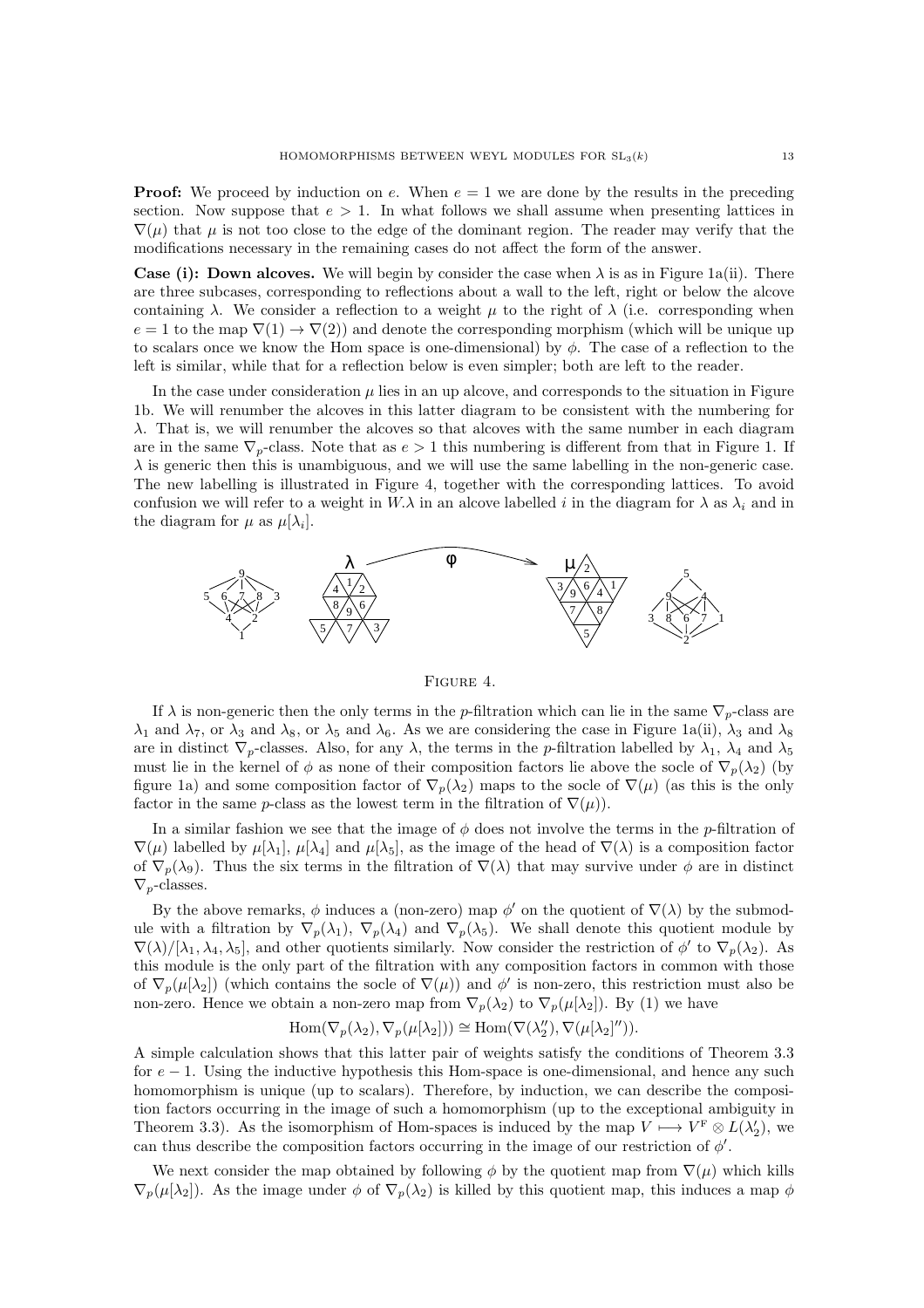from  $\nabla(\lambda)/[\lambda_1, \lambda_2, \lambda_4, \lambda_5]$  to  $\nabla(\mu)/[\mu[\lambda_2]]$ . We wish to argue as above and show that the restriction of  $\phi$  to each of the submodules  $\nabla_p(\lambda_i)$ , for  $i \in \{3,6,7,8\}$ , can be determined by induction from a reflection about an  $(e - 1)$ -wall. For this it is enough to show that the restriction is non-zero, as then the argument given above also holds in this case. Once we have shown this, the only remaining factor in  $\nabla(\lambda)$  is  $\nabla_p(\lambda_9)$  and a similar argument to the above shows that  $\phi$  induces a (non-zero) map from this factor to  $\nabla_p(\mu[\lambda_9])$ , which again can be determined by induction.

Thus it only remains to show that the map induced on  $\nabla_p(\lambda_i)$  is non-zero for  $i \in \{3,6,7,8\}$ . Suppose that this map is zero, and hence that this factor is in the kernel of the original map  $\phi$ . As the image under  $\phi$  of  $\nabla_p(\lambda_2)$  is non-zero, and this latter module has a simple head, this head must survive. Hence the submodule  $E_i$  of  $\nabla(\lambda)/[\lambda_1, \lambda_4, \lambda_5]$  with a filtration by  $\nabla_p(\lambda_2)$  and  $\nabla_p(\lambda_i)$ must have a non simple head. We will show that the head is always simple, contradicting our assumption that the induced map is zero.

When  $i = 3$  (respectively  $i = 7$ ) the head of  $E_i$  is simple as there is a p-good homomorphism into  $\nabla(\lambda)$  from some  $\nabla(\tau)$  (which has a simple head) such that the image contains  $E_i$  as a quotient. For the remaining cases will imitate an argument in [21, pages 360-1]. As the head of  $E_i$  can contain at most two simple modules, it will be enough by [17, II, 3.16 (3)] to show that  $\text{Hom}_{G_1}(E_i, L(\lambda'_2)) = 0$ . From the defining sequence for  $E_i$  (and writing  $L = L(\lambda_2')$ ) we have the exact sequence

$$
0 \to \text{Hom}_{G_1}(\nabla_p(\lambda_i), L) \to \text{Hom}_{G_1}(E_i, L) \to \text{Hom}_{G_1}(\nabla_p(\lambda_2), L) \to \text{Ext}^1_{G_1}(\nabla_p(\lambda_i), L)
$$

which by (2) and the fact that  $\lambda_2$  and  $\lambda_i$  are in distinct  $\nabla_p$ -classes gives

θ

$$
0 \to \text{Hom}_{G_1}(E_i, L) \to \Delta(\lambda_2''^*)^F \overset{\theta}{\to} \Delta(\lambda_i''^*)^F \otimes \text{Ext}^1_{G_1}(L(\lambda_i'), L).
$$

Thus we will be done if we can show that  $\theta$  is an embedding. First suppose that  $\theta = 0$ . Then  $\text{Hom}_{G_1}(E_i, L) = \Delta(\lambda_2^{\prime\prime\ast})^{\text{F}}$  and this implies that  $E_i$  is semisimple as a  $G_1$ -module. By [17, II, 3.16 (3)] we see that  $\operatorname{soc}_G(E_i)$  is not simple, which contradicts the fact that  $E_i$  embeds in  $\nabla(\lambda_2)$ . Therefore we must have that  $\theta \neq 0$ . To show that  $\theta$  is an embedding, we will show that

$$
^{*(-1)}:\nabla(\lambda_i'')\otimes(\operatorname{Ext}^1_{G_1}(L(\lambda_i'),L)^{(-1)})^*\to\nabla(\lambda_2'')
$$
\n
$$
(8)
$$

is onto.

When  $i = 6$  the results of Yehia [22] summarised in [21, Proposition 4.1] give that the Ext<sup>1</sup>group in (8) is isomorphic to k, and  $\lambda_6'' = \lambda_2''$ . As  $\text{Hom}(\nabla(\lambda_6''), \nabla(\lambda_2'')) \cong k$  we deduce that  $\theta$  is an embedding.

When  $i = 8$ , [21, Proposition 4.1] gives that the  $Ext^1$ -group in (8) is isomorphic to  $\nabla(1,0)^F$  and  $\lambda''_2 = (a, b - 1), \lambda''_8 = (a - 1, b)$  for some  $a, b > 0$ . Thus  $\theta^{*(-1)}$  is in

$$
\text{Hom}(\nabla(a-1,b) \otimes \nabla(1,0)^*, \nabla(a,b-1))
$$
\n
$$
\cong \text{Hom}(\nabla(a-1,b), \nabla(1,0) \otimes \nabla(a,b-1))
$$
\n
$$
\cong \text{Hom}(\nabla(a-1,b), \text{pr}_{(a-1,b)} \nabla(1,0) \otimes \nabla(a,b-1))
$$
\n
$$
\cong \text{Hom}(\nabla(a-1,b), T_{(a,b-1)}^{(a-1,b)} \nabla(a,b-1)) \cong k
$$
\n(9)

where the final isomorphism follows because  $T_{(a,b-1)}^{(a-1,b)}\nabla(a,b-1) \cong \nabla(a-1,b)$  (as  $b \not\equiv 0 \pmod{p}$ ). But there is an obvious surjection in the Hom-space containing  $\theta^{*(-1)}$ , as  $\nabla(a-1,b) \otimes \nabla(1,0)^*$ has a good filtration with quotient  $\nabla(a, b-1)$ , and hence  $\theta^{*(-1)}$  is surjective as required.

Next consider the cases when either  $a'' \equiv 0 \pmod{p}$  or  $b'' \equiv 0 \pmod{p}$ . It is easy to see that the argument above is unaffected by the former, so we only need consider the case  $b'' \equiv 0 \pmod{p}$ . We are in the situation where  $\lambda$  is as in Figure 1a(iii) and  $\mu$  is as in Figure 1b(iii).

Just as above, we consider the map induced by  $\phi$  on various subquotients of  $\nabla(\lambda)$ . Everything goes through unchanged except for the cases involving  $\nabla_p(\lambda_3)$  and  $\nabla_p(\lambda_8)$ .

Let  $\nabla_p(\tau,\nu)$  denote a non-split extension of  $\nabla_p(\nu)$  by  $\nabla_p(\tau)$ , and similarly for  $\nabla(\tau,\nu)$ . (We will only apply this notation in situations where the extension is unique.) By assumption, we have to consider the map induced by  $\phi$  from  $\nabla_p(\lambda_8, \lambda_3)$  to  $\nabla_p(\mu[\lambda_3], \mu[\lambda_8])$ . By Lemma 6.2 this notation is well-defined, and each of the modules has simple socle. Arguing as in the generic case we see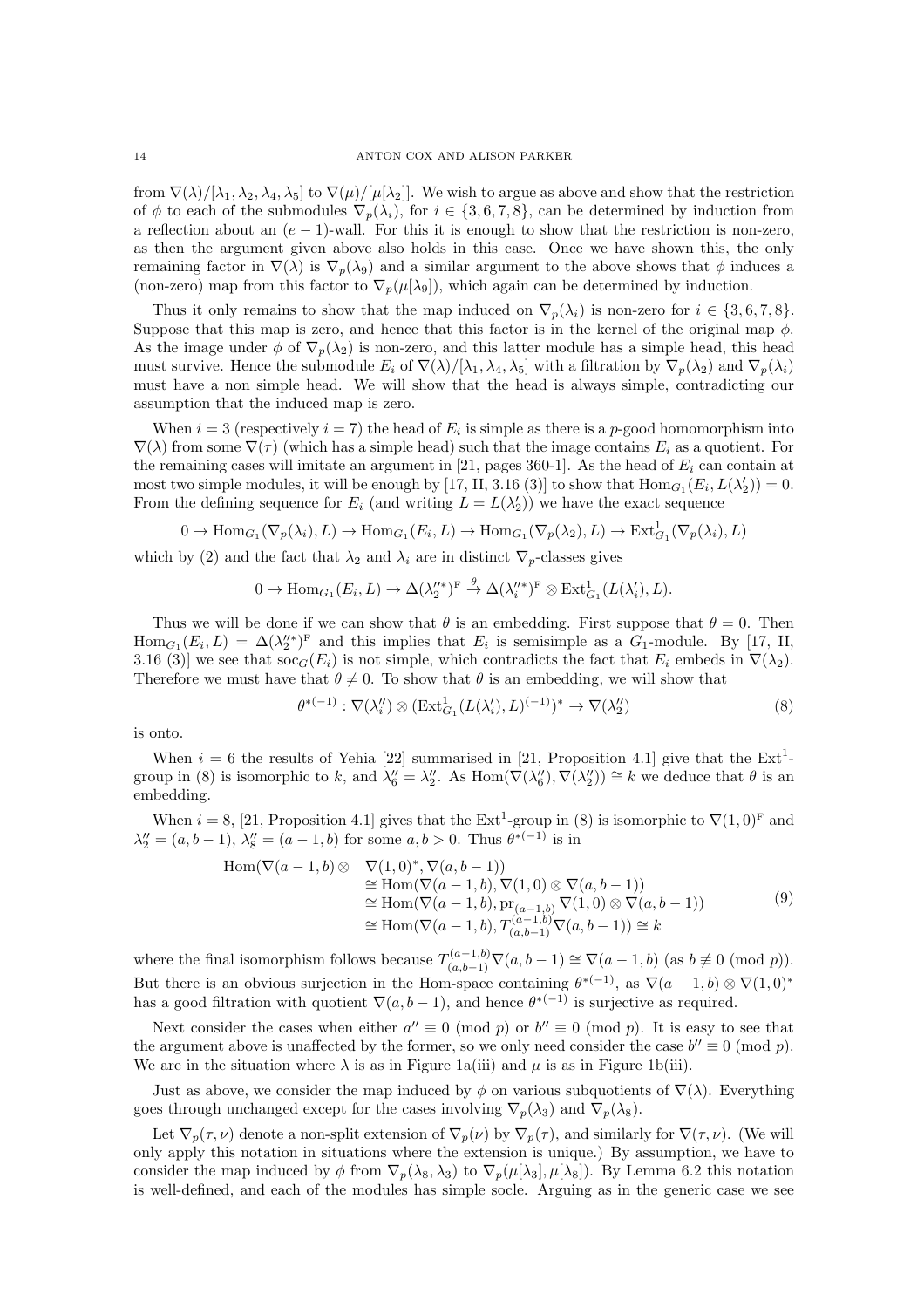that the restriction of  $\phi$  to  $\nabla_p(\lambda_3)$  must be non-zero. (It is clearly non-zero on  $\nabla_p(\lambda_8)$ .) There is an obvious homomorphism from  $\nabla_p(\lambda_8, \lambda_3)$  to  $\nabla_p(\mu[\lambda_3], \mu[\lambda_8])$  induced by the Carter-Payne homomorphism from  $\nabla(\lambda_8'')$  to  $\nabla(\mu[\lambda_8]'')$ . But the restriction of this map to  $\nabla_p(\lambda_3)$  is zero, and hence it cannot be the map we require. Thus the map induced by  $\phi$  on  $\nabla(\lambda_8'')$  cannot be the twist of the corresponding Carter-Payne map. As the socle of  $\nabla_p(\mu[\lambda_3], \mu[\lambda_8])$  is simple it is clear that the same is true of the map induced by  $\phi$  on  $\nabla(\lambda_3'')$ . This completes the proof in the case of reflection to the right from a down alcove. Clearly, reflection to the left is entirely analogous.

For the reflection  $\phi$  below  $\lambda$  the argument is much more straightforward. The only term in the p-filtration of  $\nabla(\lambda)$  which can survive under  $\phi$  is  $\nabla_p(\lambda_9)$ , and this must map into  $\nabla_p(\mu[\lambda_p])$ . This map is induced by a Carter-Payne map from  $\nabla(\lambda_9'')$  to  $\nabla(\mu[\lambda_9]'')$ , and hence is known by induction.

**Case (ii):** Up alcoves. We begin by considering reflection to the right of  $\lambda$ . As in case (i), we renumber the terms in the p-filtration of  $\nabla(\mu)$  by their  $\nabla_p$ -classes with respect to  $\nabla(\lambda)$ . (Again we use the generic labelling even in the non-generic case.) This is illustrated in Figure 5 (in the generic case).



FIGURE 5.

If  $\lambda$  is generic then arguing as in case (i) we see that all but the terms labelled by  $\lambda_3$ ,  $\lambda_6$  and  $\lambda_9$  must lie in the kernel of  $\phi$ , and the image is contained in the submodule filtered by the terms labelled by  $\mu[\lambda_3], \mu[\lambda_6]$ , and  $\mu[\lambda_9]$ . Arguing as in case (i) we see that  $\phi$  is non-zero on each of the three subquotients, and corresponds to a Carter-Payne map from  $\nabla(\lambda_i'')$  to  $\nabla(\mu[\lambda_i'']')$ , which are known by induction.

We wish to argue that the same is true in the non-generic case. Here it is possible that the term labelled by  $\lambda_5$  may survive under  $\phi$ , and/or the term labelled by  $\mu[\lambda_8]$  may contain part of the image. In the former case we must have that  $\nabla_p(\lambda_5)$  maps into  $\nabla_p(\mu[\lambda_6])$  (not  $\nabla_p(\mu[\lambda_5])$  as this would contradict the fact that the image of  $\nabla(\lambda)$  has simple head). This implies the existence of a non-zero homomorphism from  $\nabla(\lambda_5'')$  to  $\nabla(\mu[\lambda_6]'')$ . But  $\mu[\lambda_6]'' \nleq \lambda_5''$ , so this is impossible. Similarly, if  $\mu[\lambda_8]$  intersects im  $\phi$  then this corresponds to a non-zero homomorphism from  $\nabla(\lambda_3'')$ to  $\nabla(\mu[\lambda_{8}]'')$ , but  $\mu[\lambda_{8}]'' \nleq \lambda_3''$ . Thus the same argument as for the generic case holds here.

So far each of the cases we have considered has corresponded to the corresponding result when  $e = 1$ . However we shall see in the next case, the reflection below an up alcove, that this is not always the case. Let  $\lambda$  be in an up alcove, and  $\phi$  be a reflection below  $\lambda$ . In Figure 6 we have (as usual) labelled the terms in the p-filtrations using the generic labels for  $\lambda$ .



Figure 6.

In the generic case we see that  $\phi$  must kill all but the top quotient  $\nabla_p(\lambda_3)$ , and corresponds to a Carter-Payne map from  $\nabla(\lambda_3'')$  to  $\nabla(\mu[\lambda_3''])$ . Note that this differs from the case  $e=1$ , when four terms in the filtration survive. Clearly this map also exists in the non-generic case, but we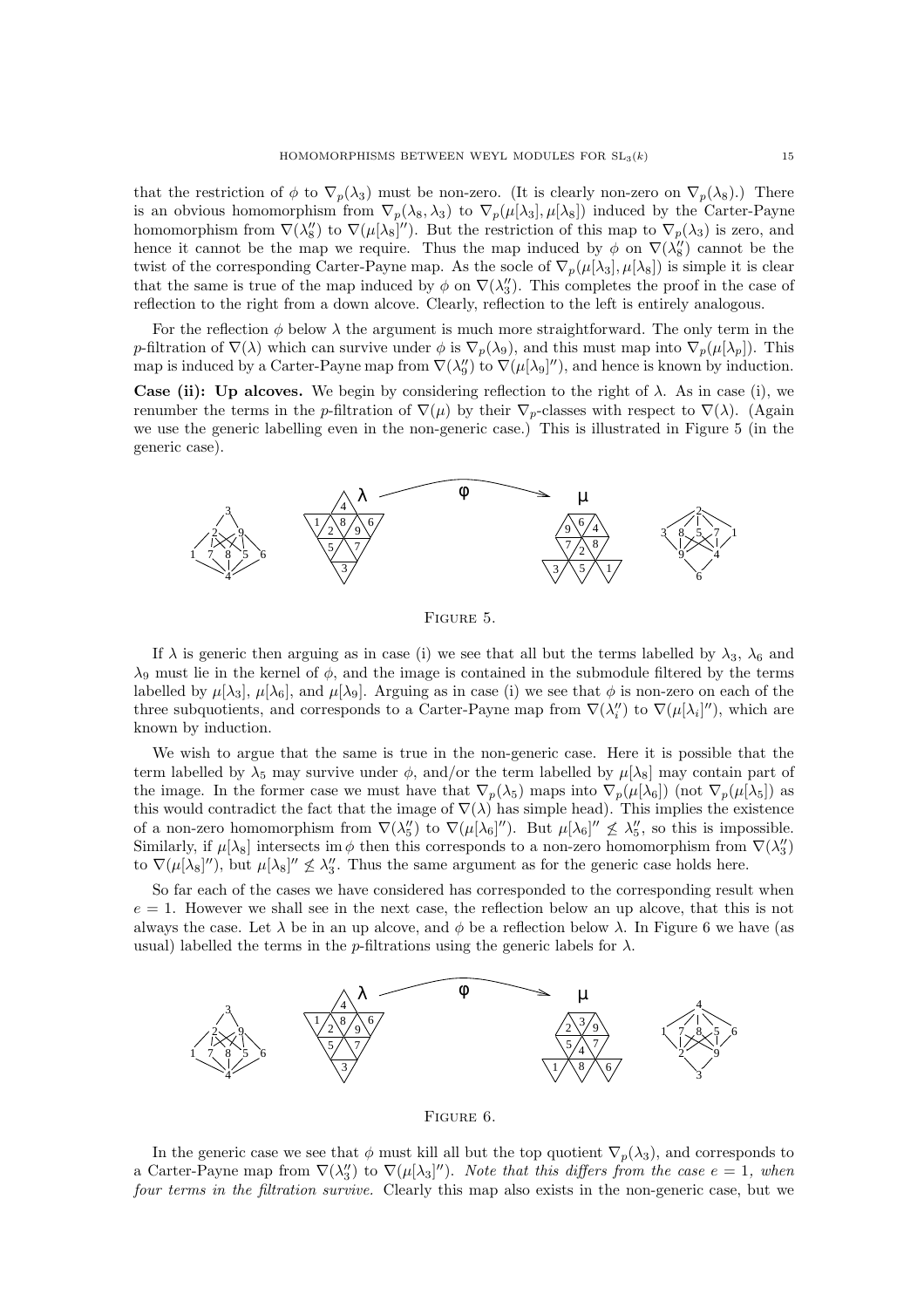also have the possibility that (as for  $e = 1$ ) the terms labelled by  $\lambda_2$ ,  $\lambda_3$ ,  $\lambda_8$  and  $\lambda_9$  are not in the kernel of  $\phi$ .

This would contradict the one-dimensionality of Hom-spaces, but we cannot use this to eliminate the possibility as we have not established that result for  $\nabla(\lambda)$  at this stage. However, such a map would induce a non-zero homomorphism from  $\nabla_p(\lambda_3)$  to  $\nabla_p(\mu[\lambda_8])$ , and hence a non-zero homomorphism from  $\nabla(\lambda_3'')$  to  $\nabla(\mu[\lambda_8]'')$ . As we are in the non-generic case, it is easy to verify that  $\gamma = \lambda_3''$  and  $\nu = \mu[\lambda_8]''$  satisfy the conditions in Assumption 5.2. Hence this homomorphism cannot exist, as Assumption 5.2 follows from the results in Sections 7–9 which we know holds for weights smaller that  $\lambda$  by induction. Therefore there are no extra homomorphisms in the non-generic case.



Figure 7.

Case (iii): Diagonal walls. We shall consider the case where  $\lambda$  lies on a wall as in Figure 7; the other case is symmetric. As usual there are three possible maps from  $\nabla(\lambda)$ : to the left  $(\phi_L)$ , right  $(\phi_R)$  and below  $(\phi_B)$ . As usual we label the terms in the p-filtration of the target module  $\nabla(\mu)$ by their (generic)  $\nabla_p$ -classes with respect to the labelling of  $\nabla(\lambda)$ . The three cases are illustrated in Figure 7, in the generic case.

When  $\lambda$  is generic it is easy to verify as above that reflections to the right (respectively below) correspond to Carter-Payne maps (which are known by induction) from the two (respectively one) term(s) in the p-filtration that survive under the corresponding  $e = 1$  map. The same is true for reflection to the left provided one realises that the corresponding  $e = 1$  map here is the identity morphism, i.e that all four terms survive.

For non-generic  $\lambda$  the same results hold, but the proofs require more care. First consider reflection to the right. The only possible difference here is that  $\nabla_p(\lambda_2)$  might survive under  $\phi_R$ . However,  $\mu[\lambda_3]'' \nleq \lambda_2''$ , and so this is impossible (as in the case of reflection to the right from an up alcove).

Next consider reflection to the left. The argument here is just as for the corresponding reflection from a down alcove.

Finally, the argument for reflections below  $\lambda$  is unchanged in the non-generic case, as the only pair of terms in the p-filtration which might be affected are already in the kernel of the map.

Case (iv): Horizontal walls. We conclude by considering the case where  $\lambda$  lies on a horizontal wall as in Figure 8. As usual there are three possible maps: to the left  $(\phi_L)$ , right  $(\phi_R)$  and below  $(\phi_B)$ . As in the previous cases we number the terms in the p-filtration of  $\nabla(\mu)$  by their (generic)  $\nabla_p$ -classes with respect to the labelling for  $\nabla(\lambda)$ . By symmetry we only need consider reflections to the right and below.

As in the preceding case, when  $\lambda$  is generic it is routine to verify that reflections to the right correspond to Carter-Payne maps from the two terms in the p-filtration that survive under the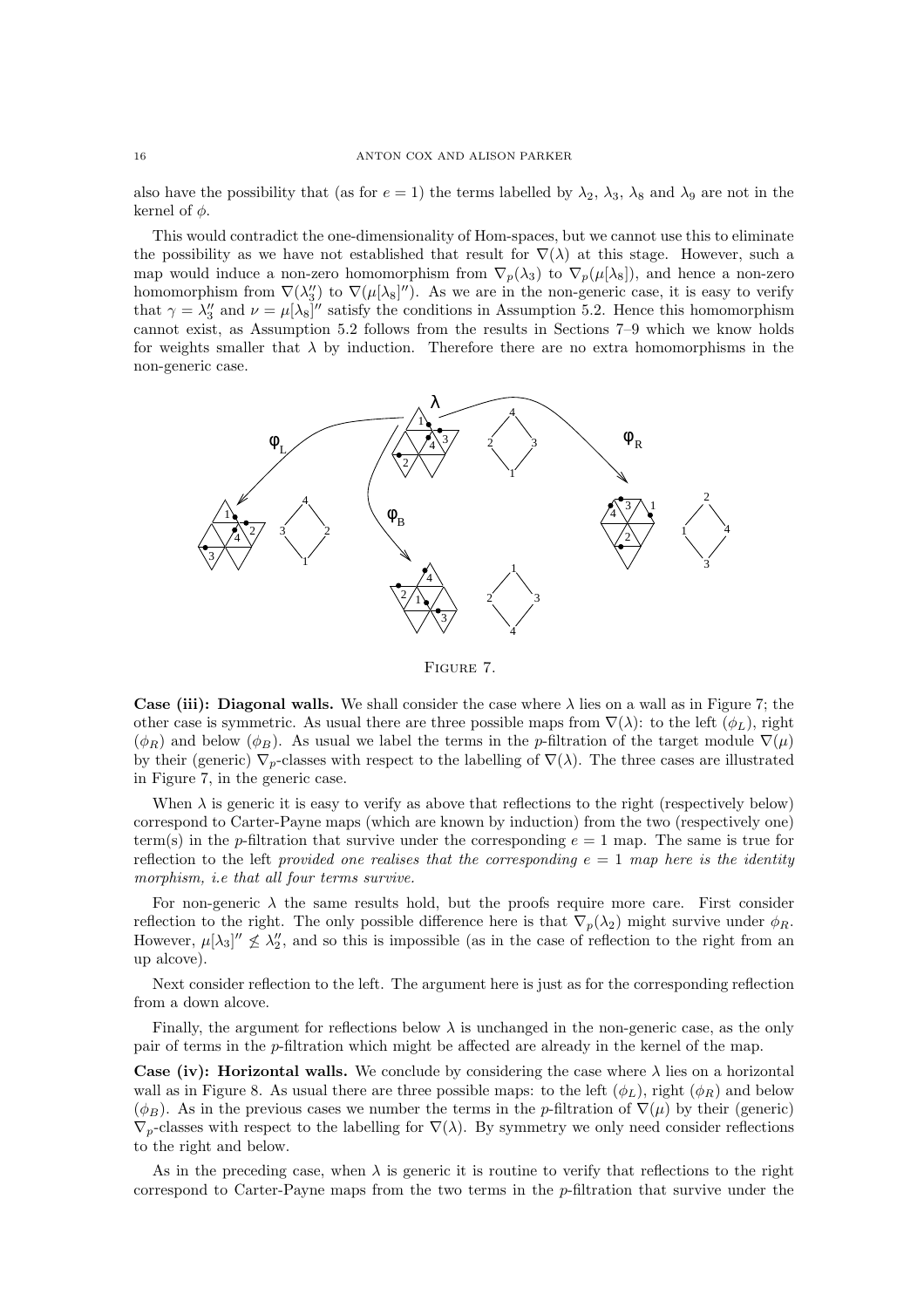HOMOMORPHISMS BETWEEN WEYL MODULES FOR  $SL_3(k)$  17



Figure 8.

corresponding  $e = 1$  map. For reflections below the map corresponds to the Carter-Payne map from the top term of the p-filtration of  $\nabla(\lambda)$  into  $\nabla_n(\mu)$ .

When  $\lambda$  is non-generic and  $\phi$  is a reflection to the right or down then mimicking the argument for the corresponding reflection from an up alcove in case (ii) we see that the result is the same as in the generic case.

We wish to determine when the composition of two Carter-Payne homomorphisms is non-zero. To describe this it will be convenient to introduce the following notation. Given a weight  $\lambda$ , we denote by  $\nabla_p(\tilde{\lambda})$  the term in the p-filtration of  $\nabla(\lambda)$  containing the head of  $\nabla(\lambda)$ . (Note that if  $\lambda = p\lambda'' + \lambda'$  where  $\lambda'' = (a, b)$  with  $a > 0$  and  $b > 0$ , then  $\tilde{\lambda} = p(\lambda'' - \rho) + w_a \lambda'$  where  $w_a \lambda'$  is the reflection of  $\lambda'$  in the horizontal wall immediately above the origin.)

Recall that for a dominant weight  $\lambda$ , we let  $\phi_L^i$  (respectively  $\phi_R^i, \phi_B^i$ ) denote the Carter-Payne homomorphism from  $\nabla(\lambda)$  about a p<sup>i</sup>-wall to the left of (respectively to the right of, below)  $\lambda$ . Recall further that in using this notation we always chose i minimal for the given wall. If we do not wish to specify explicitly the direction of the reflection, we will replace  $L, R, B$  in the above by †, and similarly the degree i of a wall by ∗. If the degree has to be strictly greater than 1, we replace the  $*$  by  $> 1$ . Given a composition  $\theta^t \cdots \theta^1$  of homomorphisms, we shall refer to any composition of the form  $\theta^u \cdots \theta^1$  with  $u < t$  as a subcomposition of the given composition.

We next define for each type of facet a set of maximal compositions. (The reason for this terminology will become clear in the next corollary.) Given a weight  $\lambda$ , we define the product  $\theta^t \cdots \theta^1$ , where each  $\theta^i$  is of the form  $\phi^{*,i}_\dagger$ , to mean the composite of the Carter-Payne maps  $\theta^i : \nabla(\lambda^i) \to \nabla(\lambda^{i+1})$  where  $\lambda^1 = \lambda$  and  $\lambda^{i+1}$  is the weight  $\mu$  such that the Carter-Payne map  $\phi_{\dagger}^{*,i}$  from  $\nabla(\lambda^i)$  has image in  $\nabla(\mu)$ . (Here we interpret any Carter-Payne map which starts in or leaves the dominant region as the zero map.) Now the set  $max(\lambda)$  of maximal compositions for  $\lambda$ depends on the type of facet in which  $\lambda$  lies:

|                              | $\max(\lambda)$                                                                                                                                    |
|------------------------------|----------------------------------------------------------------------------------------------------------------------------------------------------|
| Internal down alcove         | $\{\phi_B^*, \phi_B^*\phi_L^*, \phi_B^*, \phi_L^*\phi_B^!\phi_R^*, \phi_L^*\phi_R^*\phi_L^*, \phi_B^*\phi_B^!\phi_L^*\}$                           |
| Up alcove                    | $\{\phi_B^*, \phi_L^*, \phi_B^*, \phi_B^*\phi_L^{-1}\phi_B^*, \phi_B^*\phi_L^*, \phi_L^*\phi_B^{-1}\phi_L^*, \phi_B^*\phi_B^1, \phi_L^*\phi_B^1\}$ |
| RH just dominant down alcove | $\{\phi_B^*\phi_L^{-1}, \phi_L^*\}$                                                                                                                |
| LH just dominant down alcove | $\{\phi_L^*\phi_R^{>1}, \phi_R^*\}$                                                                                                                |
| Horizontal wall              | $\{\phi_B^*, \phi_B^*\phi_L^*\phi_B^*, \phi_L^*\phi_B^*\phi_L^*\}$                                                                                 |
| RH diagonal wall             | $\{\phi_L^*, \phi_B^*, \phi_L^*, \phi_B^*, \phi_L^*, \phi_B^*, \phi_L^*, \phi_L^*, \phi_B^*, \phi_B^*\}$                                           |
| LH diagonal wall             | $\{\phi_B^*\phi_B^*, \phi_B^*\phi_L^*\phi_B^*, \phi_L^*\phi_B^*\phi_L^*, \phi_B^*\phi_B^*\phi_L^*\}$                                               |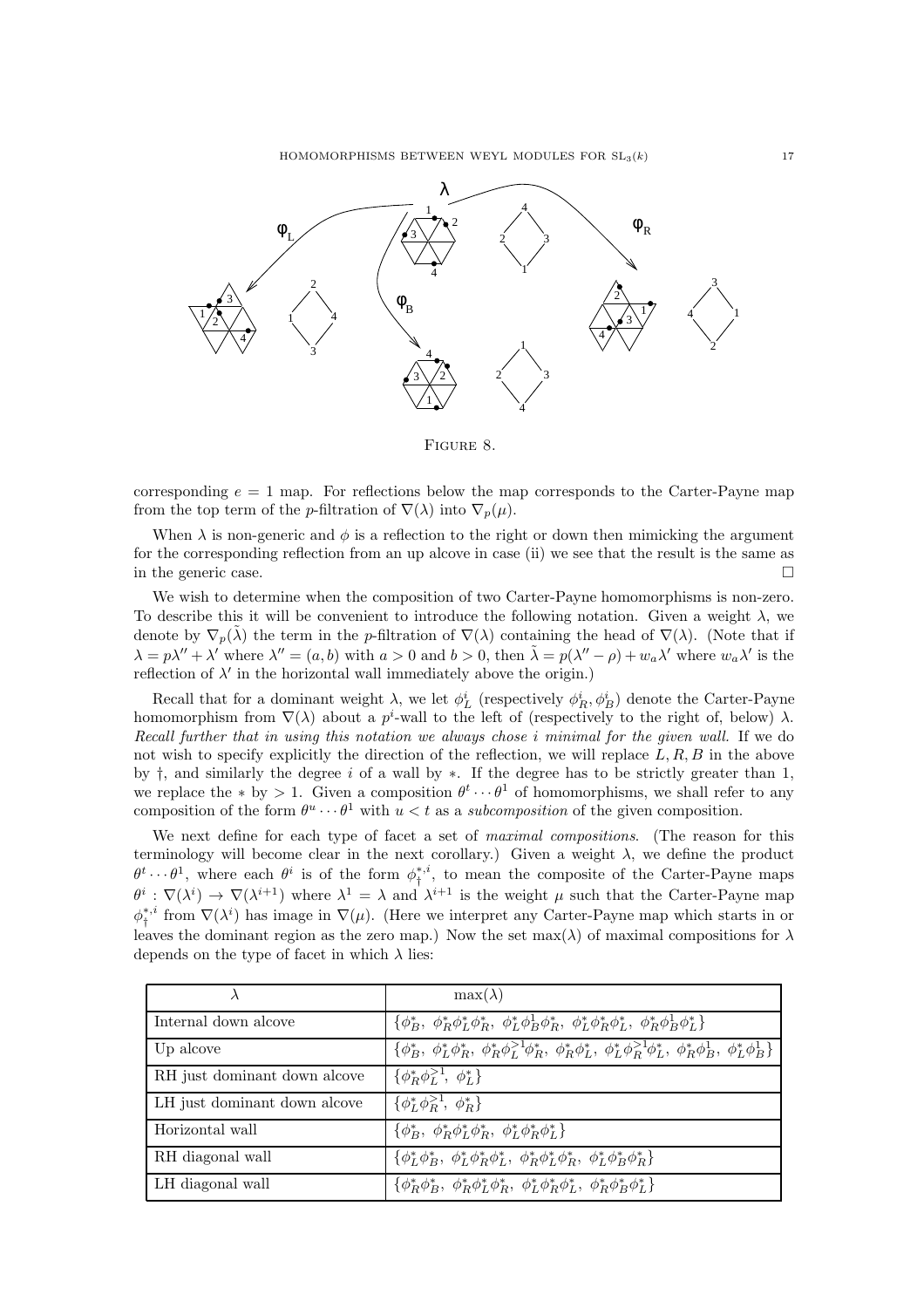The following corollary allows us to determine inductively when a composite of Carter-Payne maps can be non-zero. As all  $\nabla(\lambda)$  have simple head, condition (i) is clearly both necessary and sufficient. However, the content of this lemma is that we can impose the additional condition (ii).

**Corollary 6.4.** Let  $\lambda^1, \ldots, \lambda^u$  be a sequence of distinct dominant weights such that for each i we have a Carter-Payne homomorphism  $\phi^{*,i}_\dagger : \nabla(\lambda^i) \to \nabla(\lambda^{i+1})$ . Then the composite  $\phi^{*,u}_\dagger \cdots \phi^{*,1}_\dagger$  is non-zero if and only if both

(i) the induced homomorphism

$$
\phi_{\dagger}^{*,u} \cdots \phi_{\dagger}^{*,1} : \nabla_p(\widetilde{\lambda^1}) \to \nabla_p(\lambda^u[\widetilde{\lambda^1}])
$$

is non-zero, and

(ii) the composite  $\phi_1^{*,u} \cdots \phi_l^{*,1}$  is a subcomposition of a composition in  $\max(\lambda)$ .

Proof: As noted above, the first condition is itself both necessary and sufficient. That the second condition must also be satisfied for a composite to be non-zero follows in most cases from the description of maps via p-factors in Proposition 6.3. By considering each case in turn, we see that  $\nabla_p(\lambda^u[\lambda^1])$  is never one of the terms in the p-filtration of  $\nabla(\lambda^i)$  for which any ambiguity remains in our description of the Carter-Payne homomorphisms from  $\nabla(\lambda^i)$ .

There are a few additional cases which are not eliminated by the p-factor description in Proposition 6.3. In the cases where  $\lambda^1$  lies on a diagonal wall we can eliminate the additional possibility of two consecutive reflections in the same direction by reducing to the  $SL_2$  case using (1) and [11, (4.3) Corollary], where the required Hom-spaces have been calculated in [6, Theorem 5.1]. Finally, for left-hand (respectively right-hand) diagonal walls we must eliminate the possibility of a composite of the form  $\phi_R^* \phi_L^* \phi_R^* \phi_L^*$  (respectively  $\phi_L^* \phi_R^* \phi_L^* \phi_R^*$ ). But for such a map to exist there must be a corresponding composite on  $\nabla_p(\tilde{\lambda})$ , which is impossible by the above description of max( $\mu$ ) for each possible type of  $\mu$  and induction on the sum of the degrees of the maps in the quartet.  $\Box$ 

Remark 6.5. The induced morphism in Corollary 6.4(i) corresponds to a composite of Carter-Payne homomorphisms

$$
\nabla(\widetilde{\lambda^1}'') \to \nabla(\lambda^u[\widetilde{\lambda^1}]'')
$$

which has already been determined by induction.

We will take advantage of the notation used for elements in  $\max(\lambda)$  to talk about maps starting from differing weights. Given two weights  $\lambda$  and  $\tau$  and a composite of Carter-Payne maps  $\phi =$  $\phi_{\dagger}^{*,u} \cdots \phi_{\dagger}^{*,1}$  from  $\nabla(\lambda)$ , we shall call the map  $\theta_{\dagger}^{*,u} \cdots \theta_{\dagger}^{*,1}$  from  $\nabla(\tau)$  with  $\theta_{\dagger}^{*,i} = \phi_{\dagger}^{*,i}$  for all  $1 \leq i \leq u$ the map from  $\nabla(\tau)$  corresponding to  $\phi$ .

#### 7. Determining homomorphisms I: interior weights

Suppose that  $\lambda$  is not in the lower closure of a just dominant (up or down) alcove. If  $\lambda$  is on a vertex then all homomorphisms are known inductively by (1), so we shall henceforth assume that this is not the case. In Section 4 and Theorem 5.1 we observed that there was an obvious upper bound  $\Upsilon_{\lambda}$  for the set of weights  $\mu$  for which there exist homomorphisms from  $\nabla(\lambda)$  to  $\nabla(\mu)$ . In this section we will refine these sets to give a precise description of when homomorphisms occur, in most cases. The remaining, exceptional cases will be dealt with in Section 9. Those  $\lambda$  not of the form above will be considered in Section 8.

We will hereafter identify weights with the facets in which they lie  $-$  and (when we have a particular linkage class in mind) vice versa — and simple modules with their labels. Before continuing further, we note a convenient property of the vertex weights that simplifies certain verifications. We will wish to argue inductively from weights at vertices in our facet diagrams. For any such weight  $\theta$  of the form  $\theta = p\theta'' + (p-1)\rho$  we will need to consider the set of weights  $\tau$ such that there is a non-zero homomorphism from  $\nabla(\theta)$  to  $\nabla(\tau)$ . In principle to calculate such homomorphisms we need to consider  $\theta''$  and its images under the dot action of  $W_p$  (and thus reflect our weights in a different shifted set of hyperplanes). However, as this corresponds to translation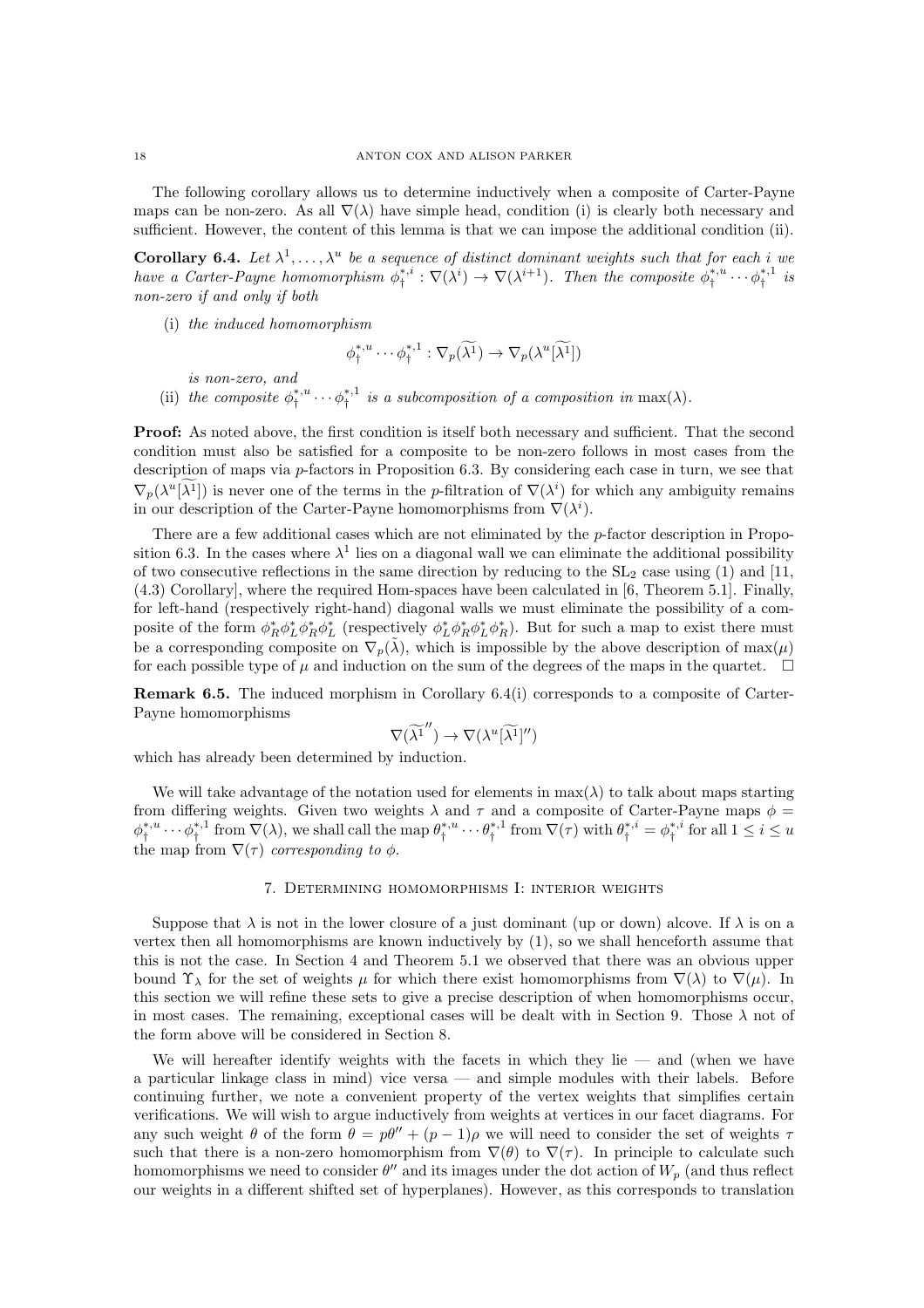by  $\rho$  (and we have rescaled) we can determine the weights  $\tau$  by using the ordinary dot action of  $W_{n^2}$  on  $\theta$  itself.

It will be convenient in what follows to have the following easy consequence of the definition of  $\max(\lambda)$  and the associated Corollary 6.4.

**Lemma 7.1.** Let  $\lambda$ ,  $\mu$ , and  $\nu$  be dominant weights such that there exist Carter-Payne maps  $\phi_L^a : \nabla(\lambda) \to \nabla(\mu)$  and  $\phi_R^b : \nabla(\mu) \to \nabla(\nu)$  for some  $a, b > 0$ . Then the composite map

$$
\phi^b_R \phi^a_L : \nabla(\lambda) \to \nabla(\nu)
$$

is non-zero. A similar result holds with the roles of left and right reversed.

**Proof:** It is enough to consider the case where  $\lambda$  does not lie on a vertex. Regardless of the type of the facet containing  $\lambda$ , the map  $\phi_R^b \phi_L^a$  occurs as a subcomposition of an element in max( $\lambda$ ), by inspection (and the dominance of  $\mu$ ). Hence by Corollary 6.4 it is enough to show that the map from  $\nabla_p(\tilde{\lambda})$  to  $\nabla_p(\nu[\tilde{\lambda}])$  is non-zero. But  $\tilde{\lambda}''$  and  $\nu[\tilde{\lambda}]''$  are also related by a map of the form  $\phi_R^*\phi_L^*$ , and hence the result follows by induction on  $a + b$ .

Suppose  $\theta \in X^+$  is a vertex weight. We refer to the closure of the hexagon surrounding  $\theta$ , as the neighbourhood of  $\theta$  (see Figure 9(a)). We refer to the open star surrounding  $\theta$  as the *extended* neighbourhood of  $\theta$  (see Figure 9(b)).



Figure 9.

The local composition pattern associated to a weight  $\mu$  is the collection of elements of  $W_p$ . labelling terms in a p-filtration of  $\nabla(\mu)$ . If  $\mu \in W_{p^2}$ . A and  $L(\mu)$  is a composition factor of  $\nabla(\lambda)$ , then these weights are generically composition factors of  $\nabla(\lambda)$  which may be seen be using the p-filtration of  $\nabla(\lambda)$ .

For a non-vertex weight  $\lambda \in X^+$  and a vertex weight  $\theta \in X^+$ , we say a dominant weight is a  $\theta$ translate for  $\nabla(\lambda)$  if it corresponds to a composition factor of  $\nabla(\lambda)$  and it lies in the neighbourhood of  $\theta$ , if  $\lambda$  lies in the closure of a down alcove, and the extended neighbourhood of  $\theta$  if  $\lambda$  lies in an up alcove.

Let  $\lambda$  be in the closure of an interior down alcove and let  $\eta$  the vertex below  $\lambda$ . We wish to define a set of eligible  $\theta$ -translates for  $\nabla(\lambda)$ . Unfortunately the definition is complicated slightly when  $\eta$  is on a  $p^2$ -wall or  $p^2$ -vertex, so we first consider the remaining (i.e.  $p^2$ -regular) cases.

Let  $\theta$  be another vertex dominated by  $\eta$  and with  $\theta = w.\eta$  where  $w \in W_{p^2}$ . The *eligible* θ-translates for  $\nabla(\lambda)$  are those highest weights corresponding to composition factors which are θ-translates for ∇(λ), and which occur in the local composition pattern for µ = w.λ. Note that each of these factors lies in the same  $\nabla_p$ -class as some weight labelling the p-filtration of  $\nabla(\lambda)$ .

When  $\eta$  is not  $p^2$ -regular the element w in the definition above is no longer unique. Let w be the element of  $W_{n^2}$  corresponding to the shortest sequence of reflections taking  $\eta$  to  $\theta$ . Now the eligible  $\theta$ -translates for  $\nabla(\lambda)$  are those highest weights corresponding to composition factors which are θ-translates for  $\nabla(\lambda)$ , and which occur in the local composition pattern either for  $\mu = w.\lambda$ . or for some  $\mu^-$  where  $\mu^- \leq \mu$  is obtained from  $\mu$  by a sequence of reflections in  $W_{p^2}$  all of which fix θ.

We have illustrated the six configurations of eligible  $\theta$ -translates that will be of interest to us in Figure 10 for the case of  $\lambda$  in the interior of the alcove or on a left-hand diagonal wall. In both these cases the case of  $\eta$  non- $p^2$ -regular gives the same result as the regular case. In both cases the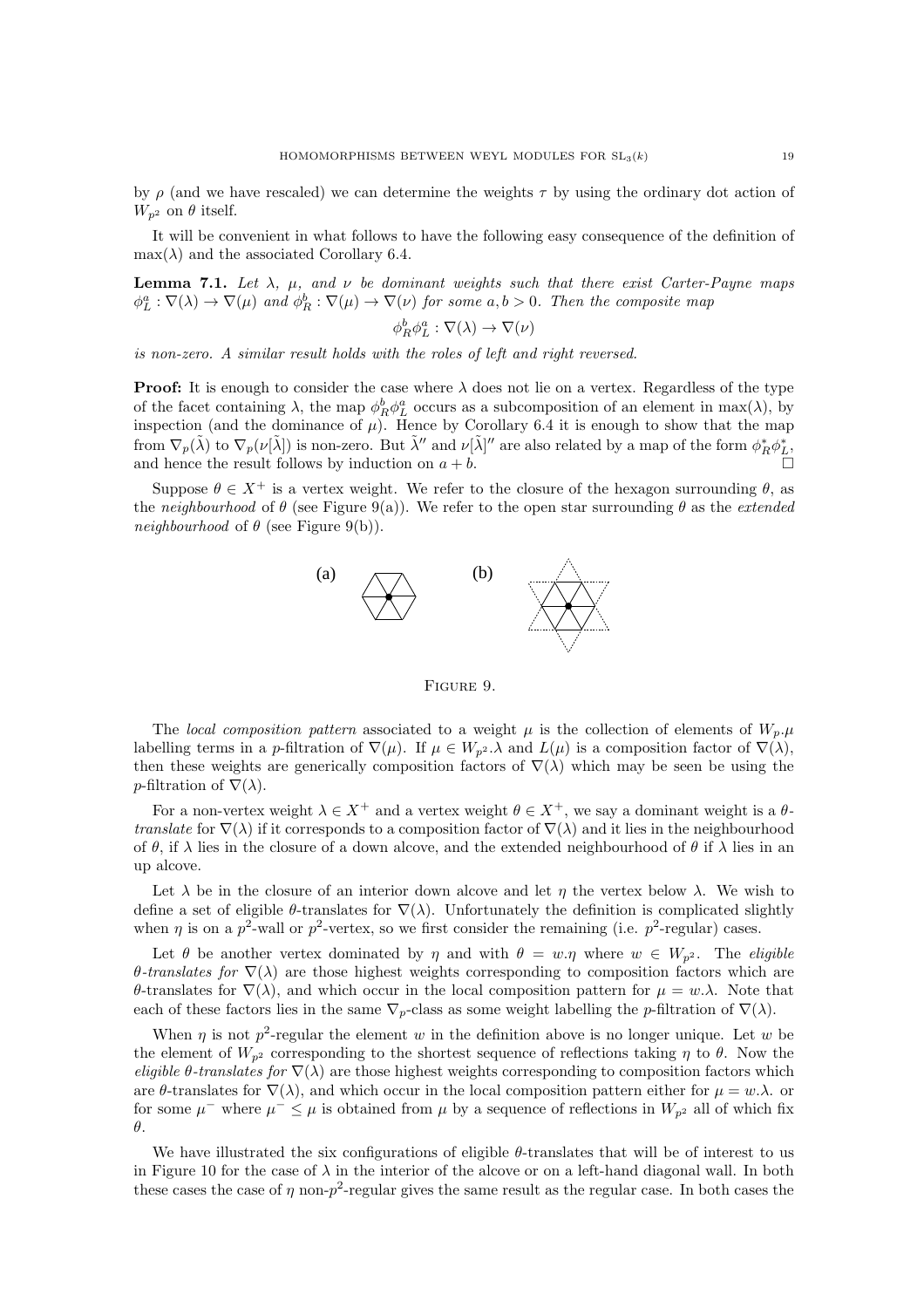vertex  $\theta$  is indicated by a dot. For the alcove case the weight denoted  $\mu$  in the preceding paragraph is in the highest alcove of the cluster of alcoves drawn (which represents the corresponding local composition pattern), and the unshaded alcoves in each configuration are those containing eligible  $θ$ -translates. For the wall case  $μ$  lies on the highest marked wall (the markings represent the corresponding local composition pattern), and the marked walls contained in the unshaded region are those containing eligible  $\theta$ -translates. The right-hand diagonal wall case is symmetric, while the eligible θ-translates in the horizontal wall case are illustrated with bold walls in Figure 13 for  $\eta$  p<sup>2</sup>-regular. For  $\eta$  non-p<sup>2</sup>-regular the only modifications occur in cases (a) (b) and (c), which are illustrated in Figure 14 for  $\mu$  a  $p^2$ -vertex; the  $p^2$ -wall cases are similar.



Figure 10.

Note that if  $\nu$  is the lowest vertex in the closure of the alcove containing  $\lambda$ , with a homomorphism from  $\nabla(\nu)$  to  $\nabla(\theta)$ , then the set of eligible  $\theta$ -translates in  $\nabla(\lambda)$  is a subset of  $\Upsilon_{\lambda}$ . The next Theorem shows that the sets of eligible  $\theta$ -translates provide the appropriate refinement of this set.

**Theorem 7.2.** Suppose  $\tau$  is a vertex and we have a composite of Carter-Payne maps  $\nabla(\tau) \rightarrow \nabla(\theta)$ . If  $\lambda$  lies in the closure of the down alcove with lower vertex  $\tau$ , and  $\mu \in W$ . A lies in the neighbourhood of  $\theta$  then

$$
Hom(\nabla(\lambda), \nabla(\mu)) \neq 0
$$

if and only if  $\mu$  is an eligible  $\theta$ -translate in  $\nabla(\lambda)$ . Further, if there is a non-zero homomorphism then it is either a composite of Carter-Payne maps or a twisted map.

**Proof:** We consider the case where  $\eta$  is  $p^2$ -regular; the remaining cases are easy modifications which are left to the reader. We will also only consider the case where  $\lambda$  lies in the interior of the down alcove; the remaining wall cases are similar, and are also left as an exercise for the reader. Note that  $\lambda$  and  $\theta$  are such that we are in one of the 6 configurations illustrated in Figure 10 (a) to (f) (but it is not necessarily the case that all alcoves occurring in the local composition pattern of  $\mu$  correspond to composition factors of  $\nabla(\lambda)$ . We begin by showing that there exist suitable maps for each eligible  $\theta$ -translate.

As  $\lambda$  is in a down alcove, it is easy to verify that if  $\mu$  is the lowest eligible  $\theta$ -translate (i.e. the one immediately below  $\theta$ ) then it is a composition factor of  $\nabla_n(\tilde{\lambda})$ . Further, the existence of a map from  $\nabla(\tau)$  to  $\nabla(\theta)$  immediately implies that there is a map from  $\nabla_p(\tilde{\lambda})$  to  $\nabla_p(\mu)$  (as they both come from taking the map from  $\nabla(\tau'')$  to  $\nabla(\theta'')$ , twisting by F, and tensoring both sides with an appropriate simple module). Thus if  $\mu$  is the lowest eligible  $\theta$ -translate then there is a twisted map from  $\nabla(\lambda)$  to  $\nabla(\mu)$ .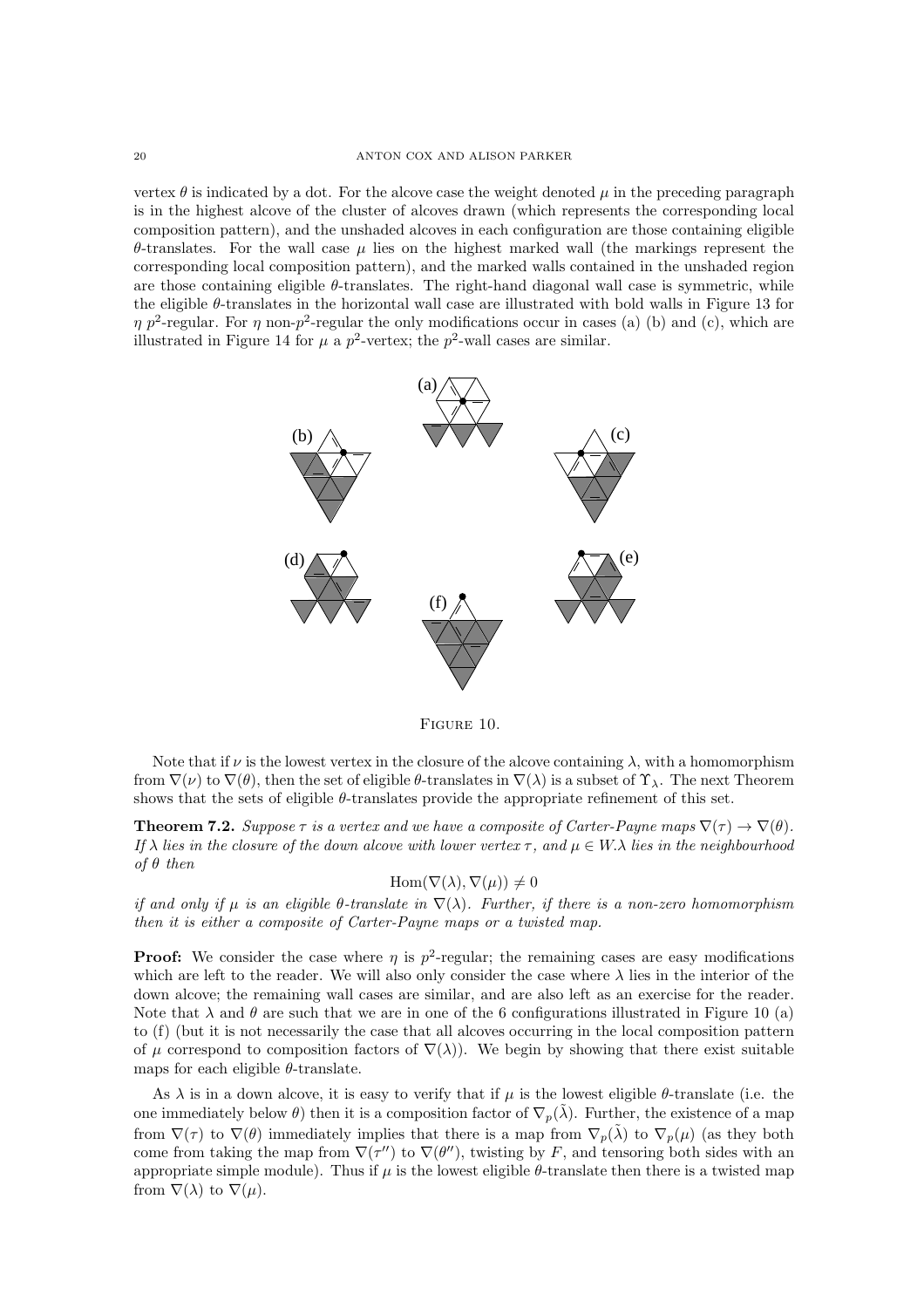Next suppose that  $\mu$  is the highest eligible  $\theta$ -translate. We will show that the desired map can be constructed as a composite of Carter-Payne maps using Corollary 6.4. In this case  $\mu$  is obtained from  $\lambda$  by the same sequence of reflections used to obtain  $\theta$  from  $\tau$ . Write  $\tau = (p^i-1)\rho + p^i \tau^{(i)}$  where  $\tau^{(i)}$  does not lie on a vertex. Then the sequence of reflections used must label a subcomposition of a composition in  $\max(\tau^{(i)})$  by Corollary 6.4 (though the maps will have different superscripts). If the same subcomposition also occurs as a subcomposition of a composition in  $\max(\lambda)$  then the first condition in Corollary 6.4 is satisfied; by the argument in the previous paragraph, the second condition is also satisfied, and hence there is a non-zero composite of Carter-Payne maps from  $\nabla(\lambda)$  to  $\nabla(\mu)$ .

Thus it only remains to consider the cases where a subcomposition  $\phi$  of an element in  $\max(\tau^{(i)})$ does not also occur as a subcomposition of an element in  $max(\lambda)$ . By inspection we see that the following cases need to be considered:

- (i)  $\tau^{(i)}$  lies in a down alcove and  $\phi$  is one of  $\phi_R^* \phi_B^1 \phi_L^*, \phi_B^1 \phi_L^*, \phi_L^* \phi_B^1 \phi_R^*,$  or  $\phi_B^1 \phi_R^*$ .
- (ii)  $\tau^{(i)}$  lies in an up alcove and  $\phi = \phi_R^* \phi_B^1$  or  $\phi_L^* \phi_B^1$ .
- (iii)  $\tau^{(i)}$  lies on a right-hand diagonal wall and  $\phi = \phi_L^* \phi_B^*, \phi_L^* \phi_B^* \phi_R^*,$  or  $\phi_B^* \phi_R^*$ .
- (iv)  $\tau^{(i)}$  lies on a left-hand diagonal wall and  $\phi = \phi_R^* \phi_B^*, \phi_R^* \phi_B^* \phi_L^*,$  or  $\phi_B^* \phi_L^*$ .

In each case we will show that there is a second non-zero composite of Carter-Payne maps from  $\tau$  to  $\theta$  which does occur as a subcomposition of an element of max( $\lambda$ ). As we know that there is (up to scalars) a unique map from  $\nabla(\tau)$  to  $\nabla(\theta)$  this new map must coincide with the original one, and the arguments of the preceding paragraph will then apply to this new map to give the desired composite map from  $\lambda$  to  $\mu$ . In what follows all equalities of maps should be interpreted as being up to some non-zero scalar multiple.

Consider first case (i), with  $\phi = \phi_R^a \phi_B^1 \phi_L^b$  for some  $a, b > 0$ . By Lemma 7.1 and the uniqueness of maps we have that  $\phi_B^1 \phi_L^b = \phi_L^b \phi_R^1$ , and hence  $\phi = \phi_R^a \phi_L^b \phi_R^1$ , which does occur as a subcomposition of an element in max( $\lambda$ ). (Note that as  $\phi$  is non-zero it follows that the conditions of Lemma 7.1 are satisfied.) Similar arguments hold for the other maps in case (i). Case (ii) is similar as, for example, we have that  $\phi_R^a \phi_B^1 = \phi_L^1 \phi_R^a$ .

Cases (iii) and (iv) are symmetric, so we only need consider (iii). We would like to argue as in the preceding paragraph, but it is no longer obvious that in applications of Lemma 7.1 the intermediate weight is dominant. Consider the case where  $\phi = \phi_L^a \phi_B^b$  (the other cases are similar). Consider the original map  $\phi$  from  $\nabla(\tau)$  to  $\nabla(\theta)$ . By Corollary 6.4 there must be a corresponding composite map from  $\nabla_p(\tilde{\tau})$ , and hence from  $\nabla(\tau'')$ . Repeating this argument for  $\nabla(\tau'')$  (and so on), we deduce that the map must ultimately have come from some corresponding composite with a or b equal to 1. By considering the possible cases (up alcove or RH diagonal wall) where such a composite can arise, we see that we must have  $b \le a$ , and further that the map from  $\lambda$  of the form  $\phi_L^a$  must be to a dominant weight. We have  $\phi_R^b \phi_L^a = \phi_L^a \phi_B^b$  from  $\tau$ , and hence  $\phi = \phi_R^b \phi_L^a$ . This is an element of  $max(\lambda)$ , and hence the argument above produces the desired map.

The only remaining cases of eligible  $\theta$ -translates occur in cases (a), (b) and (c) in Figure 10. As above, the sequence of reflections relating  $\tau$  and  $\theta$  must be a subcomposition of some element in max( $\tau$ ). By considering the various possible cases we see that a configuration as in case (b) (respectively (c)) can only occur when  $\theta$  is obtained from  $\tau$  by a single reflection to the left (respectively right), while for (a) we must have  $\theta = \tau$ . It is now easy to construct an explicit composite of Carter-Payne maps for each of the remaining weights  $\mu$ .

For  $\lambda$  not too close to a  $p^2$ -wall we have shown that of the six alcoves in each cluster of possible candidates for homomorphisms, either we have a morphism of the desired form or the alcove contains no composition factor of  $\nabla(\lambda)$ . Thus in that case we are done. When  $\lambda$  is close to a  $p^2$ -wall it is possible that some of the six alcoves in a cluster are generated as composition factors of  $\nabla(\lambda)$  by a weight on a vertex other than the one at the centre of the cluster. As long as we can eliminate such alcoves as candidates for a homomorphism the argument will proceed for the remaining alcoves just as above. We will consider the case where  $\lambda$  is close to a single  $p^2$ -wall; the case where it is close to two such walls is very similar.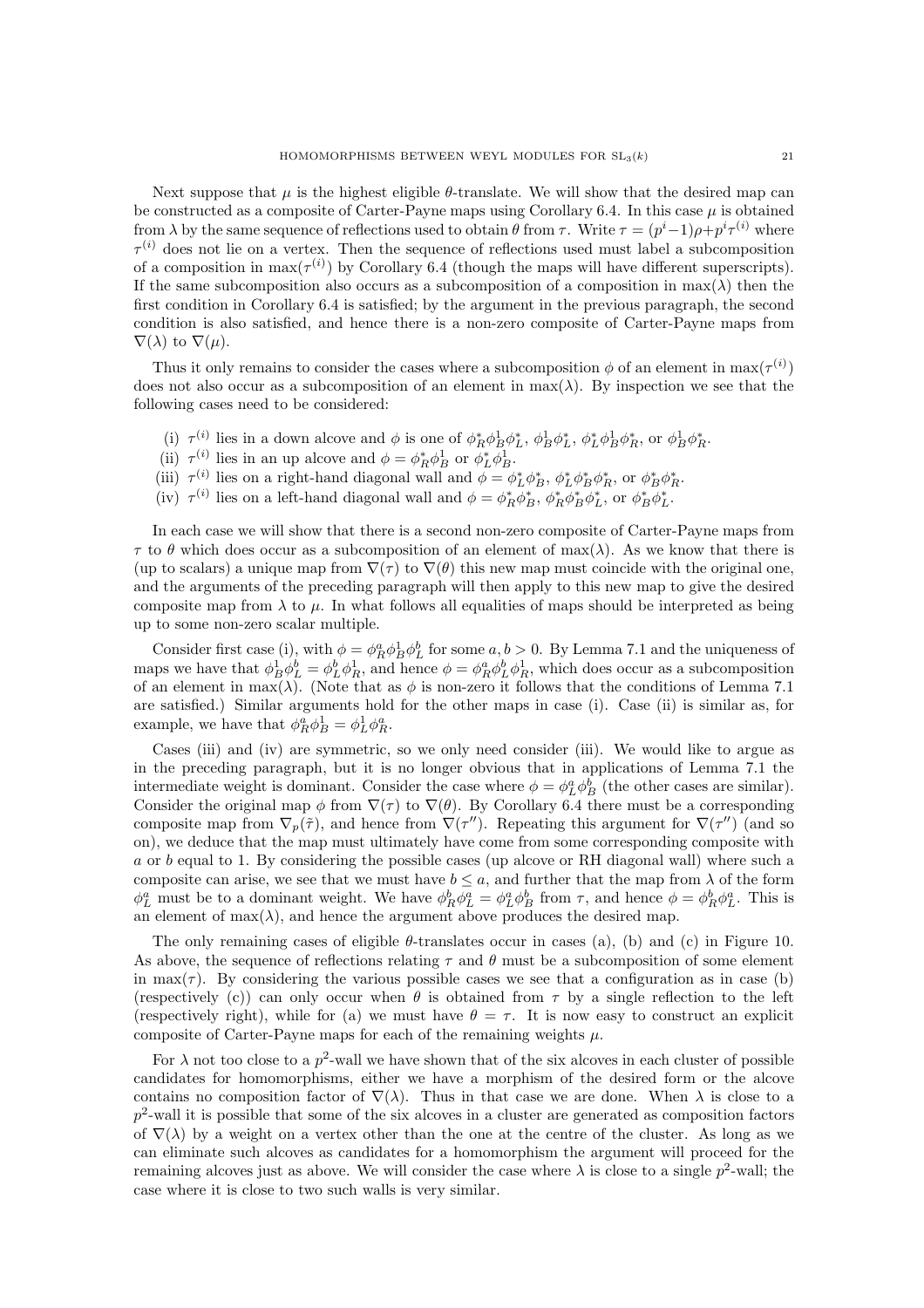

Figure 11.

If  $\lambda$  lies close to a  $p^2$ -wall, we see that the problem case can occur if there exist vertices  $\theta_1$ and  $\theta_2$  separated by a single wall such that  $\theta_1 > \theta_2$  and there is a non-zero homomorphism from  $\nabla(\tau)$  to  $\nabla(\theta_2)$ . In this case it may be that there is a local composition pattern clustered around  $\theta_1$  formed from composition factors of  $\nabla(\lambda)$ , which intersects the neighbourhood of  $\theta_2$ . The various configurations that can occur (after using symmetry considerations to reduce the number of cases) are shown in Figures 11 and 12. Here we label each of the local composition patterns by the corresponding label in Figure 10 and shade in all but the  $\theta_1$ - and  $\theta_2$ -translates. Figure 11 corresponding to  $\tau''$  in a down alcove, and Figure 12 to  $\tau''$  in an up alcove (the other cases are similar). By inspection, we see that the only cases where additional homomorphisms from  $\nabla(\lambda)$ to  $\nabla(\mu)$  might arise are when  $\mu$  is as indicated in Figure 11(e) or Figure 12(b) or (e).

In these cases we need to show that there is no homomorphism  $\nabla(\lambda) \to \nabla(\mu)$ : once we have done this we will have completed the proof for  $\lambda$  in the interior of a down alcove. So suppose there is a homomorphism  $\nabla(\lambda) \to \nabla(\mu)$  with  $\mu$  as shown. An easy calculation shows that the factor in the p-filtration of  $\nabla(\mu)$  in the same  $\nabla_p$ -class as  $\nabla_p(\lambda)$  is  $\nabla_p(\delta)$  where  $\delta$  lies in the alcove shown. As  $\nabla(\lambda) \to \nabla(\mu)$  is non-zero, the head of  $\nabla(\lambda)$  (i.e. the head of  $\nabla_p(\tilde{\lambda})$ ) must survive in the image as a composition factor of  $\nabla_p(\delta)$ . But we have local homomorphisms  $\nabla(\mu) \to \nabla(\epsilon)$  (where  $\epsilon$  lies in the dotted alcove shown) where all of  $\nabla_p(\delta)$  survives. Therefore we obtain a non-zero homomorphism  $\nabla(\lambda) \to \nabla(\mu) \to \nabla(\epsilon)$ , which is impossible as  $L(\epsilon)$  is not a composition factor of  $\nabla(\lambda)$ .

We next want to similarly refine  $\Upsilon_{\lambda}$  for  $\lambda$  in an up alcove using sets of eligible  $\theta$ -translates.

Let  $\lambda$  lie in an up alcove and  $\eta$  the vertex directly below it. (That is,  $\eta$  will be the centre of the star with  $\lambda$  in the topmost alcove of the star.) We wish to define the set of eligible  $\theta$ -translates for  $\nabla(\lambda)$ ; just as in the down alcove case we begin by supposing that  $\eta$  is  $p^2$ -regular.

Let  $\theta$  be another vertex dominated by  $\eta$  with  $\theta = w.\eta$  and  $w \in W_{p^2}$ . The *eligible*  $\theta$ -translates for  $\nabla(\lambda)$  are those weights corresponding to composition factors lying in the extended neighbourhood of  $\theta$  which occur in the local composition pattern for  $\mu = w.\lambda$ . When  $\eta$  is not  $p^2$ -regular the modifications are exactly as in the down alcove case.

As in the down alcove case there are six configurations of eligible  $\theta$ -translates that will be of interest to us, and these are illustrated in Figure 13 for  $\eta$   $p^2$ -regular. (These six configurations may be superimposed if we are near a  $p^2$ -wall.) As before the vertex  $\theta$  is indicated by a dot,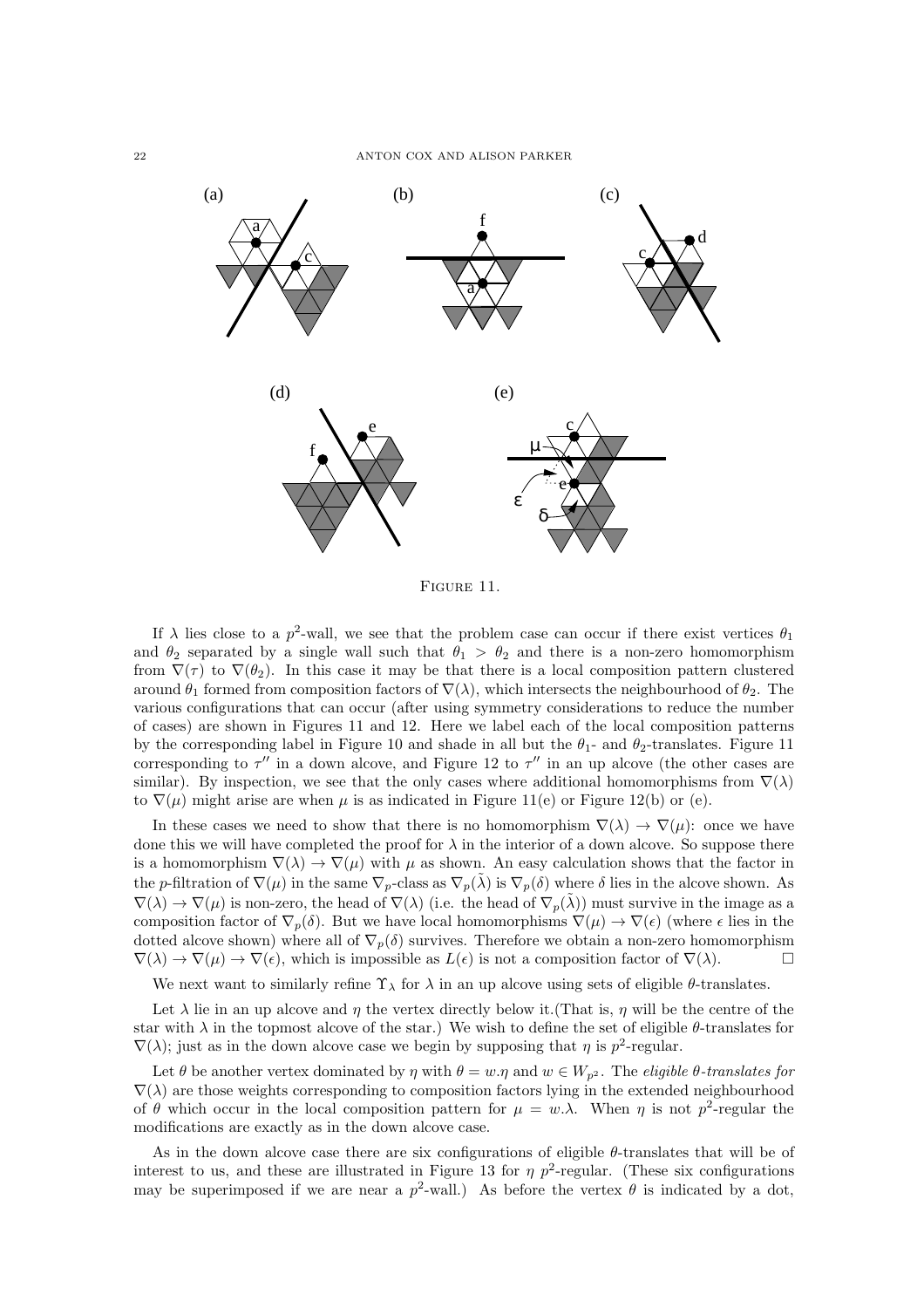

Figure 12.

the weight denoted  $\mu$  in the preceding paragraph is in the highest alcove of the cluster of alcoves drawn (which represents the corresponding local composition pattern), and the unshaded alcoves in each configuration are those containing eligible  $\theta$ -translates. The thick lines indicate the eligible θ-translates for λ in the horizontal wall case, and are illustrated here for convenience later. For η non- $p^2$ -regular the only modifications occur in cases (a) (b) and (c), which are illustrated in Figure 14 for  $\eta$  a  $p^2$ -vertex (the  $p^2$ -wall cases being similar).



Figure 13.

Unfortunately the up alcove analogue of Theorem 7.2 is a little more complicated than in the down alcove case. We define an exceptional alcove for the pair  $(\theta, \lambda)$  to be an alcove (\*) as in Figures 13 or 14, when the relative positions of  $\theta$  and the  $\theta$ -eligible translates in  $\nabla(\lambda)$  are as shown. We now have

**Theorem 7.3.** Suppose  $\tau$  is a vertex and we have a composite of Carter-Payne maps  $\nabla(\tau) \to \nabla(\hat{\theta})$ . Let  $\lambda$  lie in an up alcove, with  $\nu$  on the horizontal wall below  $\lambda$  and  $\tau$  the lower vertex in the closure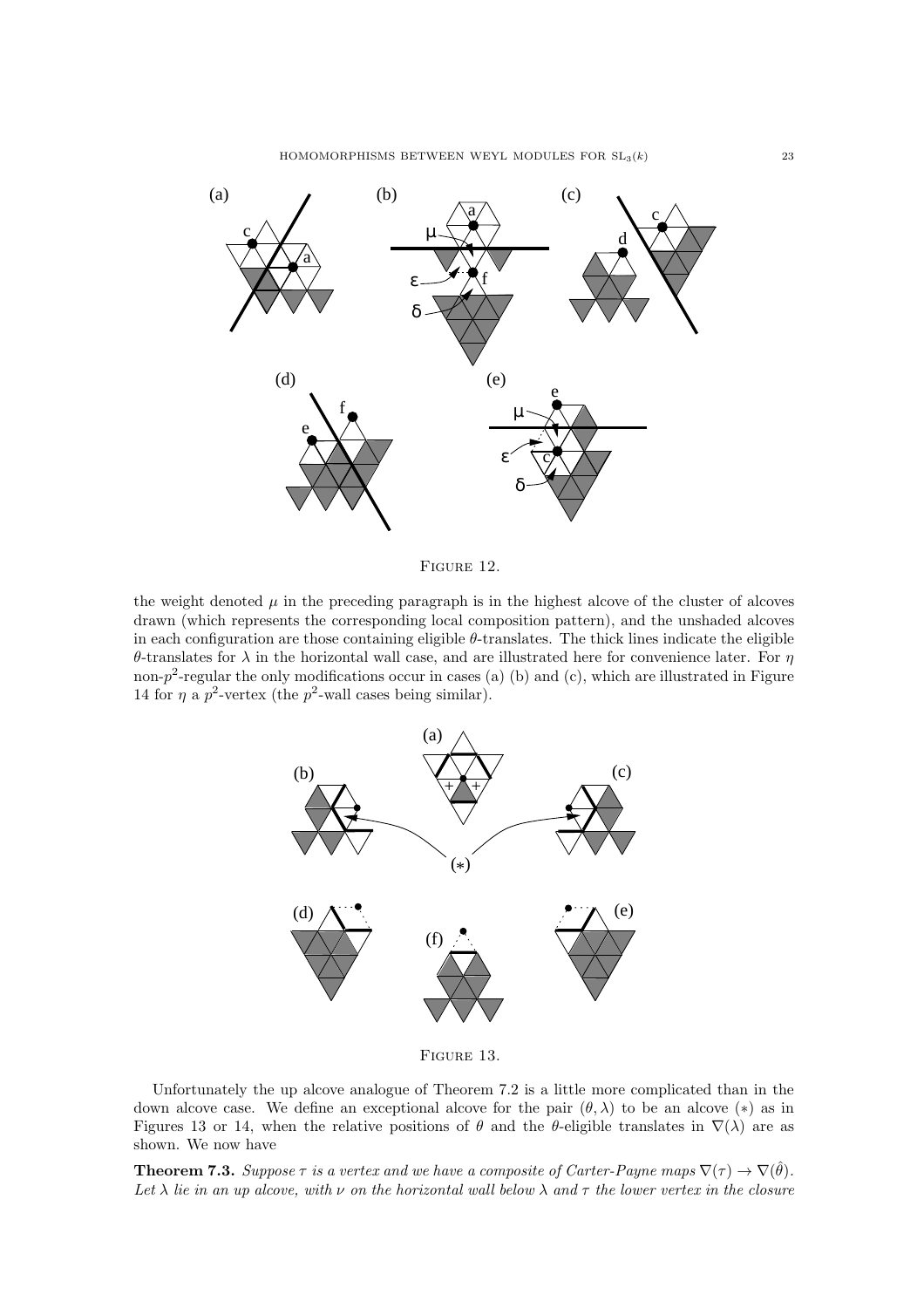

FIGURE 14.

of the down alcove below  $\nu$ . If we have a weight  $\mu \in W$ . A with  $\mu$  in the extended neighbourhood of  $\hat{\theta}$  then

#### $\text{Hom}(\nabla(\lambda), \nabla(\mu)) \neq 0$

if and only if there exists some weight  $\theta$  satisfying the following four conditions:

- (1) There exists a non-zero composite of Carter-Payne maps  $\nabla(\tau) \rightarrow \nabla(\theta)$ .
- (2) The weight  $\mu$  is an eligible  $\theta$ -translate in  $\nabla(\lambda)$ .
- (3) There is a non-zero homomorphism from  $\nabla(\nu)$  to  $\nabla(\delta)$  with  $\delta$  on the wall in the closure of the alcove containing  $\mu$  which lies in the boundary of the neighbourhood of  $\theta$ .
- (4) The weight  $\mu$  is not an exceptional weight for the pair  $(\theta, \lambda)$ .

Further, if there is a non-zero homomorphism then it is either a composite of Carter-Payne maps or a twisted map.

**Remark 7.4.** (i) As we will see in the following proof, we must have  $\theta = \hat{\theta}$  unless  $\lambda$  is too close to a  $p^2$ -wall (i.e. unless there are two vertices  $\theta_1$  and  $\theta_2$  with overlapping extended neighbourhoods such that  $\theta_1$  and  $\theta_2$  are both in  $W_{p^2}$ . $\tau$ ).

(ii) Condition (3) eliminates the possibility of maps into the alcoves marked (+) in Figure 13 in the generic case.

Proof: We proceed as in the proof of the last Theorem, and as in that proof we will only consider the case where  $\eta$  is  $p^2$ -regular; the remaining cases are easy modifications which are left to the reader. We begin by assuming that  $\lambda$  is not close to a  $p^2$ -wall, so that  $\lambda$  and  $\theta$  are such that we are in one of the six configurations illustrated in Figure 13 (a) to (f). We now consider the eligible  $\theta$ -translates.

As in the preceding theorem, it is easy to verify that if  $\mu$  is the lowest eligible  $\theta$ -translate (i.e. the down alcove below  $\theta$ ) then it is a composition factor of  $\nabla_p(\tilde{\lambda})$ . Just as before, we deduce that there exists a twisted map from  $\nabla(\lambda)$  to  $\nabla(\mu)$ .

Similarly, if  $\mu$  is the highest eligible  $\theta$ -translate, we wish to argue exactly as in the preceding proof to show that there is a composite of Carter-Payne maps from  $\nabla(\lambda)$  to  $\nabla(\mu)$ . As there we see that the only problem occurs when the composite of Carter-Payne maps from  $\tau$  to  $\theta$  does not correspond to a subcomposition of an element of  $\max(\lambda)$ . With the notation used in the preceding proof, it remains to consider the following cases:

- (i)  $\tau^{(i)}$  lies in a down alcove and  $\phi = \phi_R^* \phi_B^1 \phi_L^*$  or  $\phi_L^* \phi_B^1 \phi_R^*$ .
- (ii)  $\tau^{(i)}$  lies in an up alcove and  $\phi = \phi_R^* \phi_B^1$  or  $\phi_L^* \phi_B^1$ .
- (iii)  $\tau^{(i)}$  lies on a right-hand diagonal wall and  $\phi = \phi_L^* \phi_B^*$  or  $\phi_L^* \phi_B^* \phi_R^*$ .
- (iv)  $\tau^{(i)}$  lies on a left-hand diagonal wall and  $\phi = \phi_R^* \phi_B^*$  or  $\phi_R^* \phi_B^* \phi_L^*$ .

As before, in each case we will construct a second non-zero composite of Carter-Payne maps from  $\tau$  to  $\theta$  which does correspond to a subcomposite of an element from  $\max(\lambda)$ . The desired maps then exist by the arguments in the preceding proof.

Case (i) is straightforward, as there is only one eligible θ-translate. Thus the highest eligible  $\theta$ -translate is also the lowest, and we have already constructed the required map. Case (ii) is also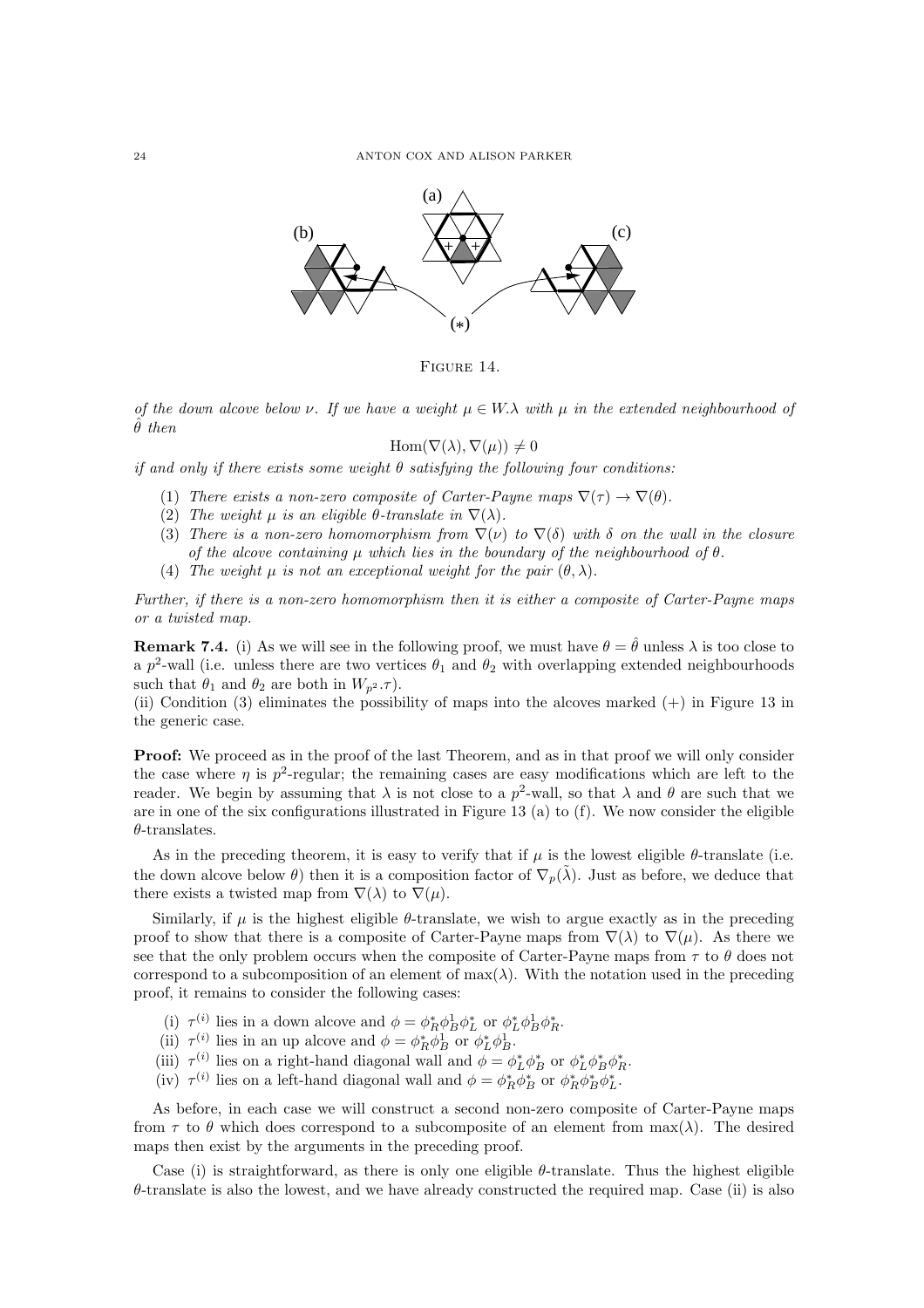easy, as we have that  $\phi_R^a \phi_B^1 = \phi_L^1 \phi_R^a$  (and similarly with the roles of left and right reversed), and it is easy to see that this composite satisfies the conditions of Lemma 7.1.

As the right-hand and left-hand wall cases are symmetric, we only need consider case (iii). If  $\phi = \phi_L^a \phi_B^1$  we argue as in case (ii). If  $\phi = \phi_L^a \phi_B^b \phi_R^c$  we have to be careful (as in the proof of case (iii) in Theorem 7.2) that in applying Lemma 7.1 we have that the intermediate weight is dominant. However, as before, we can deduce that the map must ultimately come from a map from a right-hand diagonal or internal down alcove, and just as in the corresponding case in Theorem 7.2 we deduce that  $\phi_B^b \phi_R^c = \phi_R^c \phi_L^b$ , and hence that  $\phi = \phi_L^a \phi_R^c \phi_L^b$  which corresponds to an element in max( $\lambda$ ) as required.

The only remaining cases of eligible  $\theta$ -translates occur in cases (a), (b) and (c) in Figure 13. As in the preceding proof, we see that a configuration as in case (b) (respectively  $(c)$ ) can only occur when  $\theta$  is obtained from  $\tau$  by a single reflection to the left (respectively right), while for (a) we must have  $\theta = \tau$ .

In case (a) we already know that there exist maps of the desired form into all alcoves except those labelled (+). For each of these latter alcoves no map exists by translation arguments, as there is no map from  $\nabla(\nu)$  to  $\nabla(\delta)$ , with  $\delta$  as in condition 3. (This case is the reason for this condition in the Theorem, which eliminates these two possibilities.)

For cases (b) and (c) it is now easy to construct an explicit composite of Carter-Payne maps for each of the remaining weights  $\mu$ , except for the exceptional weights labelled (\*). As these two cases are symmetric we consider case (c), and must show that there is no non-zero map from  $\nabla(\lambda)$ to  $\nabla(\mu)$  when  $\mu$  is the weight (\*). Consider the p-filtration for  $\nabla(\mu)$ , using the labelling of factors given in Figure 1a(i). If there were a non-zero map then the head of  $\nabla(\lambda)$  must survive, and by earlier arguments (and our assumption that  $\lambda$  is not near a  $p^2$ -wall) it must be a composition factor in  $\nabla_p(\mu_8)$ . As there is a map from  $\nabla(\mu)$  to  $\nabla_p(\mu_4)$  which does not kill any of  $\nabla_p(\mu_8)$ , the composite of this pair of maps would give a non-zero map from  $\nabla(\lambda)$  to  $\nabla(\mu_4)$ . But  $L(\mu_4)$  is not a composition factor of  $\nabla(\lambda)$ , which gives the desired contradiction.

By our assumption on  $\lambda$ , the remaining weights in the extended neighbourhood of  $\theta$  for which we have not yet constructed maps are not composition factors of  $\nabla(\lambda)$ . Thus we are done in the case where  $\lambda$  is not too close to a  $p^2$ -wall.

It remains to consider the case where  $\lambda$  is close to a  $p^2$ -wall. If  $\lambda$  is close to only one  $p^2$ -wall then the new configurations that can occur are illustrated in Figure 15 (for  $\tau''$  in a down alcove, the wall cases are similar) and Figure 16 (for  $\tau''$  in an up alcove). Here the vertices are labelled by the labels of the corresponding configurations in Figure 13, and all alcoves not in the extended neighbourhood of one of the two marked vertices are shaded. When  $\lambda$  is close to two  $p^2$ -walls it is easy to verify that the obvious modification of the arguments below (considering each  $p^2$ -wall case separately, then superimposing them) holds.

The construction of maps proceeds just as in the case considered above, with the understanding that there may be two 'highest' eligible θ-translates: one for each local composition diagram when a pair of such overlap. However, it remains to show that there are no additional maps into the remaining unshaded alcoves in Figures 15 and 16.

If there is a map from  $\nabla(\nu)$  to  $\nabla(\delta)$  in Figure 13 with  $\delta$  and  $\nu$  as in Condition 3 then the alcove marked with a + must coincide with an exceptional alcove (marked  $(*)$ ) and so this map is eliminated as in cases (b) and (c). For the alcove marked (∗) in Figure 13 the argument given above only breaks down in the case shown in Figures  $15(c)$  and  $16(a)$ . Consider first the former case. The argument given above breaks down because  $\mu_4$  (here labelled by  $\delta_B$ ) is a composition factor of  $\nabla(\lambda)$ . However, it will be enough to show that there is no map from  $\nabla(\lambda)$  to  $\nabla(\delta_B)$ , which is proved below.

Next consider the case shown in Figure  $16(a)$ . For convenience we have redrawn this case in Figure 17 with the labelling of the p-filtration for  $\nabla(\mu)$  shown and all other alcoves shaded. Here we may no longer deduce that the head of  $\nabla(\lambda)$  must be a composition factor of  $\nabla_p(\mu_8)$ , as it could also occur in  $\nabla_p(\mu_3)$ . Suppose that this is the case. Then our map must induce a morphism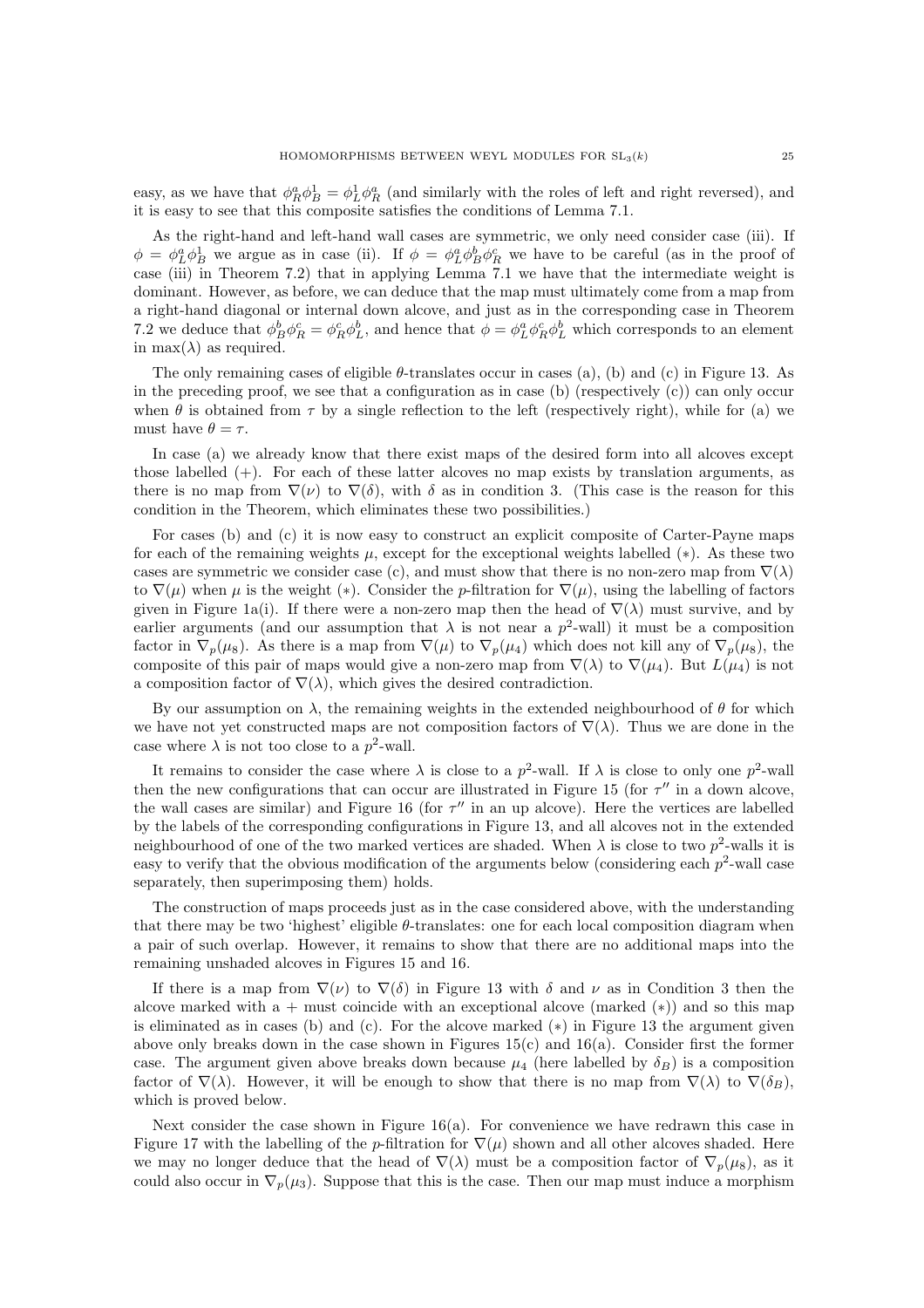

FIGURE 16.

from  $\nabla_p(\lambda_3)$  to  $\nabla_p(\mu_3)$ , and hence there exists a map from  $\nabla(\lambda_3'')$  to  $\nabla(\mu_3'')$ . But these two weights differ by a multiple of a single root and are not reflections of each other about a wall. Thus this map cannot exist by [11, (3.6) Theorem and (4.3) Corollary]. Thus we see that the head of  $\nabla(\lambda)$ must be a composition factor of  $\nabla_p(\mu_8)$ , and the argument given in the generic case goes through unchanged.

It remains to show that the unshaded alcoves in Figures 15 and 16 for which we have not yet constructed maps do indeed have no maps into them. First suppose that there are maps from  $\nabla(\tau)$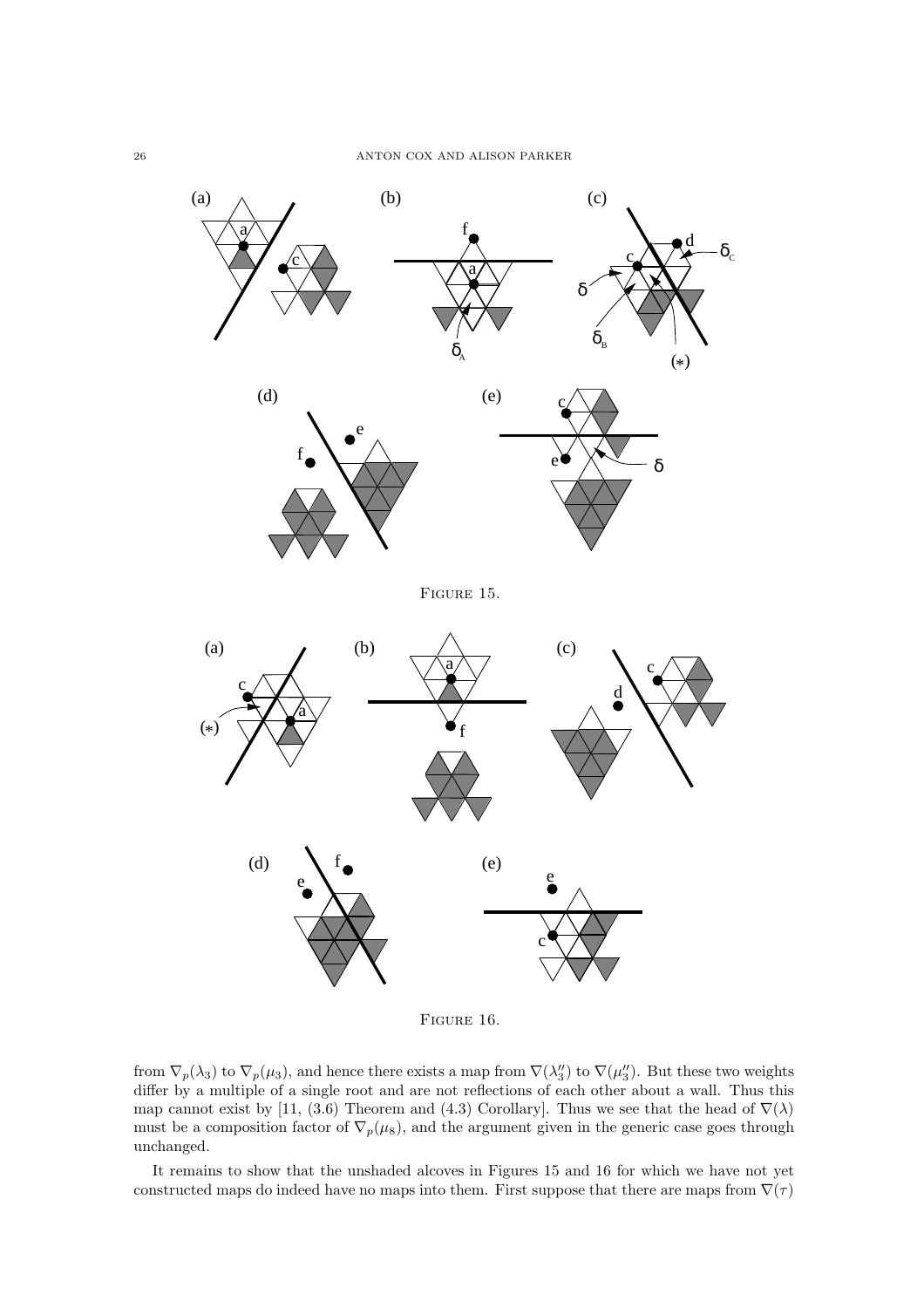

Figure 17.

into both labelled vertices in a given configuration. Then the remaining cases to consider are the alcoves labelled by Greek letters in Figures 15(b), (c) and (e).

Those labelled simply by a  $\delta$  clearly have no maps, as they fail condition (3) of the Theorem. which is a necessary condition for a map to exist by the translation arguments in the proof of Theorem 5.1. Next consider  $\mu = \delta_A$ ,  $\delta_B$ , or  $\delta_C$  and suppose there is a non-zero map from  $\nabla(\lambda)$ to  $\nabla(\mu)$ . In each case  $\mu$  must be a composition factor of  $\nabla_p(\lambda_4)$ . Hence the head of  $\nabla_p(\lambda_9)$ must survive under the map, as the submodule of  $\nabla(\lambda)$  with  $\nabla_p$ -factors  $\nabla_p(\lambda_4)$ ,  $\nabla_p(\lambda_5)$ ,  $\nabla_p(\lambda_6)$ ,  $\nabla_p(\lambda_7)$ ,  $\nabla_p(\lambda_8)$  and  $\nabla_p(\lambda_9)$  has simple head. But there is no composition factor of  $\nabla_p(\lambda_9)$  in  $\nabla(\mu)$ as  $\nabla(\mu)$  does not contain this  $\nabla_p$ -class.

Finally, we have to consider the case where there is a map from  $\tau$  to just one of the two labelled vertices in a given configuration. As for the cases labelled by  $\delta$ 's above, an appeal to the necessary condition (3) in the Theorem is enough to eliminate the remaining alcoves in most cases.

However, two cases cannot be eliminated in this manner. These are the configuration shown in Figure 15(b) when there is a map from  $\tau$  only to vertex f, and the configuration shown in Figure 15(c) when there is map from  $\tau$  only to vertex d. In each case we must eliminate the possibility of a map to each of the alcoves adjacent to vertex  $f$  (respectively  $d$ ).

In case (b) it is easy to verify that the alcove is in the same  $\nabla_p$ -class as  $\lambda_4$ . Then arguing as above we see that the head of  $\nabla_p(\lambda_9)$  must survive in the image of any map, and thus the composite of this map followed by a local reflection to the right would be non-zero. However, no such map exists by our assumption.



Figure 18.

In case (c) the lower of the two alcoves has already been eliminated above. The remaining alcove is marked 6 in Figure 18, where the numbering indicates the  $\nabla_p$ -class using the labelling for  $\lambda$ . The structure of the p-filtrations of  $\nabla(\lambda)$  and  $\nabla(\mu)$  are very similar to those shown on the left (respectively right) sides of Figure 5 — except that in the latter case there is an extension of 3 by 8, as these are in the same  $\nabla_p$ -class. Any map from  $\nabla(\lambda)$  must preserve the head of  $\nabla_p(\lambda_3)$ , and its image must lie in the term in the p-filtration of  $\nabla(\mu)$  corresponding to the alcove marked 3 or 8.

If this composition factor lies in  $\nabla_p(\mu[\lambda_8])$  then composing the map with the local reflection to the right gives a non-zero map to  $\nabla(\mu[\lambda_4])$ , which contradicts the arguments above. Hence the image of  $\nabla(\lambda)$  under our map must be in the submodule of  $\nabla(\mu)$  with p-filtration labelled by  $\mu[\lambda_3]$ ,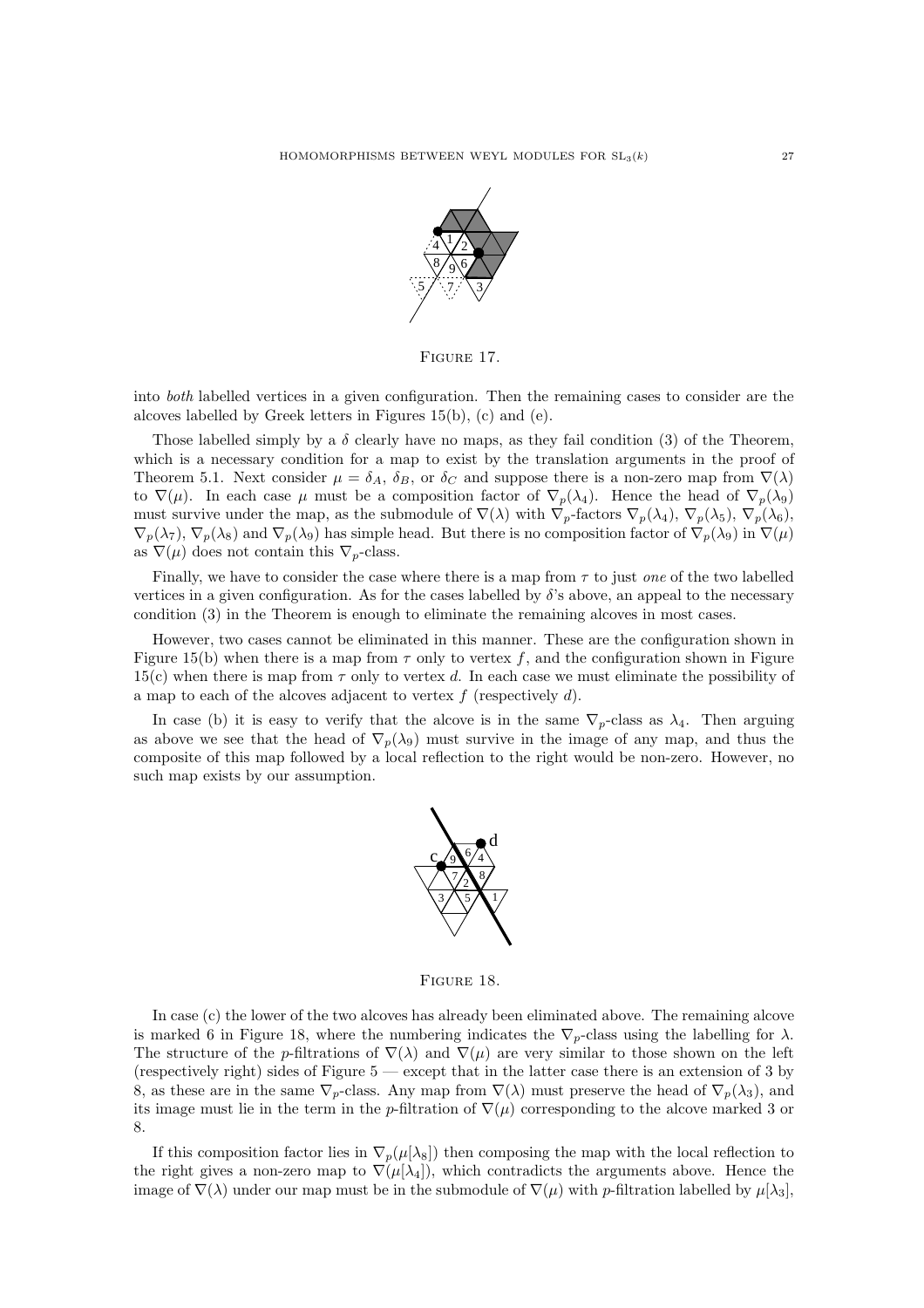$\mu[\lambda_6]$ , and  $\mu[\lambda_9]$ . But then the composite of our map with the obvious quotient map to  $\nabla_p(\mu[\lambda_3])$ must be non-zero, which implies the existence of a non-zero map from  $\nabla(\lambda)$  to  $\nabla(\mu[\lambda_3])$ . However, no such map exists by our assumption.

For twisted maps, the analogue of Theorems 7.2 and 7.3 is in most cases much more straightforward.

**Theorem 7.5.** Suppose  $\tau$  is a vertex and we have a twisted map  $\nabla(\tau) \to \nabla(\theta)$ . Let  $\lambda$  lie in the closure of the down alcove with lower vertex  $\tau$ , or in an up alcove with  $\nu$  on the horizontal wall below  $\lambda$  and  $\tau$  the lower vertex in the closure of the down alcove below  $\nu$ . Write  $\tau = (p^i - 1)\rho + \tau^+$ where  $\tau^+$  is not a vertex weight. If  $\tau^+ = p((\tau^+)^{\prime\prime} - 1)\rho + w_a((\tau^+)^{\prime})$  then

$$
\operatorname{Hom}(\nabla(\lambda), \nabla(\mu)) \neq 0
$$

if and only if  $\mu$  is an eligible  $\theta$ -translate in  $\nabla(\lambda)$ . Further, if there is a non-zero homomorphism then it is twisted map.

**Proof:** By our assumption on  $\tau$ , the existence of a twisted map from  $\nabla(\tau)$  to  $\nabla(\theta)$  implies that the θ-eligible factors of ∇(λ) are in one of the configurations (f) in Figures 10 and 13. As in both these cases there is only one eligible factor  $\mu$  (which is thus the lowest such) the proof of the existence of a (necessarily twisted) map follows just as in the corresponding case in Theorems 7.2 and 7.3.  $\Box$ 

The assumption in the preceding Theorem that  $\tau$  can be written in the form  $\tau = (p^i - 1)\rho + \tau^+$ where  $\tau^+$  is not a vertex weight only fails to hold when  $\tau^+$  is close to the boundary of the dominant region. For such weights a twisted map from  $\nabla(\tau)$  to  $\nabla(\theta)$  will give rise to the first of our exceptional maps, as well as the twisted maps in Theorem 7.5. We return to this problem in Section 9, after we have considered those weights  $\lambda$  not of the form considered in Theorems 7.2–7.5.

#### 8. Determining homomorphisms II: just dominant weights

We next turn our attention to weights  $\lambda$  for which the methods of the previous section do not apply. We first consider the case where  $\lambda$  is in the closure of a down alcove whose lower vertex is non-dominant. By the translation principle, we may assume that  $\lambda = (a, 0)$  or  $(0, b)$ . It is easy to show (cf. [17, II, 2.16]) that  $\nabla(a,0) \cong S^a(V)$ , where V is the natural module for  $SL_3(k)$ , and the submodule structure of these has been determined by Doty [10]. We will use (and refine) the reinterpretation of these results in [5].

Let  $a = \sum_{i=0}^{m} a_i p^i$  where  $0 \le a_i \le p-1$  for all i and  $a_m \ne 0$ . Doty gives a procedure for defining a set  $C(a)$  of m-tuples of nonnegative integers (called carry patterns) which is in one-toone correspondence with the set of composition factors of  $S^a(V)$ . Further, if we impose a poset structure on  $C(a)$  by setting  $c \le d$  if  $c_i \le d_i$  for all i then this correspondence induces a lattice isomorphism from the lattice of order closed subsets of  $C(a)$  to the lattice of submodules of  $S^d(V)$ . Doty's construction is purely arithmetic; we will use the alcove theoretic version given in [5].

Recall that in [5, Figure 5] each type of alcove that can contain a composition factor of  $S^a(V)$ was associated to either 0, 1 or 2. We will extend this procedure to walls: we reproduce the correspondence between alcoves and integers in Figure 19, and extend it to the wall cases as shown. Note that in the new cases the numbering depends on the type of wall containing  $\lambda$ .

We now recall the recursive procedure for determining composition factors of  $\nabla(\lambda)$  given in [5], in the special case where  $\nabla(\lambda)$  is a symmetric power. (This allows certain simplifications to be made.) As this is a little complicated, an example will be given below. The algorithm starts by finding the largest i such that  $\lambda$  does not lie in the closure of the lowest  $p^i$ -alcove. By regarding the facets shown in Figure 19 as  $p^i$ -facets, we let  $cf(\lambda, i)$  be the set of weights obtained from  $\lambda$ by intersecting  $W_{p^i}$ .  $\lambda$  with the configuration of  $p^i$ -facets corresponding to the position of  $\lambda$ . (The weight  $\lambda$  will always occur in this set.) In this first iteration of the algorithm the configuration containing  $\lambda$  will be one with a shaded region to the right of it.

For the inductive step, we construct a new set cf( $\lambda$ , i – 1) from cf( $\lambda$ , i). For each weight  $\mu$  in cf( $\lambda$ , i) we consider the unique translate of the set of  $p^{i-1}$ -restricted weights which contains  $\mu$  and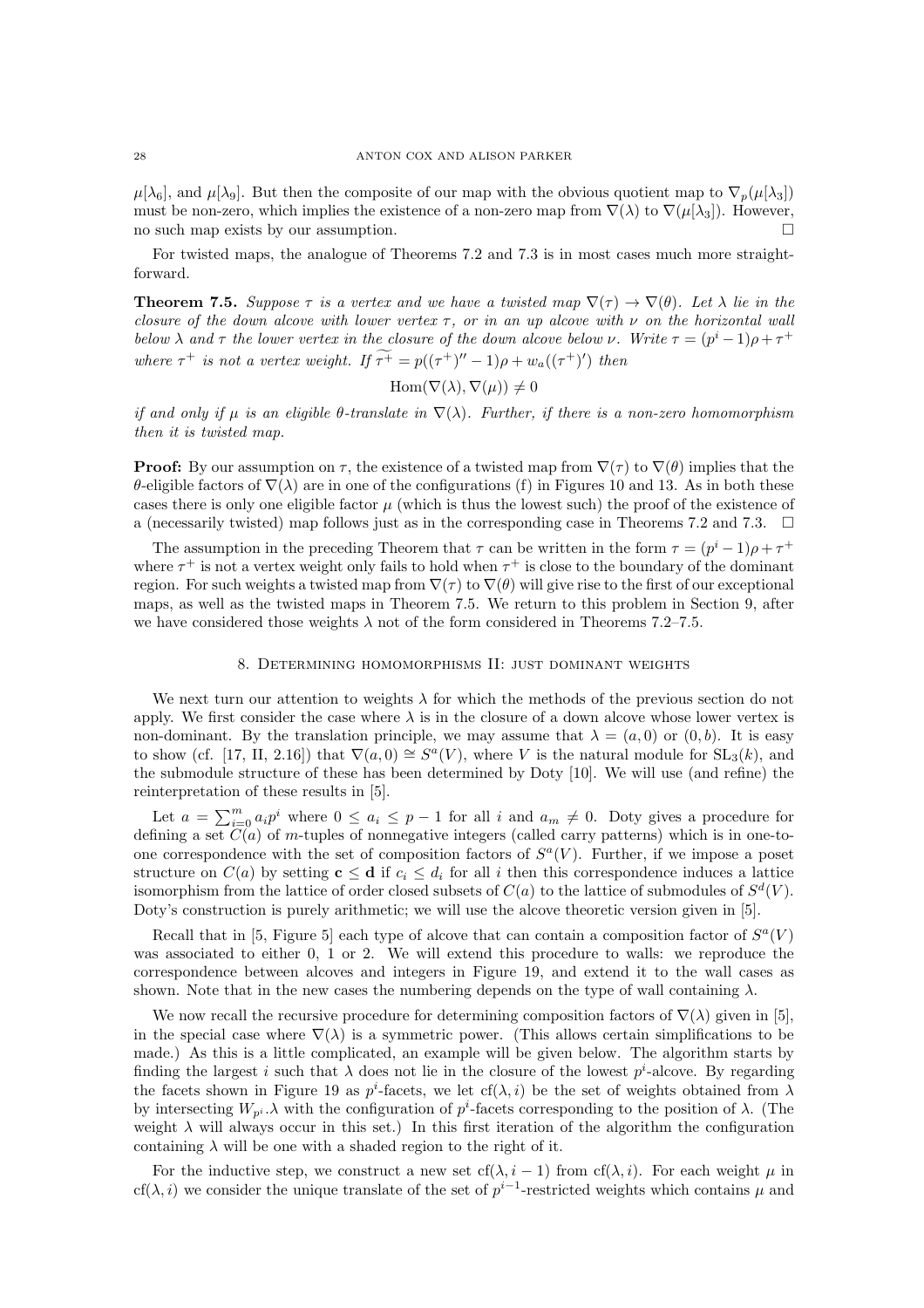

Figure 19.

determine the configuration of  $p^{i-1}$ -facets given in Figure 19 which corresponds to the position of  $\mu$  in this set. (Thus the shaded regions here represent weights outside of the translate considered.) Then the intersection of  $W_{p^{i-1}}$ .  $\mu$  with these  $p^{i-1}$ -facets gives the (immediate) descendants of  $\mu$  in cf( $\lambda, i - 1$ ). All elements of cf( $\lambda, i - 1$ ) arise in this manner. In [5] it was proved that cf( $\lambda$ , 1) is precisely the set of composition factors of  $\nabla(\lambda)$ .

As  $S^a(V)$  has no repeated composition factors, each weight  $\mu$  that labels such a factor has a unique collection of ancestors; i.e. a series  $\mu^{i} = (a, 0), \mu^{i-1} \dots, \mu^{1} = \mu$  such that  $\mu^{j}$  occurs as an immediate decedent of  $\mu^{j+1}$  in cf( $\lambda$ , j). (Note that not all of these weights are necessarily distinct.) Each such  $\mu^{j}$  comes from a configuration of facets given in Figure 19, and hence has an associated integer  $a_i(\mu)$  from  $\{0, 1, 2\}$ . This is the series of integers which we assign to  $\mu$ . We can now prove the following refinement of [5, Proposition 5.4].

**Proposition 8.1.** Given a composition factor  $L(\mu)$  of  $S^a(V)$ , the associated carry pattern is the m-tuple of integers whose jth entry equals  $a_i(\mu)$ 

**Proof:** Argue as in the proof of [5, Proposition 5.4], noting that in the extra cases (where  $(a, 0)$ ) lies on a wall), the  $p^i$ -facets containing  $(a, 0)$  are all the same type until the first such  $p^j$ -facet which is a alcove, after which the remaining  $p^i$ -facets (for  $i \geq j$ ) are also all of the same type.  $\Box$ 

As an example of this Proposition consider  $S^{184}(V)$  wit  $p=5$ . The composition factors and their associated carry patterns are illustrated in Figure 20, together with the first two iterations of the composition factor algorithm and the complete submodule lattice.

At the first iteration of the algorithm, the configuration of alcoves used is as shown in Iteration 1, and hence the final digit of each carry pattern is either 0 or 1 by Figure 19. Using Iteration 2 we can determine the penultimate digit of each factor; for example those arising from Iteration 2(c) will have final pair 21. For the final iteration we use the wall cases given in Figure 19 to give the initial digit of each carry pattern.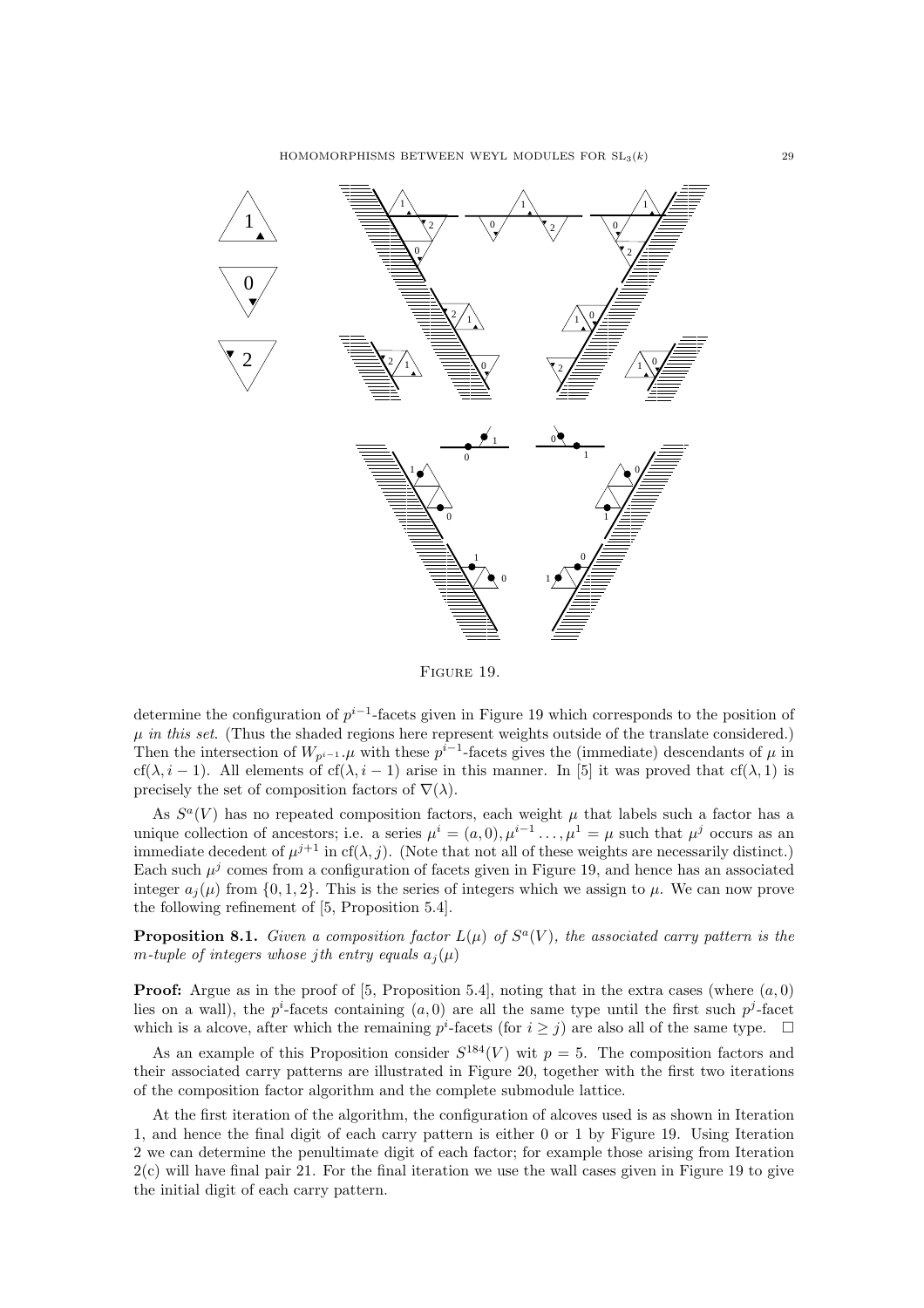

Figure 20.

Another, slightly more detailed, example of the mechanics of the composition factor algorithm (in the alcove case, with  $\lambda = (181, 0)$ , again with  $p = 5$ ) is given in [5, Figure 2]. The corresponding submodule lattice is given in [5, Figure 6]. (Note that there is an edge missing in the latter diagram from the node 120 to the node 121.)

**Remark 8.2.** Note that the first digits of the carry patterns distinguish the terms in the  $p$ -filtration of  $S^a(V)$  in which the corresponding composition factors lie. Similarly for a fixed choice of the first *i* digits, the  $(i + 1)$ st digits distinguish the terms in the  $p^{i+1}$ -filtration of an appropriate  $\nabla_{p^{i}}(\mu)$ .

We are now in a position to prove

**Theorem 8.3.** Suppose that  $\lambda = (a, 0)$  or  $(0, b)$ . All non-zero homomorphisms  $\nabla(\lambda) \rightarrow \nabla(\mu)$  are either composites of Carter-Payne maps (as described in the preceding section) or induced from non-zero homomorphisms  $\nabla_p(\tilde{\lambda}) \to \nabla_p(\mu)$ .

In particular, for  $\lambda$  of the form  $(a, 0)$  all non-twisted maps are of the form  $\phi_L^*$  or  $\phi_R^* \phi_L^*$ , and twisted maps correspond (after translation and twisting) to homomorphisms from some  $\nabla(c, 0)$ where  $(c, 0)$  is any weight lying in the same facet as  $(\tilde{\lambda})^{\prime\prime}$ . The case  $\lambda = (0, b)$  is similar.

**Proof:** As the contravariant duals of  $\nabla(a, b)^*$  and  $L(a, b)^*$  are  $\nabla(b, a)$  and  $L(b, a)$  respectively, we may assume that  $\lambda = (a, 0)$ . For there to be a non-zero homomorphism it is clearly necessary that the quotient of  $\nabla(\lambda)$  with simple socle  $L(\mu)$  must only contain composition factors  $L(\tau)$  with  $\tau \leq \mu$ . (As  $\nabla(\lambda)$  is a symmetric power, and hence is multiplicity free, this quotient is well defined.) By the universal property of  $\nabla(\mu)$  this condition is also sufficient; we will determine precisely the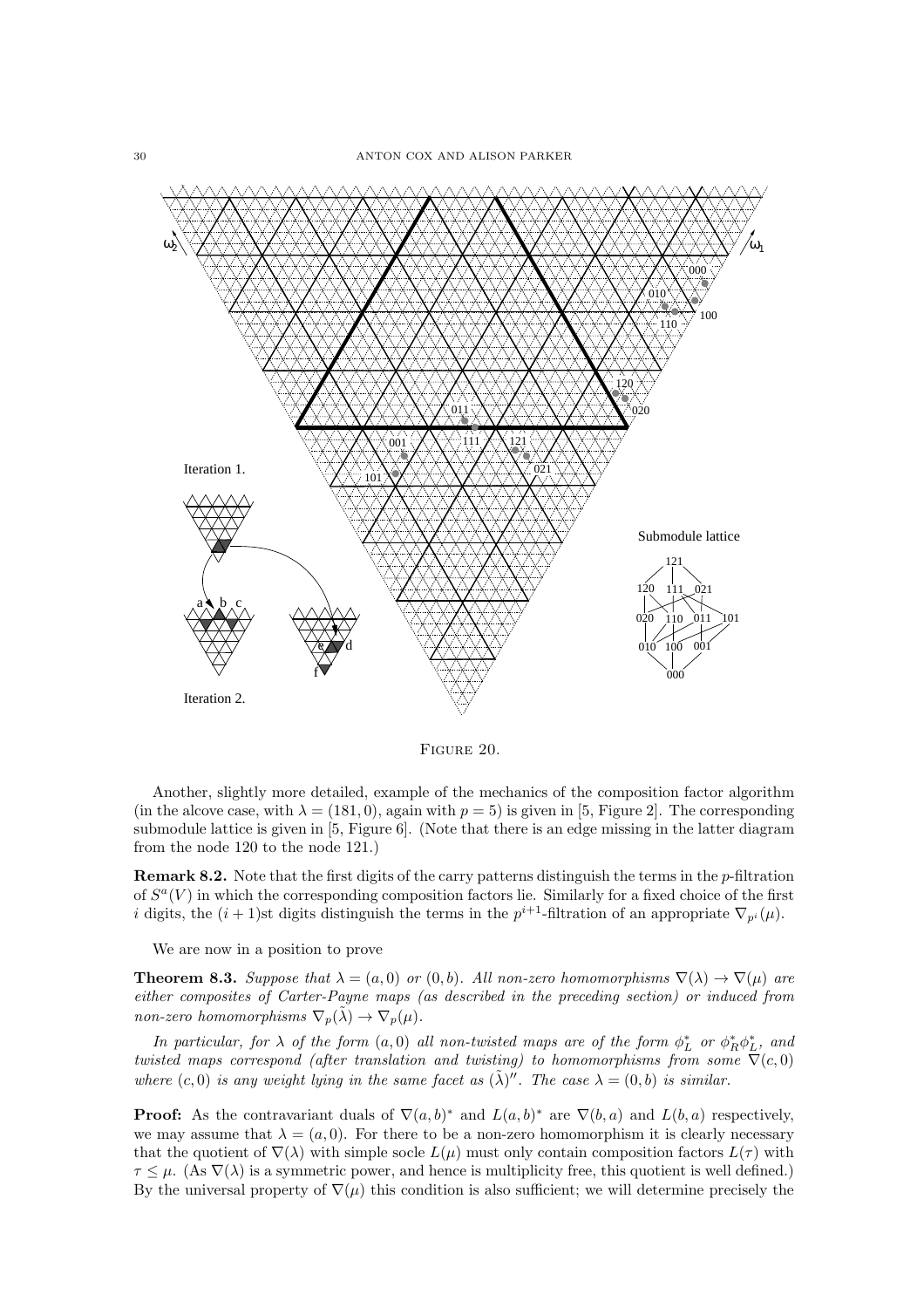set of such  $\mu$  (and show in doing so that the maps are of the form described in the statement of the Theorem).

Suppose that  $\lambda$  lies in the interior of an alcove. For  $\mu$  to be a possible candidate for a homomorphism, the series of steps in the composition factor algorithm which leads to  $\mu$  must be such that, at every stage, the immediate descendants of  $\mu^{j+1}$  occurring above  $\mu^j$  in the relevant configuration from Figure 19 must be labelled by smaller integers in Figure 19. (Otherwise it is easy to verify that there exists a weight  $\tau \geq \mu$  whose carry pattern is above that of  $\mu$ .) By considering the various configurations given in Figure 19, we see that the only candidates for homomorphisms are those weights for which maps are already known to exist by the results in the preceding section. That completes the proof when  $\lambda$  lies in the interior of an alcove; the two wall cases are similar.  $\square$ 

The reader may find it helpful to consider the example in Figure 20. In this case there are homomorphisms into the induced modules labelled by 000 (identity), 011  $(\phi_L^3)$ , 121  $(\phi_R^2 \phi_L^3)$ , 111  $(\phi_R^1 \phi_L^3)$ , 010  $(\phi_L^2)$ , 110  $(\phi_R^1 \phi_L^2)$ , 100 (twist of identity map from 100''), 110 (twist of  $\phi_L^1$  from 100′′), and 120 (twist of twist of identity from (120′′) ′′ in 100′′). (Here we are abusing notation by combining carry patterns with our conventions on weights with primes on.) Note that these are precisely the vertices  $v$  in the submodule lattice such that all vertices above them in the lattice label weights occurring below the weight labelled by  $v$ .

The only class of facets which we have not yet considered are just dominant up alcoves. The argument here is an easier form of Theorem 7.3. Although there is no longer a vertex below the weight  $\lambda$  under consideration, we will use our knowledge of homomorphisms from a weight  $\nu$  on the horizontal wall below it instead (which was already required as condition (3) in the statement of Theorem 7.3). By the translation arguments in the proof of Theorem 5.1 we know that a necessary condition for the existence of a map from  $\nabla(\lambda)$  to  $\nabla(\mu)$  is that there is a map from  $\nabla(\nu)$  to  $\nabla(\delta)$ for some  $\delta$  on one of the walls in the closure of the alcove containing  $\mu$ .

**Theorem 8.4.** Suppose that  $\nu$  lies on a just dominant horizontal wall, and we have a composite of Carter-Payne maps from  $\nabla(\nu)$  to  $\nabla(\delta)$ . Let  $\lambda$  lie in an up alcove with  $\nu$  on the wall below  $\lambda$ and  $\tau$  the lower vertex in the closure of the down alcove below  $\nu$ . If we have a weight  $\mu \in W$ . A with  $\mu$  in either of the alcoves adjacent to the wall containing  $\delta$  then

$$
Hom(\nabla(\lambda), \nabla(\mu)) \neq 0.
$$

When  $\lambda$  is a right-hand just dominant weight the set of such maps is precisely those maps in

$$
\{\phi^*_R \phi^*_L, \phi^*_L, \phi^1_B, \phi^1_L \phi^1_B\}
$$

which only involve reflections between dominant weights. The case of  $\lambda$  a left-hand just dominant weight is similar.

Proof: We consider the right-hand just dominant case; the other is similar. By Theorem 8.3 the map from  $\nabla(\nu)$  to  $\nabla(\delta)$  must be of the form  $\phi_L^*$  or  $\phi_R^*\phi_L^*$ , and hence the various configurations that must be considered are as shown in Figure 21.

By Lemma 7.1 and the local data in Section 3 we see that each of the composites given in the statement of the Theorem is non-zero, and by considering Figure 21 we see that no further maps are required.  $\Box$ 

In Theorem 7.5 we constructed a second class of maps for interior weights, coming from twisted maps. Thus we also need to consider the corresponding case for  $\lambda$  in a just dominant up alcove. The untwisted form of the top  $\nabla_p$ -factor in  $\nabla(\lambda)$  will be a symmetric power. For any map from such a symmetric power which is a composite of Carter-Payne maps, it is easy to verify using Figure 21 and the classification of such maps in Theorem 8.3 that the twisted version is actually one of the Carter-Payne maps of the original module considered in the Theorem above. Thus the only remaining problems are the cases arising from twists of maps which are not Carter-Payne composites. These are the subject of the following section.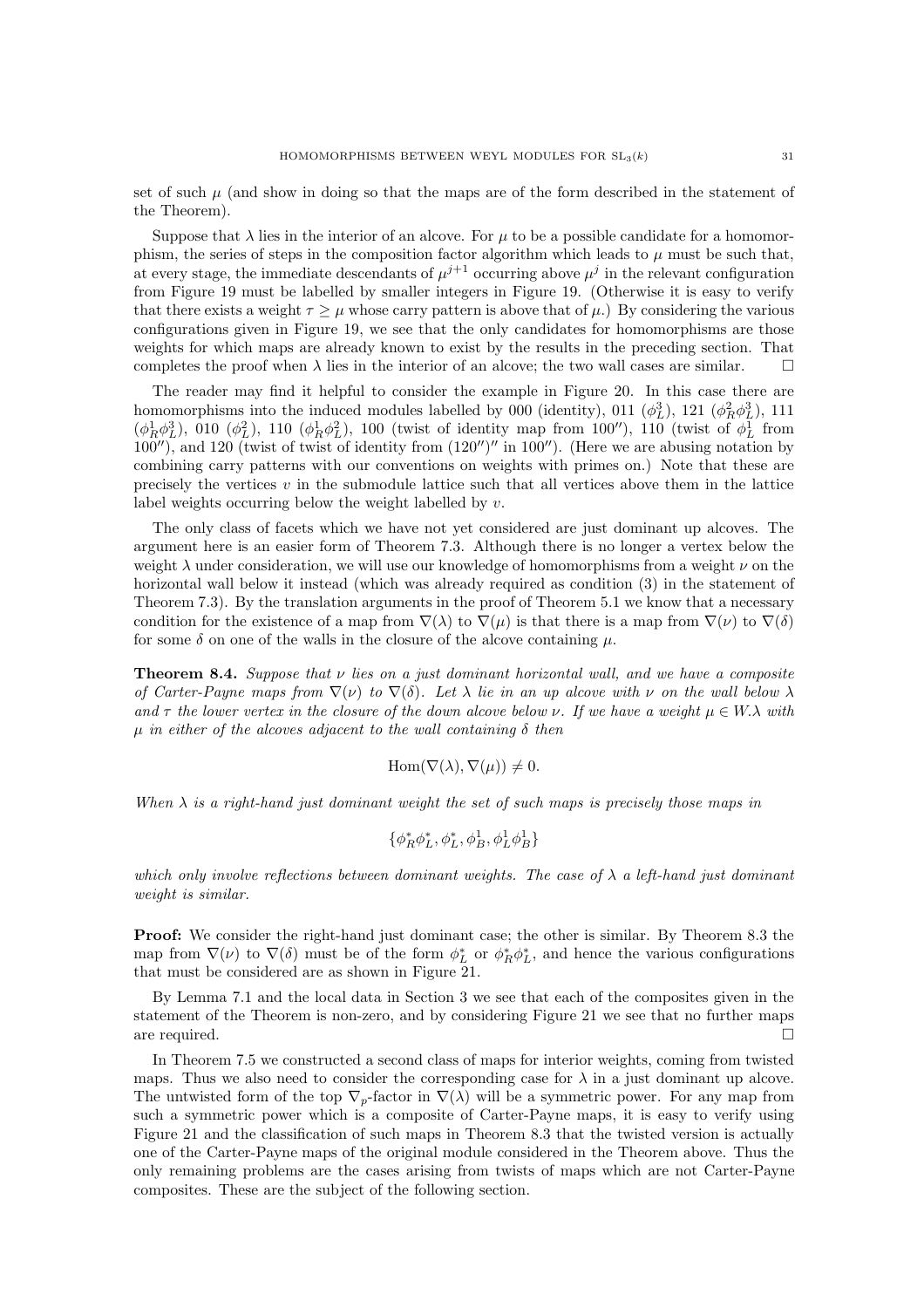

FIGURE 21.

#### 9. Determining homomorphisms III: exceptional maps

Let us review the cases which have been covered so far. If  $\lambda$  is just dominant then all possible homomorphisms have been constructed in Section 8.

If  $\lambda$  is a vertex then  $\nabla(\lambda) = \nabla_p(\lambda)$  and the result is clear from (1). For all remaining  $\lambda$  we have used translation arguments to classify all homomorphisms induced from vertex homomorphisms which are either composites of Carter-Payne maps or twisted maps for certain weights. (Note that this includes all weights in the lowest  $p^2$ -alcove, where all translations are of the identity map.)

There remains one extra class of possible maps, which we call exceptional maps. These maps are those which are scaled versions of the exceptional p-good maps. That is, they are obtained either by translating a twisted map from a vertex which is a smaller exceptional map, or by translating an exceptional map from a vertex. In what follows we consider the case of exceptional maps coming from weights near the right-hand edge of the dominant region — the left-hand case is entirely symmetric. Since the exceptional  $p$ -good maps are generically not composites of Carter-Payne maps neither are the scaled versions of these maps. So to construct those maps which cannot be found by factoring through the  $G_1$ -head of  $\nabla(\lambda)$  we must use some other method.

We first define the notion of two weights  $\lambda$  and  $\xi$  being in exceptional configuration inductively. A map from  $\nabla(\lambda)$  to  $\nabla(\xi)$  is then an *exceptional map* if the two weights  $\lambda$  and  $\xi$  are in exceptional configuration.

First, the weights labelled by 1 and 3 in Figures 2a(i) and 1 and 2 in 2c(i) are in an exceptional  $\alpha$ configuration. (These are the weights that give the exceptional p-good maps.)

We say that two Steinberg weights  $\lambda$  and  $\xi$  are in an exceptional configuration if they are in the same G-block and they come from two smaller weights in exceptional configuration. That is we have  $\lambda = p^d \lambda_1 + (p^d - 1)\rho$  and  $\xi = p^d \xi_1 + (p^d - 1)\rho$  and  $\lambda_1$  and  $\xi_1$  are in exceptional configuration with  $d \in \mathbb{N}$  and  $\lambda_1$  and  $\xi_1$  both non-Steinberg weights.

We say that two non-Steinberg weights  $\lambda$  and  $\xi$  are in an exceptional configuration if the Steinberg weight  $\sigma_1$  directly below  $\lambda$  and  $\sigma_2$  with  $\sigma_2 < \sigma_1$  are in exceptional configuration and  $\xi$  is an eligible  $\sigma_2$  translate. This is illustrated for various cases in Figures 22, 23, 24 and 25 where the weights  $\lambda$  and  $\alpha$  and  $\lambda$  and  $\beta$  are in exceptional configuration. These figures represent the generic situation and the weights are related by large  $p^d$ -reflections. It is possible for  $\sigma''_1$  to lie on a wall or be a Steinberg weight. If  $\sigma''_1$  is a Steinberg weight then it must lie in the interior of larger  $p^d$ -alcove and then  $\sigma_1$  and  $\sigma_2$  are related by  $p^d$ -reflections for some  $d > 1$ . If  $\sigma''_1$  is on a wall then it is possible for the *p*-filtration pattern of  $\nabla(\lambda)$  to go into the other  $p^d$ -alcove.

If there is no Steinberg weight below  $\lambda$  then we say  $\lambda$  and  $\xi$  are in an exceptional configuration if there is a homomorphism from  $\nabla(\lambda)$  to  $\nabla(\xi)$  (these were determined in the previous section)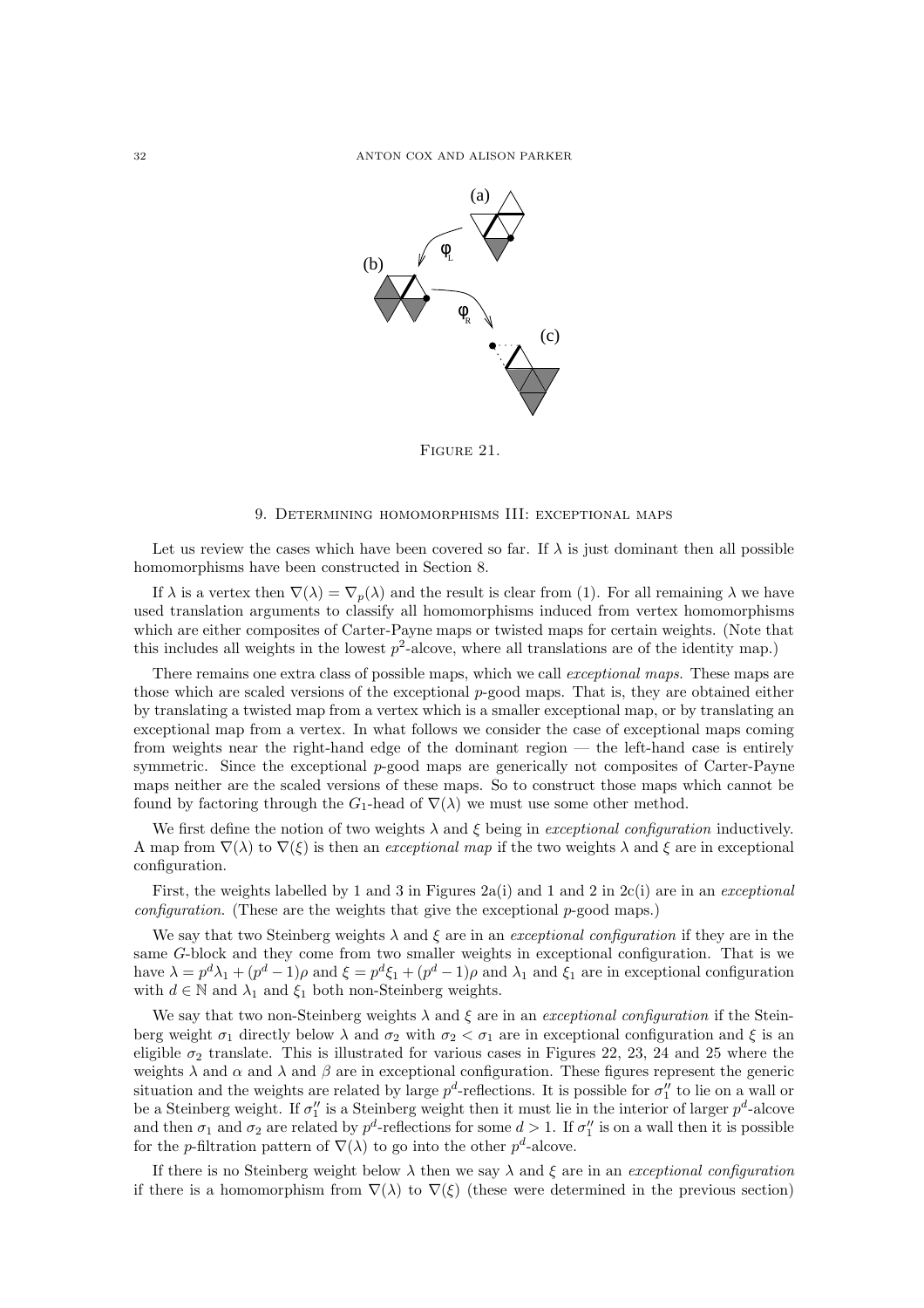but this is not constructed by a composite of Carter-Payne maps. That is, it can only be obtained by factoring through the  $G_1$ -head of  $\nabla(\lambda)$ .

Thus the exceptional configurations are just scaled versions of the exceptional p-good maps and hence always have the same basic configuration as in Figures 22, 23, 24 and 25 (and the dual versions for the other edge of the dominant region).



Figure 22.



FIGURE 23.

Before we construct these maps, we note

Corollary 9.1. Assumption 5.2 holds.

Proof: This follows from Theorems 7.2 and 7.5, and the possible configurations coming from exceptional maps as considered above.

Thus we have completed the proof of Theorem 5.1, and it only remains to construct the exceptional maps.

**Theorem 9.2.** If  $\lambda$  and  $\xi$  are in an exceptional configuration then there is a homomorphism from  $\nabla(\lambda)$  to  $\nabla(\xi)$ .

**Proof:** If  $\lambda$  (and hence  $\xi$ ) is  $p^2$ -restricted then the only possible exceptional configuration is exactly that which gives the exceptional  $p$ -good homomorphisms. Thus the theorem is true in this case. We have also proved this theorem (essentially by definition) if  $\nabla(\lambda)$  is as in Section 8.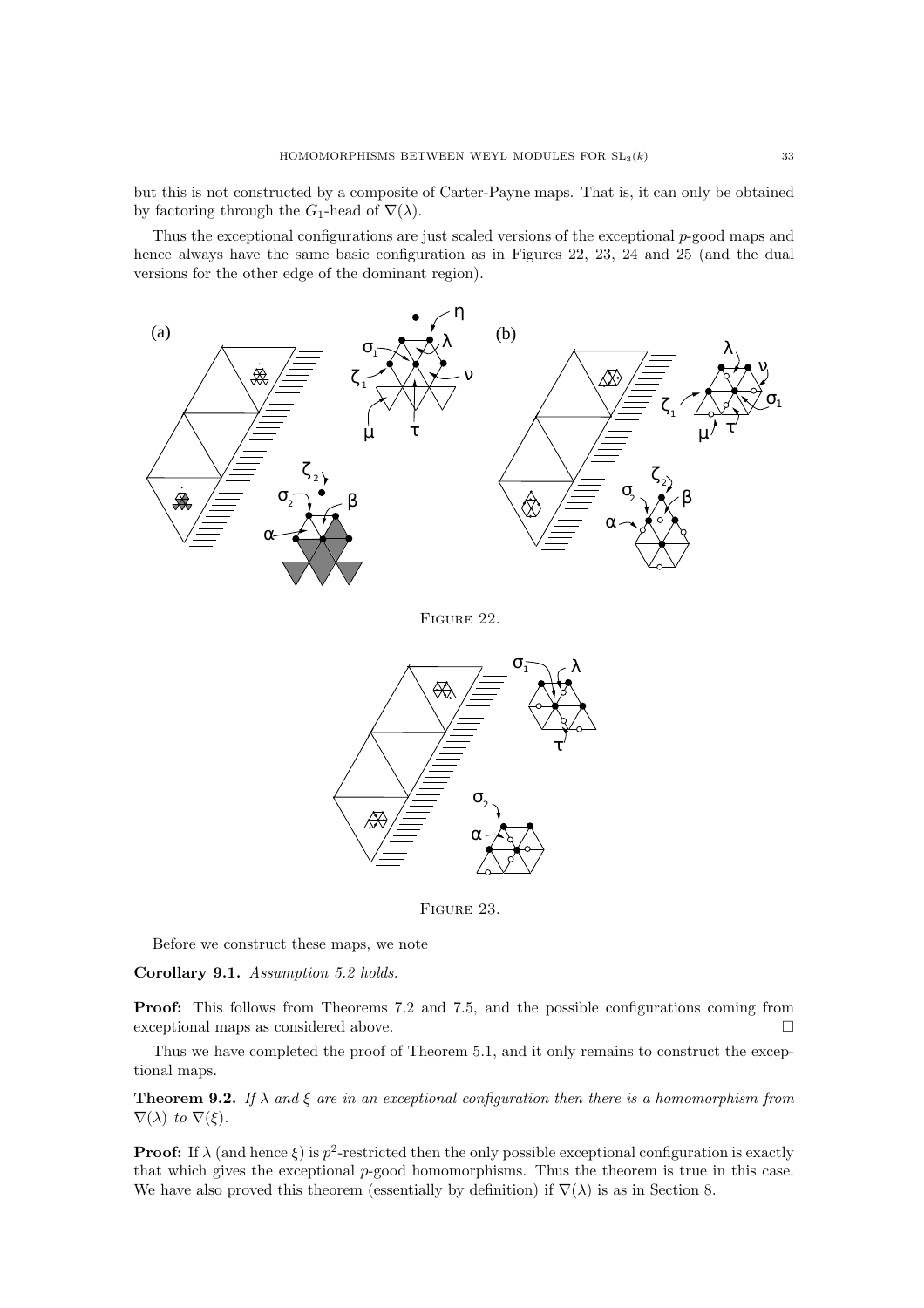

FIGURE 25.

We now take the statement of the theorem as our inductive hypothesis for the rest of this section.

By left/right symmetry and the results from Section 8, it remains to consider the case where  $\lambda$  and  $\xi$  are in an exceptional configuration with  $\sigma_1$  below  $\lambda$  and we have a homomorphism from  $\nabla(\sigma_1)$  to  $\nabla(\sigma_2)$  with eligible  $\sigma_2$ -translates  $\alpha$  and  $\beta$  as shown. (Note that for the remainder of this section we have adopted a non-standard labelling of the weights; in particular  $\tau$  is the weight usually denoted  $\lambda$ .)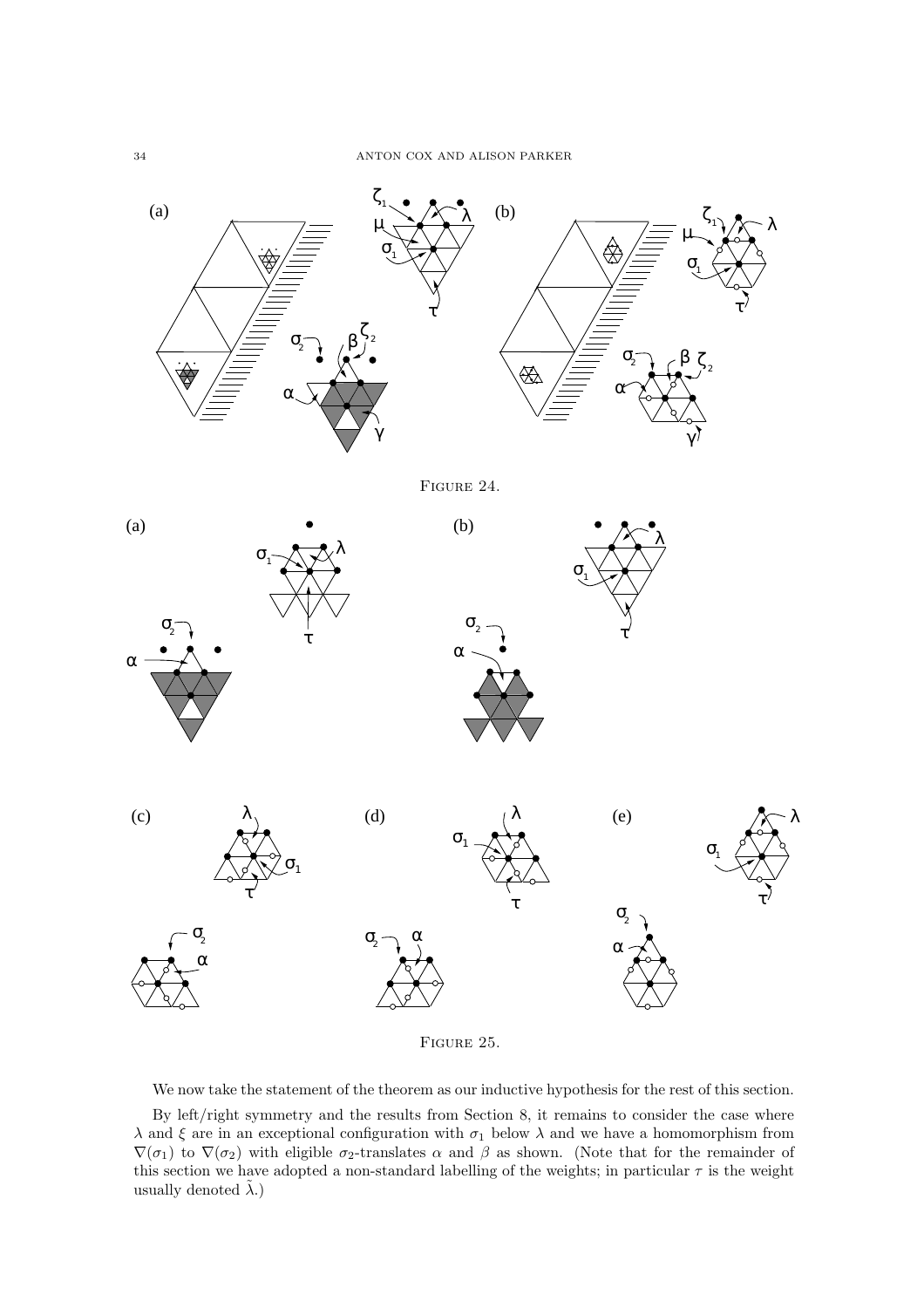By inspection we see that there are several possible type of cases that can occur, as illustrated in the figures. The lower alcove and lefthand wall case have a similar weight configuration and the upper alcove and horizontal wall case also has a similar configuration.

In all the cases there is an obvious map from  $\nabla(\lambda)$  to  $\nabla(\alpha)$ . It is the one induced by the map from  $\nabla_p(\tau)$  to  $\nabla_p(\alpha)$ . It remains to construct the map from  $\nabla(\lambda)$  to  $\nabla(\beta)$  as in Figures 22 and 24.

**Lemma 9.3.** Assume  $\sigma_1, \sigma_2, \zeta_1$  and  $\zeta_2$  are as in Figures 22 and 24. Then Hom $(\nabla(\sigma_1), \nabla(\sigma_2)) \neq 0$ *implies that* Hom $(\nabla(\zeta_1), \nabla(\zeta_2)) \neq 0$ .

**Proof:** Clearly, by (1), this is equivalent to proving that  $Hom(\nabla(\sigma''_1), \nabla(\sigma''_2)) \neq 0$  implies that  $\text{Hom}(\nabla(\zeta_1''), \nabla(\zeta_2'')) \neq 0.$ 

Now  $\zeta_1''$  and  $\sigma_1''$  are so close together that one must be in the closure of the facet containing the other. Most of time they will be in the same facet. Firstly if  $\zeta_1''$  is in the closure of the facet containing  $\sigma''_1$  then the translation principle gives the desired result. So we may assume that  $\sigma''_1$ is in the closure of the facet containing  $\zeta''_1$ . We now claim that if  $\sigma''_1$  and  $\sigma''_2$  are in an exceptional configuration then so are  $\zeta_1''$  and  $\zeta_2''$  except for one case (where we will construct the map directly). Then our inductive hypothesis gives the desired result.

To see the claim we observe that if  $\zeta_1''$  is not in the same facet as  $\sigma_1''$  then  $\sigma_1''$  is either a Steinberg weight and  $\zeta_1''$  is on a wall or  $\sigma_1'''$  is on a wall and  $\zeta_1''$  is in an up alcove. We now look at Figures 22 and 24 and we see that  $\zeta''_1$  and  $\zeta''_2$  are in an exceptional configuration. The only thing that can go wrong is if  $\sigma_1$  is on a left-hand wall (is  $\alpha_1$ -singular) and this is the same wall used to get the exceptional configuration. Although  $\zeta_1''$  and  $\zeta_2''$  are not then in an exceptional configuration, we can construct the map from  $\nabla(\zeta_1'')$  to  $\nabla(\zeta_2'')$  directly: it is the map  $\phi_L^d \phi_R^d$  which is non-zero using Lemma 7.1.  $\square$ 

Before returning to the proof of Theorem 9.2, we review the general theory that we will require. Suppose we have some module category with non-trivial maps  $\phi : A \to B$  and  $\psi : C \to D$  and extensions

$$
0 \to A \to E \to C \to 0
$$

$$
0 \to B \to F \to D \to 0.
$$

We want the maps  $\phi$  and  $\psi$  to glue together to give a map from  $E \to F$ . This happens exactly when the push out of E is the pull back of F. That is we need  $H := \phi E \cong F \psi$  (using the notation of MacLane[20, chapter 3]). Then the following diagram commutes

$$
0 \longrightarrow A \longrightarrow E \longrightarrow C \longrightarrow 0
$$
  
\n
$$
\phi \downarrow \qquad \bar{\phi} \downarrow \qquad Id \downarrow
$$
  
\n
$$
0 \longrightarrow B \longrightarrow H \longrightarrow C \longrightarrow 0
$$
  
\n
$$
Id \downarrow \qquad \bar{\psi} \downarrow \qquad \psi \downarrow
$$
  
\n
$$
0 \longrightarrow B \longrightarrow F \longrightarrow D \longrightarrow 0
$$

and the composite  $\theta : E \to H \to F$  is non-zero. Moreover its image has the following short exact sequence

$$
0 \to \operatorname{im} \phi \to \operatorname{im} \theta \to \operatorname{im} \psi \to 0. \tag{10}
$$

We first consider the down alcove and left hand wall case (depicted in Figure 22) and start off by assuming that  $\mu$  and  $\nu$  (in  $W.\lambda$ ) in the figure are in different  $\nabla_p$ -classes.

In this case we take  $A = \nabla_p(\mu)$ ,  $B = \nabla_p(\beta)$ ,  $C = \nabla_p(\tau)$  and  $D = \nabla_p(\alpha)$ . We know that there is an extension of A by C at the top of the p-filtration of  $\nabla(\lambda)$  (by our assumption on  $\mu$  and  $\nu$ ), and of B by D at the bottom of the p-filtration for  $\nabla(\beta)$ . We denote these extensions by E and F respectively. Thus it remains to show that  $\phi E \cong F \psi$ .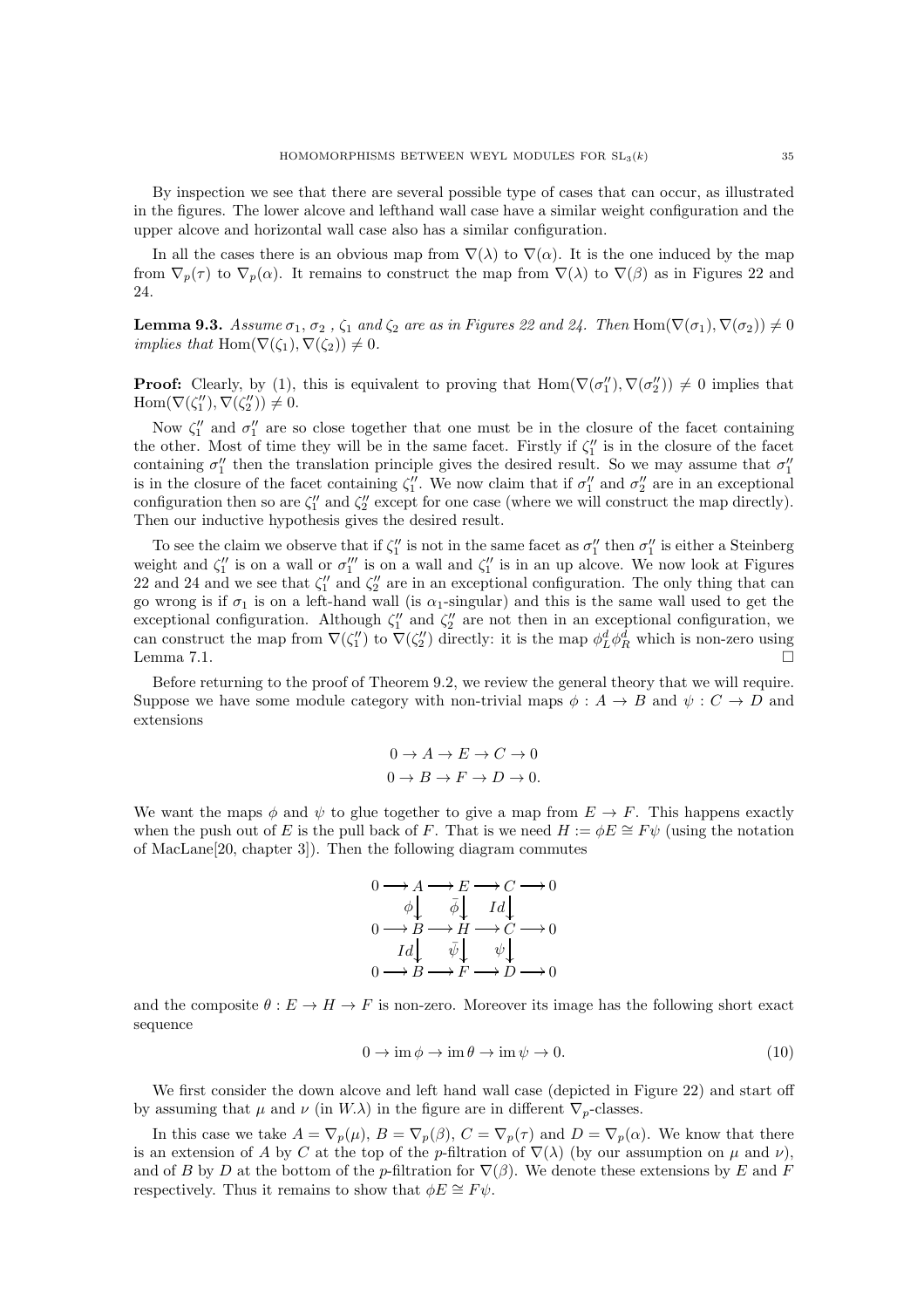First consider the diagram defining the pushout  $E'$  of E along  $\phi$ :

$$
\begin{array}{ccc}\n0 & \longrightarrow \nabla_p(\mu) \longrightarrow E \longrightarrow \nabla_p(\tau) \longrightarrow 0 \\
\phi \downarrow & & \bar{\phi} \downarrow & & Id \downarrow \\
0 & \longrightarrow \nabla_p(\beta) \longrightarrow E' \longrightarrow \nabla_p(\tau) \longrightarrow 0.\n\end{array}
$$

This is exactly the definition of the connecting homomorphism  $\partial$  in the long exact sequence obtained by applying Hom( $\overline{\phantom{a}}$ ,  $\nabla_p(\beta)$ ) to the defining short exact sequence for E:

$$
0 \to \mathrm{Hom}(\nabla_p(\tau), \nabla_p(\beta)) \to \mathrm{Hom}(E, \nabla_p(\beta)) \to \mathrm{Hom}(\nabla_p(\mu), \nabla_p(\beta)) \stackrel{\partial}{\to} \mathrm{Ext}^1(\nabla_p(\tau), \nabla_p(\beta)).
$$

As  $\nabla_p(\tau)$  and  $\nabla_p(\beta)$  are in different  $\nabla_p$ -classes, the first Hom-space is zero. Further, E sits at the top of a filtration of  $\nabla(\lambda)$ , and hence has simple head in the  $\nabla_p$ -class of  $\nabla_p(\tau)$ . Therefore the second Hom-space is also zero, and  $\partial$  is an embedding. By our inductive hypothesis and (1) we have  $\text{Hom}(\nabla_p(\mu), \nabla_p(\beta)) \cong k$ .

Consider Ext<sup>1</sup>( $\nabla_p(\tau)$ ,  $\nabla_p(\beta)$ ). By the results in [21, Lemma 4.2] and [22, Proposition 3.3.2] (reproduced in [21, Proposition 4.1]) we have

$$
\operatorname{Ext}^1(\nabla_p(\tau), \nabla_p(\beta)) \cong \operatorname{Hom}(\nabla(\tau''), \nabla(\beta'') \otimes \nabla(0, 1))
$$
  
\n
$$
\cong \operatorname{Hom}(\nabla(\sigma''_1), T^{\sigma''}_\beta \nabla(\beta'')).
$$
\n(11)

This final Hom-space is one-dimensional (by our inductive hypothesis) either because  $T_{\beta''}^{\sigma''_2} \nabla(\beta'') \approx$  $\nabla(\sigma''_2)$  (if  $\beta''$  is not on a wall) or because

$$
\mathrm{Hom}(\nabla(\sigma''_1),T^{\sigma''_2}_{\beta''}\nabla(\beta''))\cong \mathrm{Hom}(T^{\beta''}_{\sigma''_2}\nabla(\sigma''_1),\nabla(\beta''))\cong \mathrm{Hom}(\nabla(\epsilon),\nabla(\beta''))
$$

for some  $\epsilon$  on the wall containing  $\mu''$ .

Thus any non-zero homomorphism from  $\nabla_p(\mu)$  to  $\nabla_p(\beta)$  pushes out to the unique non-zero extension

$$
0 \to \nabla_p(\beta) \to E' \to \nabla_p(\tau) \to 0
$$

as  $\partial$  is an isomorphism.

The case for the pullback is similar. We have the diagram

$$
\begin{array}{ccc}\n0 & \longrightarrow \nabla_p(\beta) \longrightarrow F' \longrightarrow \nabla_p(\tau) \longrightarrow 0 \\
Id \downarrow & \bar{\psi} \downarrow & \psi \downarrow \\
0 & \longrightarrow \nabla_p(\beta) \longrightarrow F \longrightarrow \nabla_p(\alpha) \longrightarrow 0\n\end{array}
$$

and corresponding connecting homomorphism

$$
0 \to \text{Hom}(\nabla_p(\tau), \nabla_p(\beta)) \to \text{Hom}(\nabla_p(\tau), F) \to \text{Hom}(\nabla_p(\tau), \nabla_p(\alpha)) \stackrel{\partial}{\to} \text{Ext}^1(\nabla_p(\tau), \nabla_p(\beta)).
$$

By arguments as above the first pair of Hom-spaces are both zero, and  $\partial$  becomes an isomorphism from k to k. Thus any non-zero homomorphism from  $\nabla_p(\tau)$  to  $\nabla_p(\alpha)$  pulls back to the unique non-zero extension  $F' \cong E'$  and the composite map  $\bar{\psi} \circ \bar{\phi}$  from E to F is non-zero by (10). This gives the required homomorphism

$$
\nabla(\lambda) \twoheadrightarrow E \stackrel{\bar{\psi} \circ \bar{\phi}}{\rightarrow} F \hookrightarrow \nabla(\beta).
$$

When  $\mu$  and  $\nu$  are in the same  $\nabla_p$ -class we have to modify the above argument, as the extension E above does not sit at the top of the p-filtration of  $\nabla(\lambda)$ . This problem can be rectified by taking A to be the extension of  $\nabla_p(\mu)$  by  $\nabla_p(\nu)$  occurring in the p-filtration for  $\nabla(\lambda)$ , and E to be the extension of A by  $\nabla_p(\tau)$  occurring at the top of this p-filtration. Note that A has been described in Lemma 6.2; using this we deduce that there exists a weight  $\eta$  on the same wall as  $\sigma''_1$  such that

$$
\begin{array}{ll}\n\operatorname{Hom}(A, \nabla_p(\beta)) & \cong \operatorname{Hom}(T^{\mu''}_\eta \nabla(\eta), \nabla(\beta'')) \\
& \cong \operatorname{Hom}(\nabla(\eta), T^{\eta}_{\mu''} \nabla(\beta'')) \\
& \cong \operatorname{Hom}(\nabla(\eta), \nabla(\rho))\n\end{array}
$$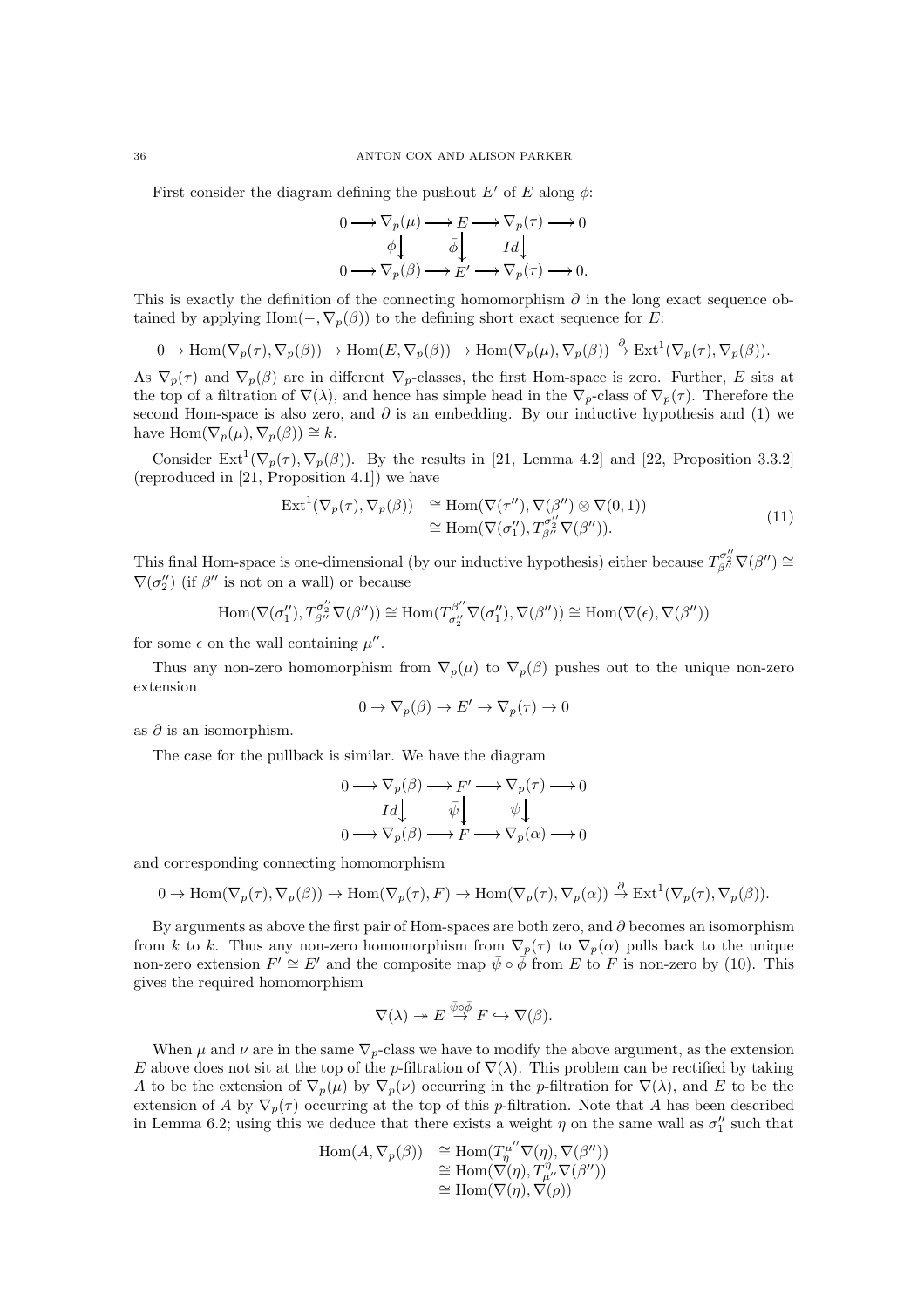where  $\rho$  is a weight on the same wall as  $\sigma''_2$ . By the translation principle this latter Hom-space in one-dimensional. The argument now goes through as before, with the new choices for  $A$  and  $E$ .

The argument for Figures 23 and 24 is the same in the generic case where  $\alpha$  and  $\gamma$  are in different  $\nabla_p$  classes. When  $\alpha$  and  $\gamma$  are in the same  $\nabla_p$ -class then we need to construct a map from the extension  $\nabla_p(\mu)$  by  $\nabla_p(\tau)$  to the submodule of  $\nabla(\beta)$  which has uniserial p-filtration by  $\nabla_p(\beta)$ ,  $\nabla_p(\gamma)$  and  $\nabla_p(\alpha)$ . This can be constructed in the similar way as for the down alcove case, using Lemma 6.2 as before.

As every exceptional configuration is of one of the forms depicted in Figures 22, 23, 24 or 25 (or their left-handed analogues) we have constructed all remaining maps, which completes our induction for this section and our classification of homomorphisms.

#### 10. Examples

In this section we give some examples for  $p = 3$  of how we may apply the various theorems in the paper to give all the possible homomorphisms starting at a particular induced module.

In the diagrams an alcove is shaded if it contains a weight that is a composition factor of the initial induced module,  $\nabla(\lambda)$ . This shading is dark if there is a homomorphism from  $\nabla(\lambda)$  to the induced module corresponding to the weight in the alcove. That is Hom( $\nabla(\lambda)$ ,  $\nabla(\mu)$ ) ≅ k where  $\mu$  is in the  $W_p$ -orbit of  $\lambda$  and inside the shaded alcove. The lightly shaded alcoves are those which contain weights  $\mu \in W.\lambda$  which label composition factors but for which there is no non-zero homomorphism from  $\nabla(\lambda) \rightarrow \nabla(\mu)$ .

In Figure 26 we determine all non-zero maps from  $\nabla(10, 1)$ ,  $\nabla(33, 6)$  and  $\nabla(102, 21)$ . We start with  $\nabla(10, 1)$ . The weight  $(10, 1)$  is in the interior of a just dominant up alcove, and  $(10, 0)$  lies on the horizontal wall just below it. Thus we will apply Theorem 8.4 with this pair of weights playing the role of  $\lambda$  and  $\nu$  respectively. Using Theorem 8.3, we only get two non-zero homomorphisms starting from  $\nabla(10,0)$ : the identity map and the map  $\nabla(10,0) \rightarrow \nabla(6,1)$ . We then apply Theorem 8.4 to obtain the four darkly shaded alcoves shown. (Alternatively it is not hard to see that the only homomorphisms we get in this case are the  $p$ -good maps.) Thus we have (after transforming the alcoves back into weights)

$$
\Theta_{(10,1)} = \{(10,1), (9,0), (6,3), (7,1)\}.
$$

We can now determine the result for  $\nabla(33,6)$ . The vertex immediately below  $(33,6)$  is  $3(10,1)$  + (2, 2). So we follow the procedure in Section 7 and use Theorem 7.2 to obtain the dark shaded alcoves as shown. That is we take the set  $p\Theta_{(10,1)} + (p-1, p-1)$  and then shade in the alcoves according to Figure 10. We get

$$
\Theta_{(33,6)} = \{(33,6), (34,4), (33,3), (31,7), (30,6), (31,4), (28,1), (19,13), (18,12), (19,10), (21,9), (22,4), (24,4)\}.
$$

We then can determine the result for  $\nabla(102, 21)$  using Theorem 7.2 and Theorem 7.5. Rather than give the complete list of weights here, we depict them graphically in Figure 26. In these cases the only types of maps we get are composites of Carter–Payne maps and twisted maps.

To illustrate a case involving walls we include Figure 27, where we determine all maps from  $\nabla(11,0), \nabla(37,4)$  and  $\nabla(119,16)$ . The reader may verify that the procedure in the preceding sections gives rise to the set of maps shown. The case of  $\nabla(37, 4)$  is an example where the vertex is not  $p^2$ -regular. These examples give all the different types of maps. Note that the exceptional p-good map  $\nabla(11,0) \rightarrow \nabla(6,1)$  gives rise to the exceptional configurations  $((37,4),(18,3))$ and  $((37, 4), (22, 1))$  which in turn give rise to the exceptional configurations  $((119, 16), (54, 9))$ ,  $((119, 16), (66, 3))$  and  $((119, 16), (70, 1)).$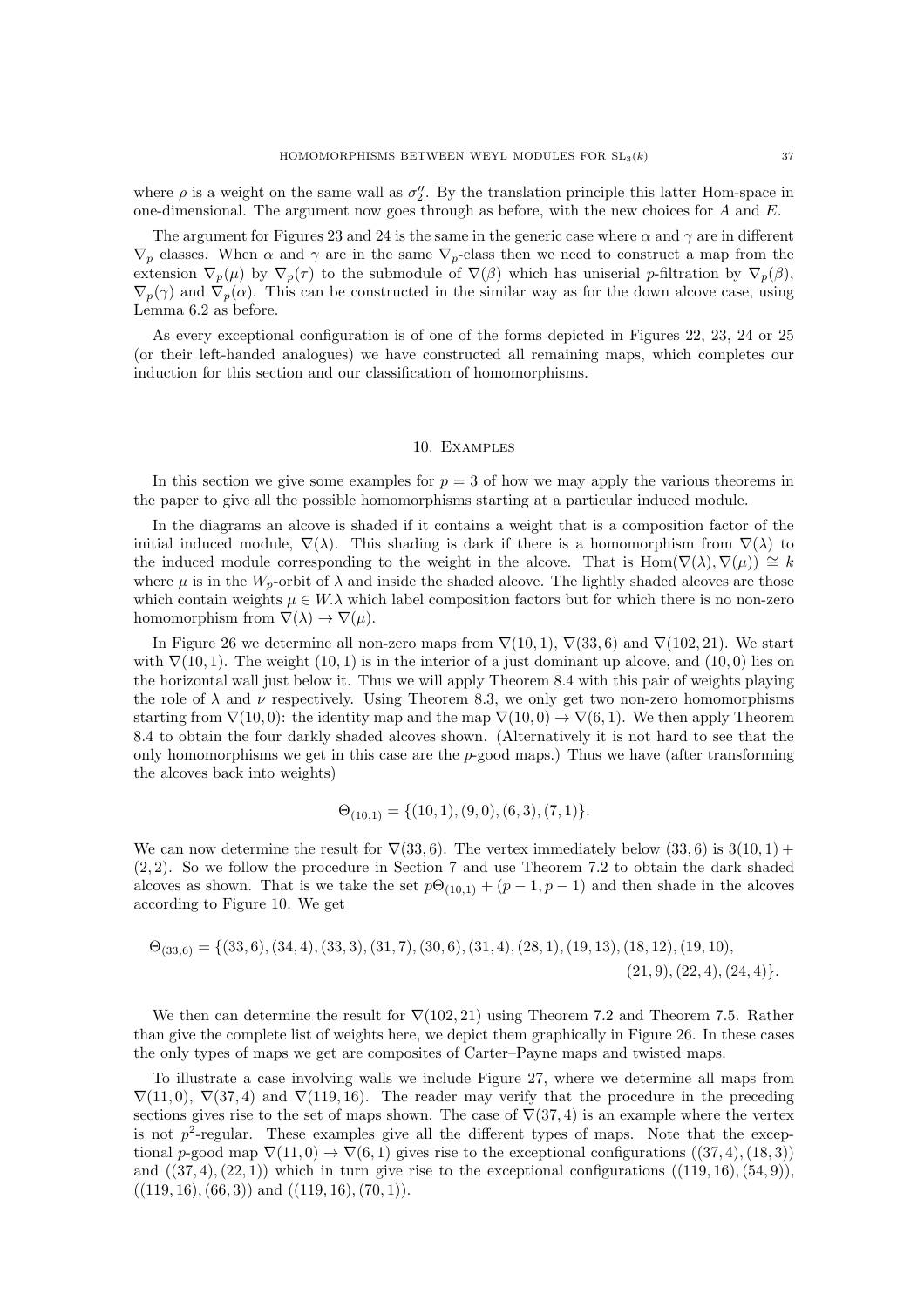

Figure 26.

#### 11. Homomorphisms for the symmetric group

In this section we will show how the results for  $SL_3$  can be used to classify homomorphisms between certain Specht modules for the symmetric group.

Let  $\Sigma_d$  be the symmetric group on d letters. For each partition  $\lambda$  of d we can explicitly define a Specht module  $S^{\lambda}$  for  $k\Sigma_d$ . (See for example [15, Chapter 3].)

Partitions with at most n parts can also be used to label representations of  $GL_n$ . The representation theory of this group is essentially the same as that for  $SL_n$ ; in particular given n part partitions  $\lambda$  and  $\mu$  of d we have that

$$
\mathrm{Hom}_{\mathrm{GL}_n}(\nabla(\lambda), \nabla(\mu)) \cong \mathrm{Hom}_{\mathrm{SL}_n}(\nabla(\bar{\lambda}), \nabla(\bar{\mu}))
$$

where for a partition  $\tau = (\tau_1, \tau_2, \ldots, \tau_n)$  we set  $\overline{\tau} = (\tau_1 - \tau_2, \tau_2 - \tau_3, \ldots, \tau_{n-1} - \tau_n)$ . Those representations of  $GL_n$  labelled by partitions of d are also representations of the corresponding Schur algebra  $S(n, d)$ , and again the Hom-spaces are unchanged.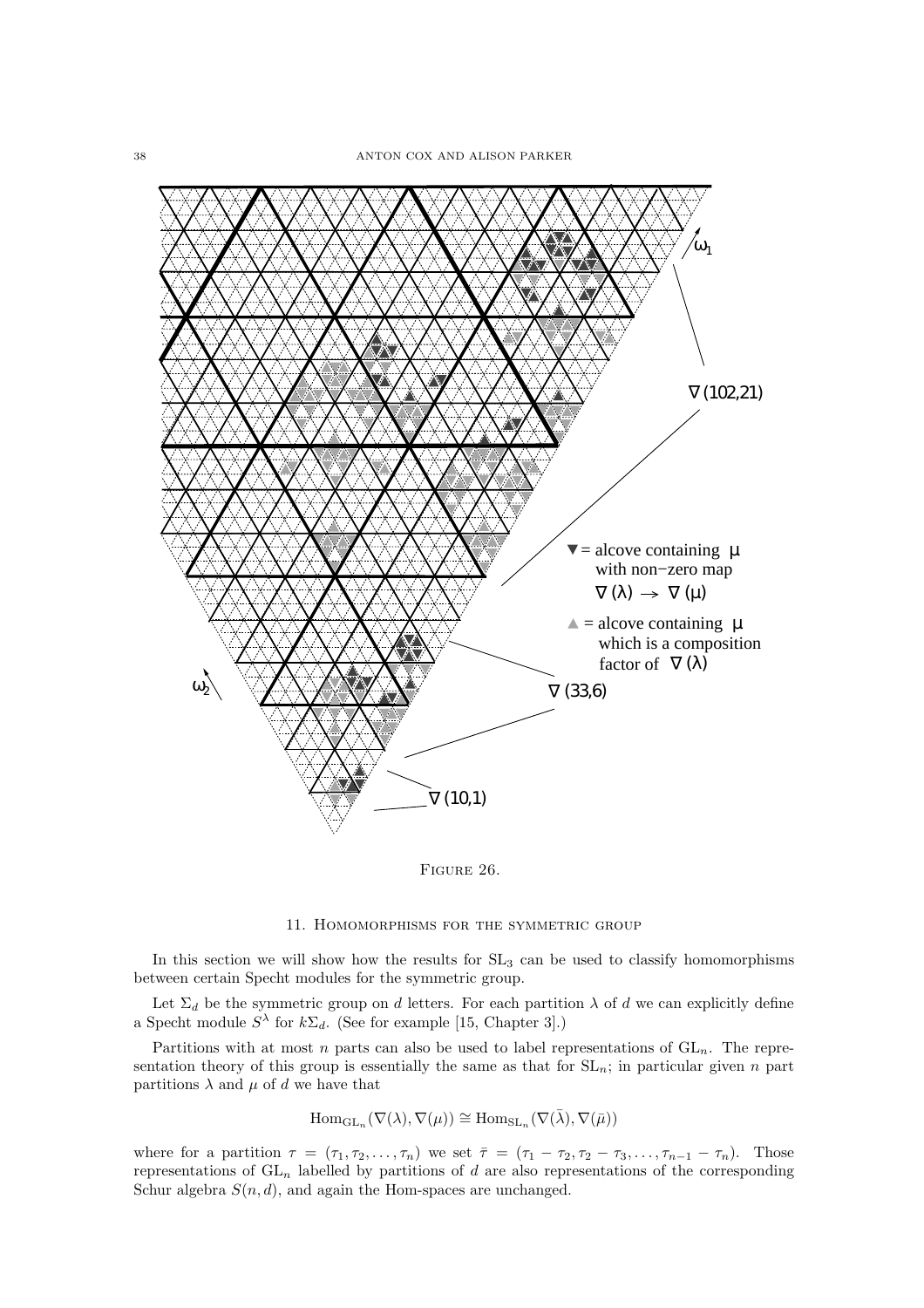

FIGURE 27.

The representation theory of the general linear group and the symmetric group are related. In particular we have the following theorem of Carter and Lusztig

**Theorem 11.1** ([3, Theorem 3.7]). If  $p \ge 3$  and  $\lambda$  and  $\mu$  are partitions of d with at most n parts then

$$
\mathrm{Hom}_{\mathrm{GL}_n}(\nabla(\lambda),\nabla(\mu))\cong \mathrm{Hom}_{k\Sigma_d}(S^\lambda,S^\mu).
$$

We thus have

$$
\mathrm{Hom}_{k\Sigma_d}(S^\lambda, S^\mu) \cong \mathrm{Hom}_{\mathrm{SL}_n}(\nabla(\bar{\lambda}), \nabla(\bar{\mu})).
$$

Combining this with our earlier results gives

**Corollary 11.2.** Suppose that  $p \geq 3$ ,  $d > 0$  and  $\lambda$  and  $\mu$  are three part partitions of d. Then  $\text{Hom}_{k\Sigma_d}(S^\lambda, S^\mu)$  can be determined from the results in the preceding sections.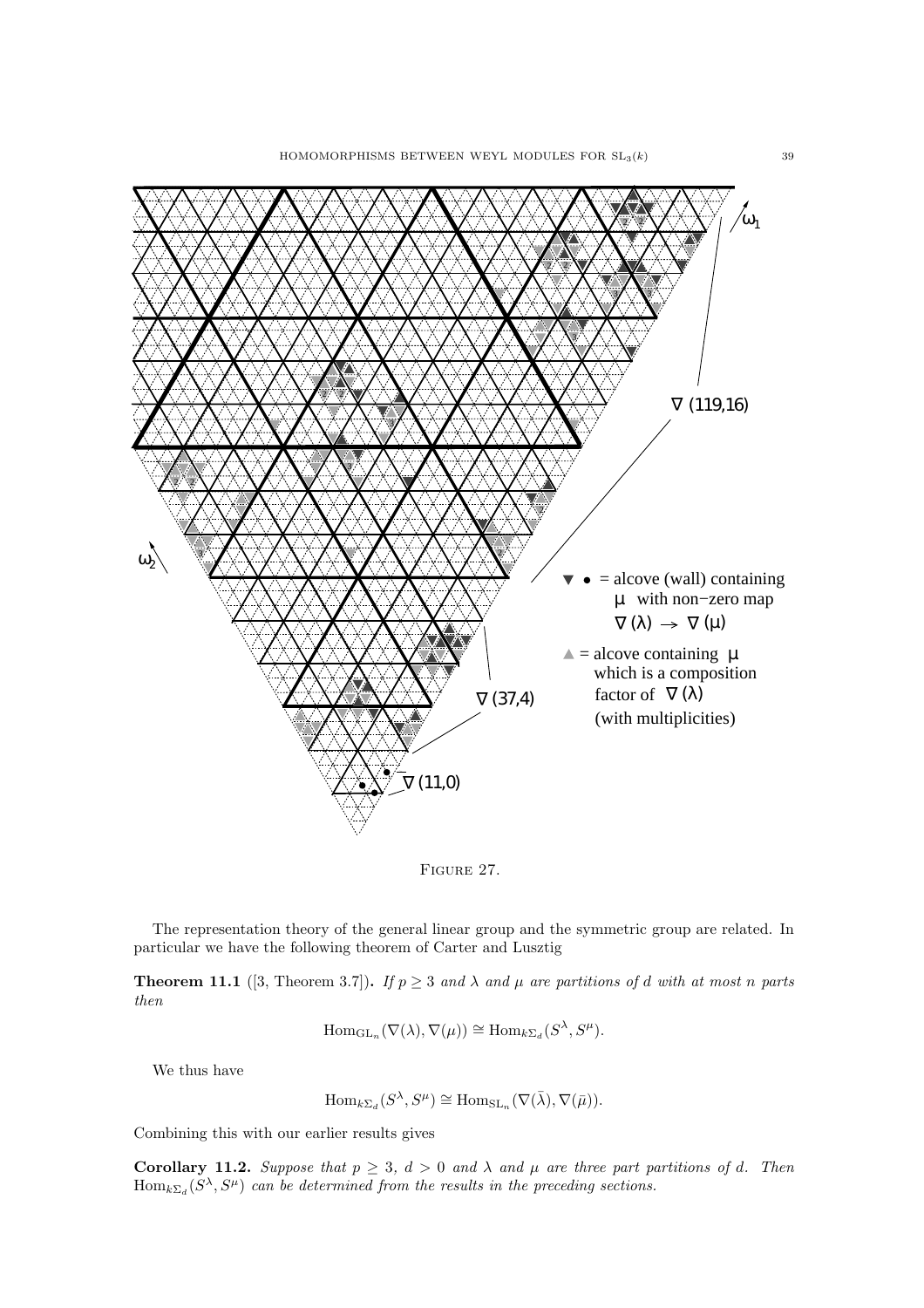12. Levi factors and a theorem of Fayers and Lyle

In this final section we will show how our  $SL_3$  results can be applied to determine certain Homspaces in higher rank cases, and show how the result of Carter and Lusztig relates work of Donkin to a tensor product theorem for Hom-spaces due to Fayers and Lyle [13]. In each case, our main tool will be a theorem of Donkin concerning certain Hom-spaces for Levi factors of a reductive group  $G$ , which we begin by recalling.

Let G be a reductive algebraic group as in Section 2. Given a subset I of the simple roots  $S$ , we may also consider representations of the corresponding Levi factor  $G_I$  of  $G$ . To distinguish such modules from those for the original group we shall use the subscript  $I$ . We have the following result of Donkin (see [11, (4.3) Corollary]).

**Theorem 12.1.** If  $\lambda$  and  $\mu \in X^+$  are such that  $\lambda - \mu \in \mathbb{Z}$  then

$$
\mathrm{Ext}^i_G(\nabla(\lambda), \nabla(\mu)) \cong \mathrm{Ext}^i_{G_I}(\nabla_I(\lambda), \nabla_I(\mu))
$$

for all  $i > 0$ .

Now let G be  $GL_n$  with the usual choice of simple roots as in [17, II, 1.21]. Suppose that  $\lambda$  and  $\mu$  are two partitions of d with at most n parts (which we regard as elements of  $X^+$ ) and that we can write  $\lambda = (\lambda(1), \ldots, \lambda(t))$  and  $\mu = (\mu(1), \ldots, \mu(t))$ , where for each i the elements  $\lambda(i)$  and  $\mu(i)$ are both partitions of  $d_i$  into at most  $n_i$  parts. Then it is easy to verify that  $\lambda - \mu$  is an element of ZI, where I is the subset of S giving rise to the Levi factor  $G_I \cong GL_{n_1} \times \cdots \times GL_{n_t}$ .

As noted in [8, (4)] we have that  $\nabla_I(\lambda) \cong \nabla_1(\lambda(1)) \boxtimes \cdots \boxtimes \nabla_t(\lambda(t))$  (and similarly for  $\nabla_I(\mu)$ ), where  $\nabla_i(\lambda(i))$  is the induced module of weight  $\lambda(i)$  for  $GL_{n_i}$ . Combining this with Theorem 12.1 and the Künneth formula we obtain

Corollary 12.2. Let  $m \in \mathbb{N}$ ,  $\lambda = (\lambda(1), \ldots, \lambda(t))$  and  $\mu = (\mu(1), \ldots, \mu(t))$  be as above. Then we have

$$
\operatorname{Ext}_{G_I}^m(\nabla(\lambda), \nabla(\mu)) \cong \bigoplus_{m=i_1+\cdots+i_t} \operatorname{Ext}_{\operatorname{GL}_{n_1}}^{i_1}(\nabla_1(\lambda(1)), \nabla_1(\mu(1))) \otimes \cdots \otimes \operatorname{Ext}_{\operatorname{GL}_{n_t}}^{i_t}(\nabla_t(\lambda(t)), \nabla_t(\mu(t))).
$$

Corollary 12.3. If  $\lambda$  and  $\mu \in X^+$  differ only by an element of  $\mathbb{Z}I$ , I a subset of the simple roots and I can be realised as a root system whose largest connected component is of type  $A_2$ , then the results of the preceding sections (together with the known result for type  $A_1$ ) can be applied to determine Hom $_G(\nabla(\lambda), \nabla(\mu))$ . In particular, the Hom-space is at most one-dimensional.

Combining Theorem 11.1 and Corollary 12.2 we obtain

Corollary 12.4. Let  $\lambda$  and  $\mu$  be as above and  $p > 3$ . We have

$$
\text{Hom}_{k\Sigma_d}(S^{\lambda}, S^{\mu}) \cong \text{Hom}\, k\Sigma_{d_1}(S^{\lambda(1)}, S^{\mu(1)}) \otimes \cdots \otimes \text{Hom}\, k\Sigma_{d_t}(S^{\lambda(t)}, S^{\mu(t)}).
$$

This is the theorem of Fayers and Lyle [13, Theorem 2.2]. We also note here that Donkin [7, Section 10, Proposition 4] uses Schur functors to prove a generalised version of the above result for Ext-groups (in small degree) for  $p \geq 3$ .

Example 12.5. Let  $p = 5$ ,  $G = GL_7(k)$ ,  $\lambda = (90, 63, 40, 8, 4, 4, 4)$  and  $\mu = (90, 54, 39, 18, 4, 4, 4)$ . We denote the simple roots for G by  $\alpha_i = \epsilon_i - \epsilon_{i+1}$ , where  $\{\epsilon_i\}$  is the usual basis for X. We have  $\lambda - \mu = (0, 9, 1, -10, 0, 0, 0) = 9\alpha_2 + 11\alpha_3$ . Thus

$$
\begin{aligned} \text{Hom}_G(\nabla(\lambda), \nabla(\mu)) &\cong \text{Hom}_{\text{GL}_3(k)}(\nabla(63, 40, 8), \nabla(54, 39, 18)) \\ &\cong \text{Hom}_{\text{SL}_3(k)}(\nabla(23, 32), \nabla(15, 21)) \cong k. \end{aligned}
$$

We also get  $\text{Hom}_{k\Sigma_{213}}(S^{\lambda}, S^{\mu}) \cong k$